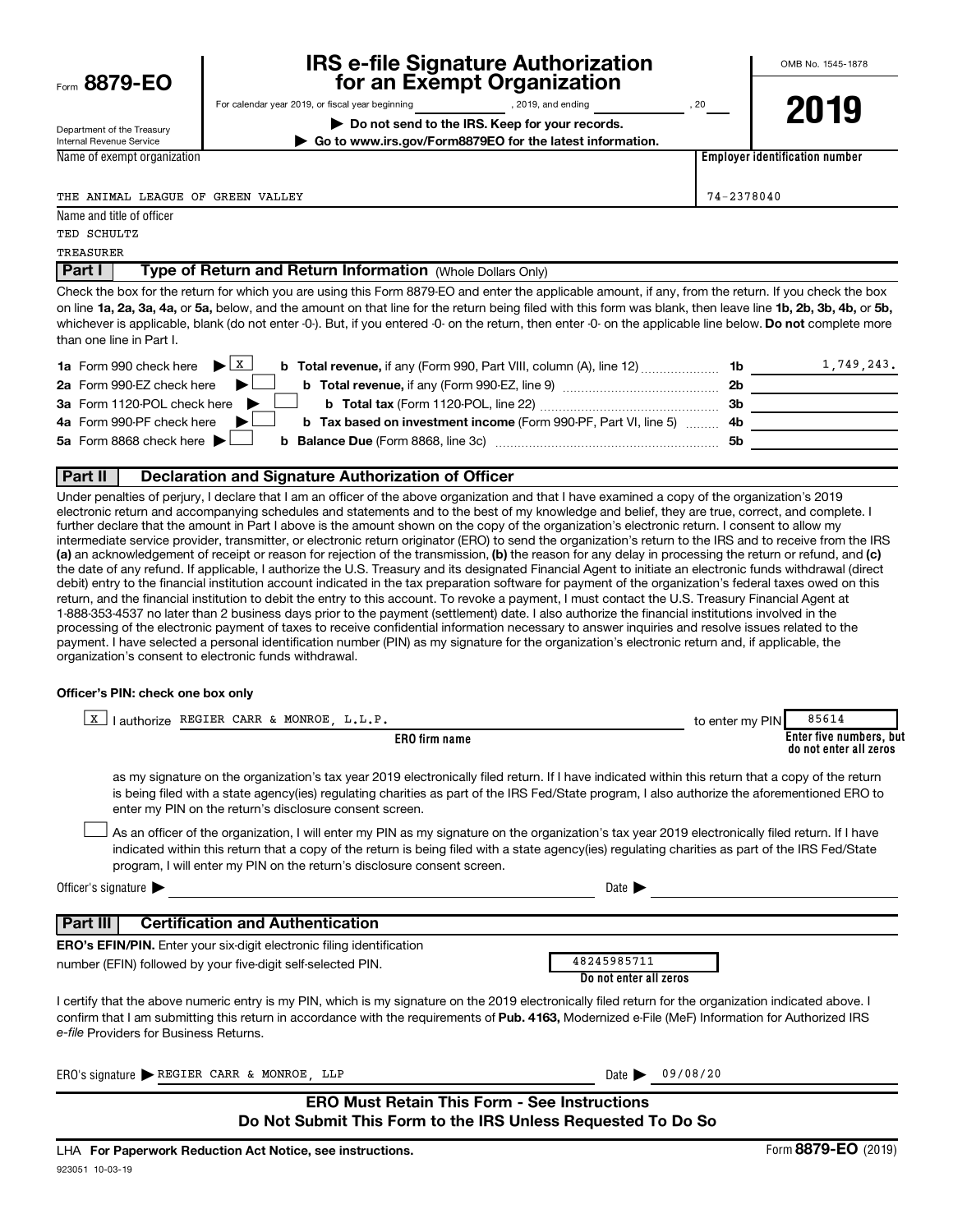| 99M<br>Form                                            |
|--------------------------------------------------------|
| (Rev. January 2020)                                    |
| Department of the Treasury<br>Internal Revenue Service |

# EXTENDED TO NOVEMBER 16, 2020

**your Section 501(c), 527, or 4947(a)(1) of the Internal Revenue Code (except private foundations) 2019** 

OMB No. 1545-0047

|                                                                                              | ----              |
|----------------------------------------------------------------------------------------------|-------------------|
| $\triangleright$ Do not enter social security numbers on this form as it may be made public. | Open to Public    |
| Go to www.irs.gov/Form990 for instructions and the latest information.                       | <b>Inspection</b> |

|                                                   |                         | A For the 2019 calendar year, or tax year beginning                                                                                                           | and ending |                                                     |                                            |  |  |
|---------------------------------------------------|-------------------------|---------------------------------------------------------------------------------------------------------------------------------------------------------------|------------|-----------------------------------------------------|--------------------------------------------|--|--|
| в                                                 | Check if<br>applicable: | <b>C</b> Name of organization                                                                                                                                 |            | D Employer identification number                    |                                            |  |  |
|                                                   | Address<br>]change      | THE ANIMAL LEAGUE OF GREEN VALLEY                                                                                                                             |            |                                                     |                                            |  |  |
| Name<br>74-2378040<br>change<br>Doing business as |                         |                                                                                                                                                               |            |                                                     |                                            |  |  |
|                                                   | Initial<br>return       | Number and street (or P.O. box if mail is not delivered to street address)                                                                                    | Room/suite | E Telephone number                                  |                                            |  |  |
|                                                   | Final<br>return/        | 1600 W. DUVAL MINE ROAD                                                                                                                                       |            | $(520)625 - 3170$                                   |                                            |  |  |
|                                                   | termin-<br>ated         | City or town, state or province, country, and ZIP or foreign postal code                                                                                      |            | G Gross receipts \$                                 | 1,770,481.                                 |  |  |
|                                                   | Amended<br>return       | GREEN VALLEY, AZ 85614-5025                                                                                                                                   |            | $H(a)$ is this a group return                       |                                            |  |  |
|                                                   | Applica-<br>pending     | F Name and address of principal officer: TED SCHULTZ                                                                                                          |            | for subordinates?                                   | $Yes \L X$ No                              |  |  |
|                                                   |                         | SAME AS C ABOVE                                                                                                                                               |            | H(b) Are all subordinates included? Ves             | ⊿ No                                       |  |  |
|                                                   |                         | Tax-exempt status: $\boxed{x}$ 501(c)(3)<br>$501(c)$ (<br>$\sqrt{\frac{1}{1}}$ (insert no.)<br>$4947(a)(1)$ or                                                | 527        |                                                     | If "No," attach a list. (see instructions) |  |  |
|                                                   |                         | J Website: FITTP://WWW.TALGV.ORG/                                                                                                                             |            | $H(c)$ Group exemption number $\blacktriangleright$ |                                            |  |  |
|                                                   |                         | K Form of organization: X Corporation<br>Trust<br>Association<br>Other $\blacktriangleright$                                                                  |            | L Year of formation: 1984                           | M State of legal domicile: AZ              |  |  |
|                                                   | Part I                  | Summary                                                                                                                                                       |            |                                                     |                                            |  |  |
|                                                   | 1.                      | Briefly describe the organization's mission or most significant activities: TO PROMOTE AND PROVIDE FOR THE                                                    |            |                                                     |                                            |  |  |
| Activities & Governance                           |                         | HUMANE TREATMENT OF COMPANION ANIMALS IN THE GREATER GREEN                                                                                                    |            |                                                     |                                            |  |  |
|                                                   | 2                       | Check this box $\blacktriangleright$ $\Box$<br>$\perp$ if the organization discontinued its operations or disposed of more than 25% of its net assets.        |            |                                                     |                                            |  |  |
|                                                   | з                       | Number of voting members of the governing body (Part VI, line 1a) manufactured contains an example of voting members of the governing body (Part VI, line 1a) |            |                                                     | 10                                         |  |  |
|                                                   | 4                       |                                                                                                                                                               |            | $\overline{\mathbf{4}}$                             | 10                                         |  |  |
|                                                   | 5                       | Total number of individuals employed in calendar year 2019 (Part V, line 2a) <i>multimum communically</i>                                                     |            | 5                                                   | 0                                          |  |  |
|                                                   | 6                       |                                                                                                                                                               |            | 6                                                   | 600                                        |  |  |
|                                                   |                         |                                                                                                                                                               |            | 7a                                                  | $\mathbf{0}$ .<br>0.                       |  |  |
|                                                   |                         |                                                                                                                                                               |            | 7b                                                  |                                            |  |  |
|                                                   |                         |                                                                                                                                                               |            | <b>Prior Year</b><br>1,267,338                      | <b>Current Year</b><br>1,625,947.          |  |  |
|                                                   | 8                       |                                                                                                                                                               |            | 51,992.                                             | 54,866.                                    |  |  |
| Revenue                                           | 9                       | Program service revenue (Part VIII, line 2g)                                                                                                                  |            | 1,006,                                              | 5.134.                                     |  |  |
|                                                   |                         | 11 Other revenue (Part VIII, column (A), lines 5, 6d, 8c, 9c, 10c, and 11e)                                                                                   |            | 28,994.                                             | 63.296.                                    |  |  |
|                                                   | 12                      | Total revenue - add lines 8 through 11 (must equal Part VIII, column (A), line 12)                                                                            |            | 1,349,330                                           | 1.749.243.                                 |  |  |
|                                                   | 13                      | Grants and similar amounts paid (Part IX, column (A), lines 1-3)                                                                                              |            | 0                                                   | $\mathbf{0}$ .                             |  |  |
|                                                   | 14                      |                                                                                                                                                               |            | $\mathbf 0$                                         | $\mathbf{0}$ .                             |  |  |
|                                                   |                         | 15 Salaries, other compensation, employee benefits (Part IX, column (A), lines 5-10)                                                                          |            | 0                                                   | 0.                                         |  |  |
| Expenses                                          |                         |                                                                                                                                                               |            | 0                                                   | 0.                                         |  |  |
|                                                   |                         | <b>b</b> Total fundraising expenses (Part IX, column (D), line 25)<br>▶                                                                                       | 0.         |                                                     |                                            |  |  |
|                                                   |                         |                                                                                                                                                               |            | 1,656,468                                           | 1, 317, 108.                               |  |  |
|                                                   |                         | 18 Total expenses. Add lines 13-17 (must equal Part IX, column (A), line 25)                                                                                  |            | 1,656,468,                                          | 1, 317, 108.                               |  |  |
|                                                   | 19                      |                                                                                                                                                               |            | $-307, 138.$                                        | 432.135.                                   |  |  |
| $\frac{5}{6}$                                     |                         |                                                                                                                                                               |            | <b>Beginning of Current Year</b>                    | <b>End of Year</b>                         |  |  |
| t Assets<br>Id Balanc                             |                         | <b>20</b> Total assets (Part X, line 16)                                                                                                                      |            | 3,590,638.                                          | 4,027,683.                                 |  |  |
|                                                   |                         | 21 Total liabilities (Part X, line 26)                                                                                                                        |            | 84, 414,                                            | 83,468.                                    |  |  |
| Net                                               | 22                      |                                                                                                                                                               |            | 3.506.224.                                          | 3.944.215.                                 |  |  |
|                                                   |                         | Part II   Signature Block                                                                                                                                     |            |                                                     |                                            |  |  |

Under penalties of perjury, I declare that I have examined this return, including accompanying schedules and statements, and to the best of my knowledge and belief, it is true, correct, and complete. Declaration of preparer (other than officer) is based on all information of which preparer has any knowledge.

| Sign                                      | Signature of officer                                                                                         |                       |          | Date                       |  |  |  |  |
|-------------------------------------------|--------------------------------------------------------------------------------------------------------------|-----------------------|----------|----------------------------|--|--|--|--|
| Here                                      | TED SCHULTZ TREASURER<br>Type or print name and title                                                        |                       |          |                            |  |  |  |  |
|                                           | Print/Type preparer's name                                                                                   | Preparer's signature  | Date     | PTIN<br>Check              |  |  |  |  |
| Paid                                      | SUSAN M. VOS, CPA/CFE                                                                                        | SUSAN M. VOS, CPA/CFE | 09/08/20 | P01709931<br>self-emploved |  |  |  |  |
| Preparer                                  | Firm's name REGIER CARR & MONROE, L.L.P.                                                                     |                       |          | Firm's EIN 48-0573184      |  |  |  |  |
| Use Only                                  | Firm's address \ 4801 E. BROADWAY BLVD., SUITE 501                                                           |                       |          |                            |  |  |  |  |
| TUCSON, AZ 85711<br>Phone no.520-624-8229 |                                                                                                              |                       |          |                            |  |  |  |  |
|                                           | May the IRS discuss this return with the preparer shown above? (see instructions)                            |                       |          | x<br>Yes<br><b>No</b>      |  |  |  |  |
|                                           | Form 990 (2019)<br>LHA For Paperwork Reduction Act Notice, see the separate instructions.<br>932001 01-20-20 |                       |          |                            |  |  |  |  |

SEE SCHEDULE O FOR ORGANIZATION MISSION STATEMENT CONTINUATION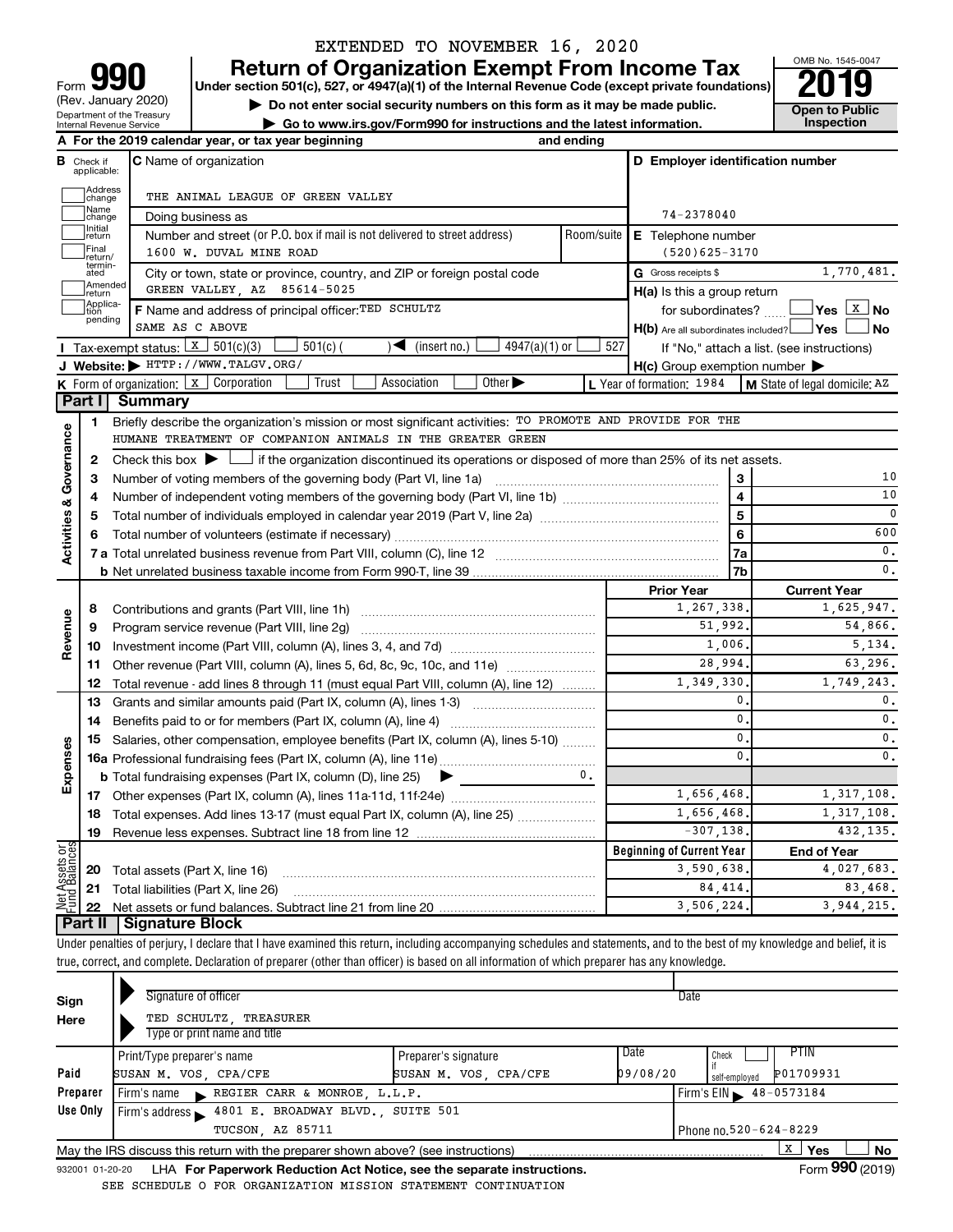|              | THE ANIMAL LEAGUE OF GREEN VALLEY<br>Form 990 (2019)                                                                                         |                        | 74-2378040  | Page 2                                            |
|--------------|----------------------------------------------------------------------------------------------------------------------------------------------|------------------------|-------------|---------------------------------------------------|
|              | Part III   Statement of Program Service Accomplishments                                                                                      |                        |             |                                                   |
|              |                                                                                                                                              |                        |             |                                                   |
| 1            | Briefly describe the organization's mission:                                                                                                 |                        |             |                                                   |
|              | TO PROMOTE AND PROVIDE FOR THE HUMANE TREATMENT OF COMPANION ANIMALS                                                                         |                        |             |                                                   |
|              | IN THE GREATER GREEN VALLEY/SAHUARITA AREA.                                                                                                  | THE LEAGUE ACCEPTS AS  |             |                                                   |
|              | MANY UNWANTED OR ABANDONED ANIMALS AS ITS SPACE PERMITS, WITH THE GOAL                                                                       |                        |             |                                                   |
|              | OF FINDING EACH PET ITS FOREVER HOME.                                                                                                        |                        |             |                                                   |
| $\mathbf{2}$ | Did the organization undertake any significant program services during the year which were not listed on the                                 |                        |             |                                                   |
|              | prior Form 990 or 990-EZ?                                                                                                                    |                        |             | __ Yes <u>  x</u>   No                            |
|              | If "Yes," describe these new services on Schedule O.                                                                                         |                        |             |                                                   |
| 3            | Did the organization cease conducting, or make significant changes in how it conducts, any program services?                                 |                        |             | $\sqrt{}$ Yes $\sqrt{ \ \overline{ \text{X}}}$ No |
|              | If "Yes," describe these changes on Schedule O.                                                                                              |                        |             |                                                   |
| 4            | Describe the organization's program service accomplishments for each of its three largest program services, as measured by expenses.         |                        |             |                                                   |
|              | Section 501(c)(3) and 501(c)(4) organizations are required to report the amount of grants and allocations to others, the total expenses, and |                        |             |                                                   |
|              | revenue, if any, for each program service reported.                                                                                          |                        |             |                                                   |
| 4a           | $1,210,855$ including grants of \$<br>) (Expenses \$<br>(Code:                                                                               |                        | (Revenue \$ | 58, 912.                                          |
|              | PROVIDE CARE FOR AS MANY UNWANTED ANIMALS AS WE HAVE SPACE FOR UNTIL                                                                         |                        |             |                                                   |
|              | HOMES ARE FOUND FOR THEM. TOOK IN 435 CATS AND 553 DOGS. ADOPTED OUT                                                                         |                        |             |                                                   |
|              | 335 CATS AND 424 DOGS. SPENT \$622,090 ASSISTING FINANCIALLY DISTRESSED                                                                      |                        |             |                                                   |
|              | PEOPLE CARE FOR THEIR PETS' SPAY-NEUTUR, VETERINARY, AND PHARMACEUTICAL                                                                      |                        |             |                                                   |
|              | NEEDS.                                                                                                                                       |                        |             |                                                   |
|              |                                                                                                                                              |                        |             |                                                   |
|              |                                                                                                                                              |                        |             |                                                   |
|              |                                                                                                                                              |                        |             |                                                   |
|              |                                                                                                                                              |                        |             |                                                   |
|              |                                                                                                                                              |                        |             |                                                   |
|              |                                                                                                                                              |                        |             |                                                   |
|              |                                                                                                                                              |                        |             |                                                   |
|              |                                                                                                                                              |                        |             |                                                   |
| 4b           | (Expenses \$<br>(Code:                                                                                                                       | including grants of \$ | (Revenue \$ |                                                   |
|              |                                                                                                                                              |                        |             |                                                   |
|              |                                                                                                                                              |                        |             |                                                   |
|              |                                                                                                                                              |                        |             |                                                   |
|              |                                                                                                                                              |                        |             |                                                   |
|              |                                                                                                                                              |                        |             |                                                   |
|              |                                                                                                                                              |                        |             |                                                   |
|              |                                                                                                                                              |                        |             |                                                   |
|              |                                                                                                                                              |                        |             |                                                   |
|              |                                                                                                                                              |                        |             |                                                   |
|              |                                                                                                                                              |                        |             |                                                   |
|              |                                                                                                                                              |                        |             |                                                   |
|              |                                                                                                                                              |                        |             |                                                   |
| 4c           | (Expenses \$<br>(Code:                                                                                                                       | including grants of \$ | (Revenue \$ |                                                   |
|              |                                                                                                                                              |                        |             |                                                   |
|              |                                                                                                                                              |                        |             |                                                   |
|              |                                                                                                                                              |                        |             |                                                   |
|              |                                                                                                                                              |                        |             |                                                   |
|              |                                                                                                                                              |                        |             |                                                   |
|              |                                                                                                                                              |                        |             |                                                   |
|              |                                                                                                                                              |                        |             |                                                   |
|              |                                                                                                                                              |                        |             |                                                   |
|              |                                                                                                                                              |                        |             |                                                   |
|              |                                                                                                                                              |                        |             |                                                   |
|              |                                                                                                                                              |                        |             |                                                   |
|              |                                                                                                                                              |                        |             |                                                   |
| 4d           | Other program services (Describe on Schedule O.)                                                                                             |                        |             |                                                   |
|              | (Expenses \$<br>including grants of \$                                                                                                       | (Revenue \$            |             |                                                   |
|              | 1,210,855.<br>4e Total program service expenses >                                                                                            |                        |             |                                                   |
|              |                                                                                                                                              |                        |             | $F_{\text{sum}}$ 000 (2010)                       |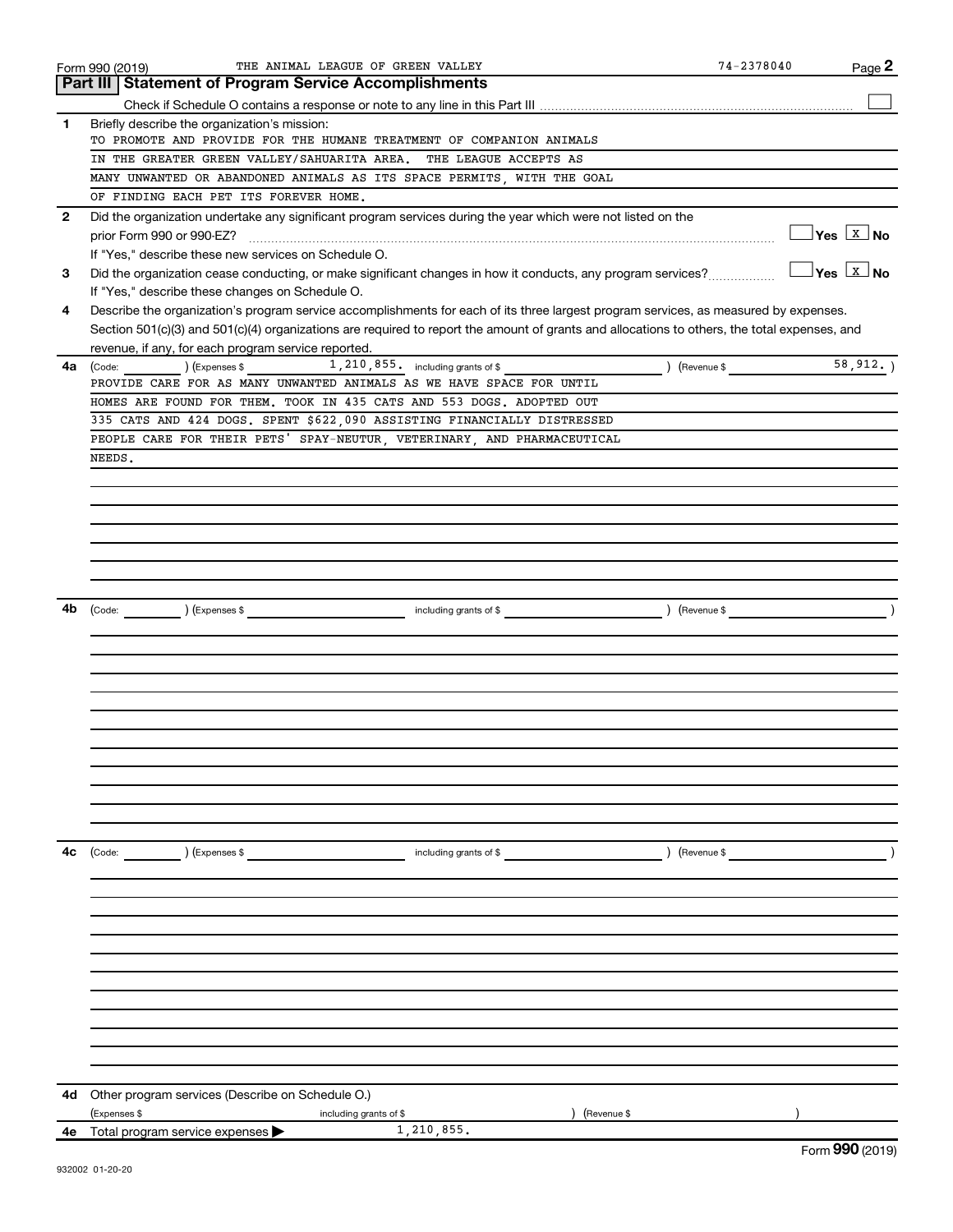Form 990 (2019) THE ANIMAL LEAGUE OF GREEN VALLEY FOR THE SAME RAGE Page

|     | <b>Part IV   Checklist of Required Schedules</b>                                                                                                                                                                                    |                 |     |     |
|-----|-------------------------------------------------------------------------------------------------------------------------------------------------------------------------------------------------------------------------------------|-----------------|-----|-----|
|     |                                                                                                                                                                                                                                     |                 | Yes | No. |
| 1.  | Is the organization described in section $501(c)(3)$ or $4947(a)(1)$ (other than a private foundation)?                                                                                                                             |                 |     |     |
|     |                                                                                                                                                                                                                                     | 1               | X   |     |
| 2   |                                                                                                                                                                                                                                     | $\overline{2}$  | X   |     |
| 3   | Did the organization engage in direct or indirect political campaign activities on behalf of or in opposition to candidates for                                                                                                     |                 |     |     |
|     |                                                                                                                                                                                                                                     | З               |     | х   |
| 4   | Section 501(c)(3) organizations. Did the organization engage in lobbying activities, or have a section 501(h) election in effect                                                                                                    |                 |     |     |
|     |                                                                                                                                                                                                                                     | 4               |     | х   |
| 5   | Is the organization a section 501(c)(4), 501(c)(5), or 501(c)(6) organization that receives membership dues, assessments, or                                                                                                        |                 |     |     |
|     |                                                                                                                                                                                                                                     | 5               |     | х   |
| 6   | Did the organization maintain any donor advised funds or any similar funds or accounts for which donors have the right to                                                                                                           |                 |     |     |
|     | provide advice on the distribution or investment of amounts in such funds or accounts? If "Yes," complete Schedule D, Part I                                                                                                        | 6               |     | х   |
| 7   | Did the organization receive or hold a conservation easement, including easements to preserve open space,                                                                                                                           |                 |     |     |
|     | the environment, historic land areas, or historic structures? If "Yes," complete Schedule D, Part II                                                                                                                                | 7               |     | х   |
| 8   | Did the organization maintain collections of works of art, historical treasures, or other similar assets? If "Yes," complete                                                                                                        |                 |     |     |
|     | Schedule D, Part III <b>Marting Constructs</b> and the construction of the construction of the construction of the construction of the construction of the construction of the construction of the construction of the construction | 8               |     | x   |
| 9   | Did the organization report an amount in Part X, line 21, for escrow or custodial account liability, serve as a custodian for                                                                                                       |                 |     |     |
|     | amounts not listed in Part X; or provide credit counseling, debt management, credit repair, or debt negotiation services?                                                                                                           |                 |     |     |
|     |                                                                                                                                                                                                                                     | 9               |     | х   |
| 10  | Did the organization, directly or through a related organization, hold assets in donor-restricted endowments                                                                                                                        |                 |     |     |
|     |                                                                                                                                                                                                                                     | 10              |     | х   |
| 11  | If the organization's answer to any of the following questions is "Yes," then complete Schedule D, Parts VI, VII, VIII, IX, or X                                                                                                    |                 |     |     |
|     | as applicable.                                                                                                                                                                                                                      |                 |     |     |
| a   | Did the organization report an amount for land, buildings, and equipment in Part X, line 10? If "Yes," complete Schedule D,                                                                                                         |                 |     |     |
|     | Part VI                                                                                                                                                                                                                             | 11a             | x   |     |
| b   | Did the organization report an amount for investments - other securities in Part X, line 12, that is 5% or more of its total                                                                                                        |                 |     |     |
|     |                                                                                                                                                                                                                                     | 11 <sub>b</sub> |     | х   |
| с   | Did the organization report an amount for investments - program related in Part X, line 13, that is 5% or more of its total                                                                                                         |                 |     |     |
|     |                                                                                                                                                                                                                                     | 11c             |     | х   |
| d   | Did the organization report an amount for other assets in Part X, line 15, that is 5% or more of its total assets reported in                                                                                                       |                 |     |     |
|     |                                                                                                                                                                                                                                     | 11d             |     | х   |
|     | Did the organization report an amount for other liabilities in Part X, line 25? If "Yes," complete Schedule D, Part X                                                                                                               | 11e             |     | x   |
| f   | Did the organization's separate or consolidated financial statements for the tax year include a footnote that addresses                                                                                                             |                 |     |     |
|     | the organization's liability for uncertain tax positions under FIN 48 (ASC 740)? If "Yes," complete Schedule D, Part X                                                                                                              | 11f             | X   |     |
|     | 12a Did the organization obtain separate, independent audited financial statements for the tax year? If "Yes," complete                                                                                                             |                 |     |     |
|     |                                                                                                                                                                                                                                     | 12a             |     | x   |
|     | Was the organization included in consolidated, independent audited financial statements for the tax year?                                                                                                                           |                 |     |     |
|     | If "Yes," and if the organization answered "No" to line 12a, then completing Schedule D, Parts XI and XII is optional                                                                                                               | 12b             |     | х   |
| 13  |                                                                                                                                                                                                                                     | 13              |     | x   |
| 14a | Did the organization maintain an office, employees, or agents outside of the United States?                                                                                                                                         | 14a             |     | x   |
| b   | Did the organization have aggregate revenues or expenses of more than \$10,000 from grantmaking, fundraising, business,                                                                                                             |                 |     |     |
|     | investment, and program service activities outside the United States, or aggregate foreign investments valued at \$100,000                                                                                                          |                 |     |     |
|     |                                                                                                                                                                                                                                     | 14b             |     | x   |
| 15  | Did the organization report on Part IX, column (A), line 3, more than \$5,000 of grants or other assistance to or for any                                                                                                           |                 |     |     |
|     | foreign organization? If "Yes," complete Schedule F, Parts II and IV                                                                                                                                                                | 15              |     | x   |
| 16  | Did the organization report on Part IX, column (A), line 3, more than \$5,000 of aggregate grants or other assistance to                                                                                                            |                 |     |     |
|     |                                                                                                                                                                                                                                     | 16              |     | x   |
| 17  | Did the organization report a total of more than \$15,000 of expenses for professional fundraising services on Part IX,                                                                                                             |                 |     |     |
|     |                                                                                                                                                                                                                                     | 17              |     | x   |
| 18  | Did the organization report more than \$15,000 total of fundraising event gross income and contributions on Part VIII, lines                                                                                                        |                 |     |     |
|     |                                                                                                                                                                                                                                     | 18              | X   |     |
| 19  | Did the organization report more than \$15,000 of gross income from gaming activities on Part VIII, line 9a? If "Yes,"                                                                                                              |                 |     |     |
|     |                                                                                                                                                                                                                                     | 19              |     | х   |
| 20a |                                                                                                                                                                                                                                     | 20a             |     | x   |
| b   |                                                                                                                                                                                                                                     | 20 <sub>b</sub> |     |     |
| 21  | Did the organization report more than \$5,000 of grants or other assistance to any domestic organization or                                                                                                                         |                 |     |     |
|     | domestic government on Part IX, column (A), line 1? If "Yes," complete Schedule I, Parts I and II                                                                                                                                   | 21              |     | х   |
|     |                                                                                                                                                                                                                                     |                 |     |     |

Form (2019) **990**

**3**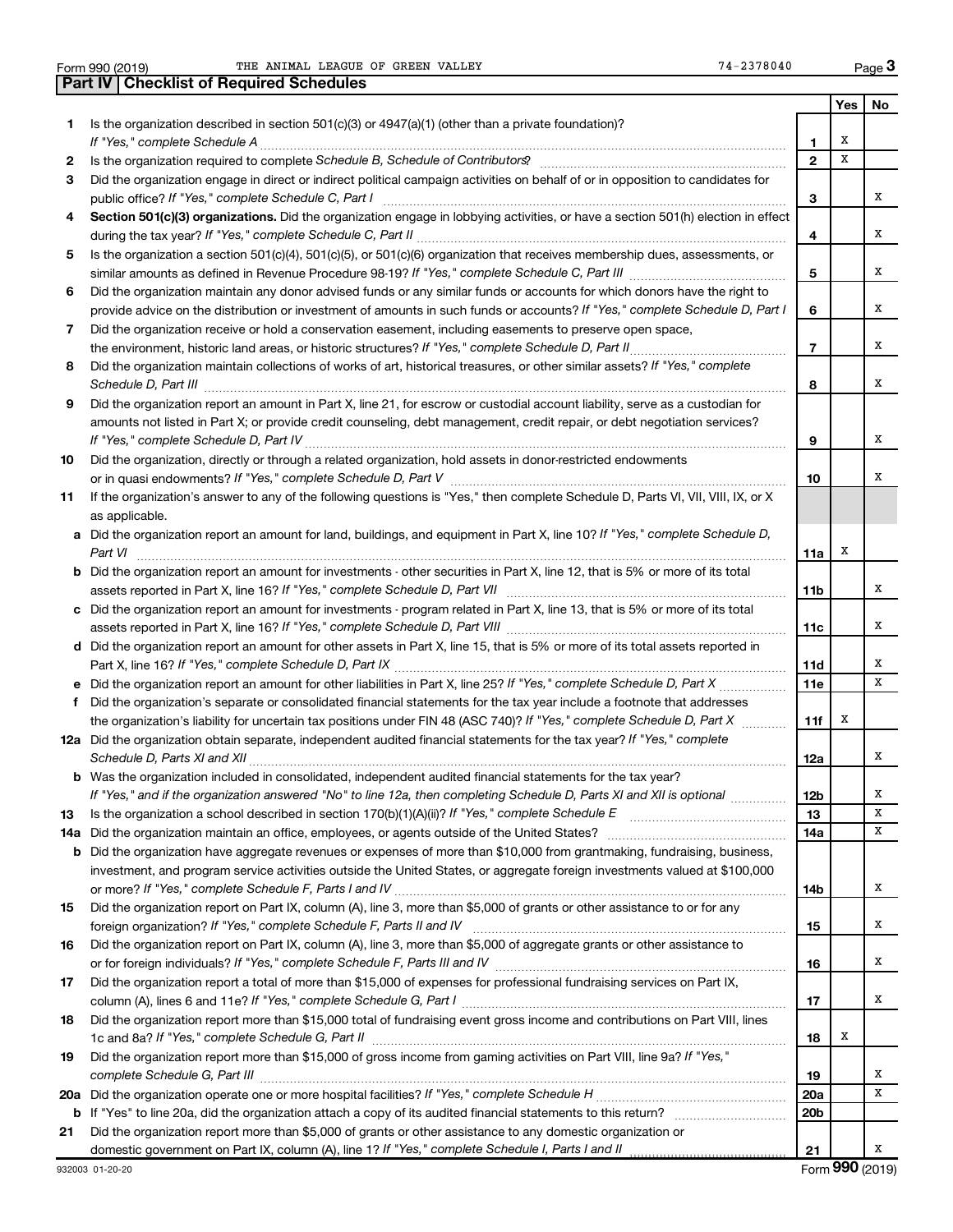**Part IV Checklist of Required Schedules**

*(continued)*

|    |                                                                                                                                                                       |                 | Yes | No |
|----|-----------------------------------------------------------------------------------------------------------------------------------------------------------------------|-----------------|-----|----|
| 22 | Did the organization report more than \$5,000 of grants or other assistance to or for domestic individuals on                                                         |                 |     |    |
|    |                                                                                                                                                                       | 22              |     | X  |
| 23 | Did the organization answer "Yes" to Part VII, Section A, line 3, 4, or 5 about compensation of the organization's current                                            |                 |     |    |
|    | and former officers, directors, trustees, key employees, and highest compensated employees? If "Yes," complete                                                        |                 |     |    |
|    | Schedule J <b>Execute Schedule Schedule Schedule Schedule</b> J <b>Execute Schedule J Execute Schedule J</b>                                                          | 23              |     | х  |
|    | 24a Did the organization have a tax-exempt bond issue with an outstanding principal amount of more than \$100,000 as of the                                           |                 |     |    |
|    | last day of the year, that was issued after December 31, 2002? If "Yes," answer lines 24b through 24d and complete                                                    |                 |     |    |
|    |                                                                                                                                                                       | 24a             |     | X  |
|    |                                                                                                                                                                       | 24b             |     |    |
|    | c Did the organization maintain an escrow account other than a refunding escrow at any time during the year to defease                                                |                 |     |    |
|    |                                                                                                                                                                       | 24с             |     |    |
|    |                                                                                                                                                                       | 24d             |     |    |
|    | 25a Section 501(c)(3), 501(c)(4), and 501(c)(29) organizations. Did the organization engage in an excess benefit                                                      |                 |     |    |
|    |                                                                                                                                                                       | 25a             |     | X  |
|    | <b>b</b> Is the organization aware that it engaged in an excess benefit transaction with a disqualified person in a prior year, and                                   |                 |     |    |
|    | that the transaction has not been reported on any of the organization's prior Forms 990 or 990-EZ? If "Yes," complete                                                 |                 |     |    |
|    | Schedule L, Part I                                                                                                                                                    | 25b             |     | X  |
| 26 | Did the organization report any amount on Part X, line 5 or 22, for receivables from or payables to any current                                                       |                 |     |    |
|    | or former officer, director, trustee, key employee, creator or founder, substantial contributor, or 35%                                                               |                 |     |    |
|    | controlled entity or family member of any of these persons? If "Yes," complete Schedule L, Part II                                                                    | 26              |     | X  |
| 27 | Did the organization provide a grant or other assistance to any current or former officer, director, trustee, key employee,                                           |                 |     |    |
|    | creator or founder, substantial contributor or employee thereof, a grant selection committee member, or to a 35% controlled                                           |                 |     |    |
|    | entity (including an employee thereof) or family member of any of these persons? If "Yes," complete Schedule L, Part III.                                             | 27              |     | X  |
| 28 | Was the organization a party to a business transaction with one of the following parties (see Schedule L, Part IV                                                     |                 |     |    |
|    | instructions, for applicable filing thresholds, conditions, and exceptions):                                                                                          |                 |     |    |
|    | a A current or former officer, director, trustee, key employee, creator or founder, or substantial contributor? If                                                    |                 |     |    |
|    | "Yes," complete Schedule L, Part IV                                                                                                                                   | 28a             |     | X  |
|    |                                                                                                                                                                       | 28 <sub>b</sub> |     | x  |
|    | c A 35% controlled entity of one or more individuals and/or organizations described in lines 28a or 28b?/f                                                            |                 |     |    |
|    |                                                                                                                                                                       | 28c             |     | X  |
| 29 |                                                                                                                                                                       | 29              | X   |    |
| 30 | Did the organization receive contributions of art, historical treasures, or other similar assets, or qualified conservation                                           |                 |     |    |
|    |                                                                                                                                                                       | 30              |     | х  |
| 31 |                                                                                                                                                                       | 31              |     | x  |
| 32 | Did the organization sell, exchange, dispose of, or transfer more than 25% of its net assets? If "Yes," complete                                                      |                 |     |    |
|    | Schedule N, Part II                                                                                                                                                   | 32              |     | х  |
| 33 | Did the organization own 100% of an entity disregarded as separate from the organization under Regulations                                                            |                 |     |    |
|    | sections 301.7701-2 and 301.7701-3? If "Yes," complete Schedule R, Part I                                                                                             | 33              |     | X  |
| 34 | Was the organization related to any tax-exempt or taxable entity? If "Yes," complete Schedule R, Part II, III, or IV, and                                             |                 |     |    |
|    | Part V, line 1                                                                                                                                                        | 34              |     | х  |
|    | 35a Did the organization have a controlled entity within the meaning of section 512(b)(13)?                                                                           | 35a             |     | x  |
|    | b If "Yes" to line 35a, did the organization receive any payment from or engage in any transaction with a controlled entity                                           |                 |     |    |
|    |                                                                                                                                                                       | 35b             |     |    |
| 36 | Section 501(c)(3) organizations. Did the organization make any transfers to an exempt non-charitable related organization?                                            |                 |     |    |
|    |                                                                                                                                                                       | 36              |     | X  |
| 37 | Did the organization conduct more than 5% of its activities through an entity that is not a related organization                                                      |                 |     |    |
|    |                                                                                                                                                                       | 37              |     | X  |
| 38 | Did the organization complete Schedule O and provide explanations in Schedule O for Part VI, lines 11b and 19?                                                        |                 |     |    |
|    | Note: All Form 990 filers are required to complete Schedule O.                                                                                                        | 38              | X   |    |
|    | <b>Part V</b><br><b>Statements Regarding Other IRS Filings and Tax Compliance</b>                                                                                     |                 |     |    |
|    | Check if Schedule O contains a response or note to any line in this Part V [11] manufactured in the Schedule O contains a response or note to any line in this Part V |                 |     |    |
|    |                                                                                                                                                                       |                 | Yes | No |
|    | 43<br>1a                                                                                                                                                              |                 |     |    |
|    | <b>b</b> Enter the number of Forms W-2G included in line 1a. Enter -0- if not applicable<br>1 <sub>b</sub>                                                            |                 |     |    |
|    | c Did the organization comply with backup withholding rules for reportable payments to vendors and reportable gaming                                                  |                 |     |    |
|    |                                                                                                                                                                       | 1c              | x   |    |

**4**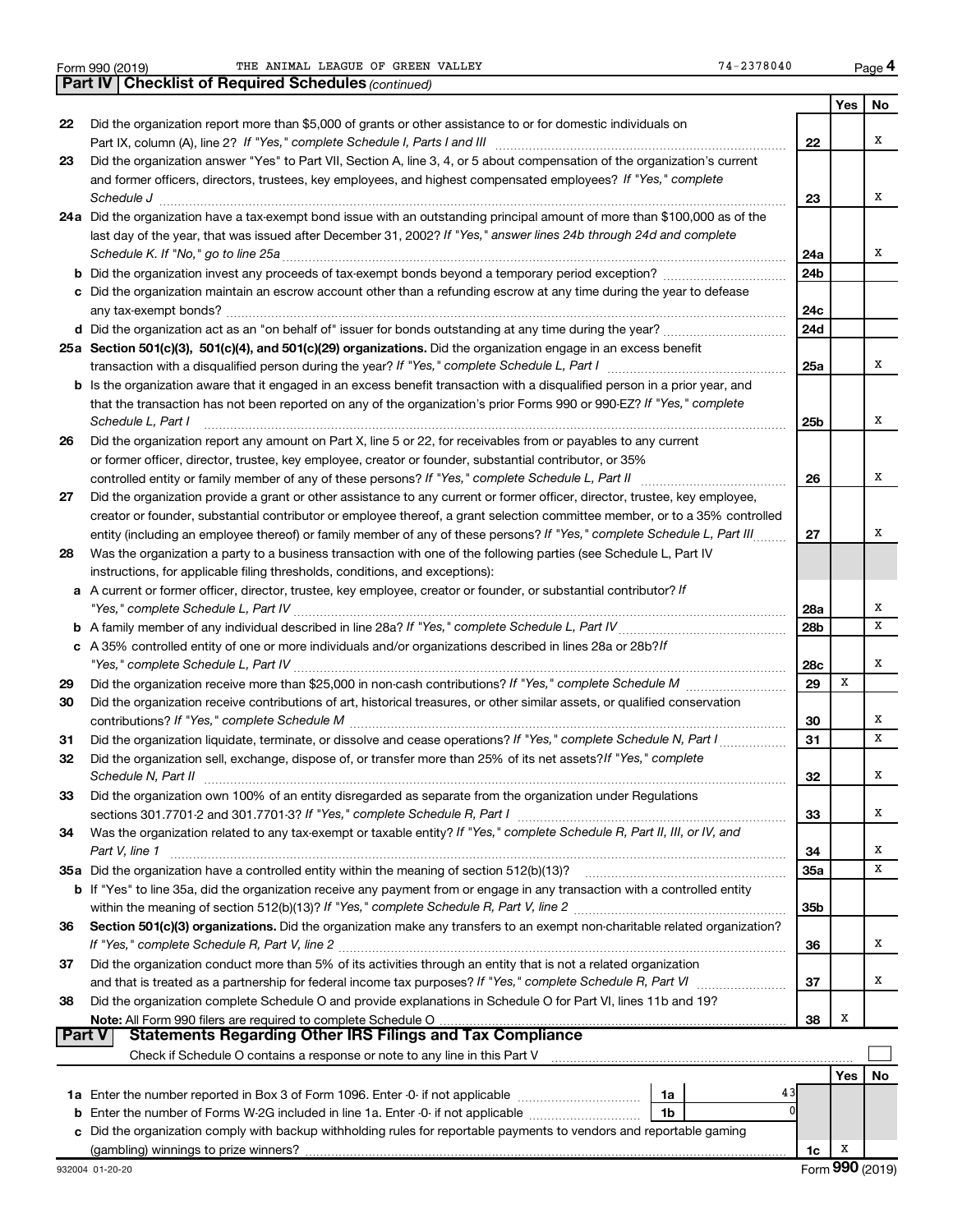|    | THE ANIMAL LEAGUE OF GREEN VALLEY<br>74-2378040<br>Form 990 (2019)                                                                                                                                                                    |                |     | Page 5 |  |
|----|---------------------------------------------------------------------------------------------------------------------------------------------------------------------------------------------------------------------------------------|----------------|-----|--------|--|
|    | Statements Regarding Other IRS Filings and Tax Compliance (continued)<br><b>Part V</b>                                                                                                                                                |                |     |        |  |
|    |                                                                                                                                                                                                                                       |                | Yes | No     |  |
|    | 2a Enter the number of employees reported on Form W-3, Transmittal of Wage and Tax Statements,                                                                                                                                        |                |     |        |  |
|    | 0<br>filed for the calendar year ending with or within the year covered by this return<br>2a                                                                                                                                          |                |     |        |  |
|    |                                                                                                                                                                                                                                       |                |     |        |  |
|    |                                                                                                                                                                                                                                       |                |     |        |  |
|    | 3a Did the organization have unrelated business gross income of \$1,000 or more during the year?                                                                                                                                      |                |     |        |  |
|    |                                                                                                                                                                                                                                       | 3b             |     |        |  |
|    | 4a At any time during the calendar year, did the organization have an interest in, or a signature or other authority over, a                                                                                                          |                |     |        |  |
|    | financial account in a foreign country (such as a bank account, securities account, or other financial account)?                                                                                                                      | 4a             |     | х      |  |
|    | <b>b</b> If "Yes," enter the name of the foreign country $\blacktriangleright$                                                                                                                                                        |                |     |        |  |
|    | See instructions for filing requirements for FinCEN Form 114, Report of Foreign Bank and Financial Accounts (FBAR).                                                                                                                   |                |     |        |  |
|    |                                                                                                                                                                                                                                       | 5a             |     | х      |  |
| b  |                                                                                                                                                                                                                                       | 5 <sub>b</sub> |     | x      |  |
|    |                                                                                                                                                                                                                                       | 5c             |     |        |  |
|    | 6a Does the organization have annual gross receipts that are normally greater than \$100,000, and did the organization solicit                                                                                                        |                |     |        |  |
|    |                                                                                                                                                                                                                                       | 6а             |     | x      |  |
|    | <b>b</b> If "Yes," did the organization include with every solicitation an express statement that such contributions or gifts                                                                                                         |                |     |        |  |
|    |                                                                                                                                                                                                                                       | 6b             |     |        |  |
| 7  | Organizations that may receive deductible contributions under section 170(c).                                                                                                                                                         |                |     |        |  |
| a  | Did the organization receive a payment in excess of \$75 made partly as a contribution and partly for goods and services provided to the payor?                                                                                       | 7a             |     | х      |  |
|    |                                                                                                                                                                                                                                       | 7b             |     |        |  |
|    | c Did the organization sell, exchange, or otherwise dispose of tangible personal property for which it was required                                                                                                                   |                |     |        |  |
|    |                                                                                                                                                                                                                                       | 7c             |     | х      |  |
|    |                                                                                                                                                                                                                                       |                |     |        |  |
| е  |                                                                                                                                                                                                                                       | 7е             |     | х      |  |
| f. |                                                                                                                                                                                                                                       | 7f             |     | x      |  |
|    | If the organization received a contribution of qualified intellectual property, did the organization file Form 8899 as required?                                                                                                      | 7g             |     |        |  |
|    | h If the organization received a contribution of cars, boats, airplanes, or other vehicles, did the organization file a Form 1098-C?                                                                                                  |                |     |        |  |
| 8  | Sponsoring organizations maintaining donor advised funds. Did a donor advised fund maintained by the                                                                                                                                  |                |     |        |  |
|    |                                                                                                                                                                                                                                       | 8              |     |        |  |
| 9  | Sponsoring organizations maintaining donor advised funds.                                                                                                                                                                             |                |     |        |  |
| а  | Did the sponsoring organization make any taxable distributions under section 4966?                                                                                                                                                    | 9а             |     |        |  |
| b  |                                                                                                                                                                                                                                       | 9b             |     |        |  |
| 10 | Section 501(c)(7) organizations. Enter:                                                                                                                                                                                               |                |     |        |  |
|    | 10a<br>a Initiation fees and capital contributions included on Part VIII, line 12 [111] [11] [12] [11] [12] [11] [12] [11] [12] [11] [12] [11] [12] [11] [12] [11] [12] [11] [12] [11] [12] [11] [12] [11] [12] [11] [12] [11] [12] [ |                |     |        |  |
|    | 10 <sub>b</sub><br>Gross receipts, included on Form 990, Part VIII, line 12, for public use of club facilities                                                                                                                        |                |     |        |  |
| 11 | Section 501(c)(12) organizations. Enter:                                                                                                                                                                                              |                |     |        |  |
| а  | 11a                                                                                                                                                                                                                                   |                |     |        |  |
|    | <b>b</b> Gross income from other sources (Do not net amounts due or paid to other sources against                                                                                                                                     |                |     |        |  |
|    | 11b                                                                                                                                                                                                                                   |                |     |        |  |
|    | 12a Section 4947(a)(1) non-exempt charitable trusts. Is the organization filing Form 990 in lieu of Form 1041?                                                                                                                        | 12a            |     |        |  |
|    | 12b<br><b>b</b> If "Yes," enter the amount of tax-exempt interest received or accrued during the year                                                                                                                                 |                |     |        |  |
| 13 | Section 501(c)(29) qualified nonprofit health insurance issuers.                                                                                                                                                                      |                |     |        |  |
|    | a Is the organization licensed to issue qualified health plans in more than one state?                                                                                                                                                | 13a            |     |        |  |
|    | Note: See the instructions for additional information the organization must report on Schedule O.                                                                                                                                     |                |     |        |  |
|    | <b>b</b> Enter the amount of reserves the organization is required to maintain by the states in which the                                                                                                                             |                |     |        |  |
|    | 13b                                                                                                                                                                                                                                   |                |     |        |  |
|    | 13 <sub>c</sub>                                                                                                                                                                                                                       |                |     |        |  |
|    | 14a Did the organization receive any payments for indoor tanning services during the tax year?                                                                                                                                        | 14a            |     | x      |  |
|    | <b>b</b> If "Yes," has it filed a Form 720 to report these payments? If "No," provide an explanation on Schedule O                                                                                                                    | 14b            |     |        |  |
| 15 | Is the organization subject to the section 4960 tax on payment(s) of more than \$1,000,000 in remuneration or                                                                                                                         |                |     |        |  |
|    | excess parachute payment(s) during the year?                                                                                                                                                                                          | 15             |     | х      |  |
|    | If "Yes," see instructions and file Form 4720, Schedule N.                                                                                                                                                                            |                |     |        |  |
| 16 | Is the organization an educational institution subject to the section 4968 excise tax on net investment income?                                                                                                                       | 16             |     | х      |  |
|    | If "Yes," complete Form 4720, Schedule O.                                                                                                                                                                                             |                |     |        |  |

Form (2019) **990**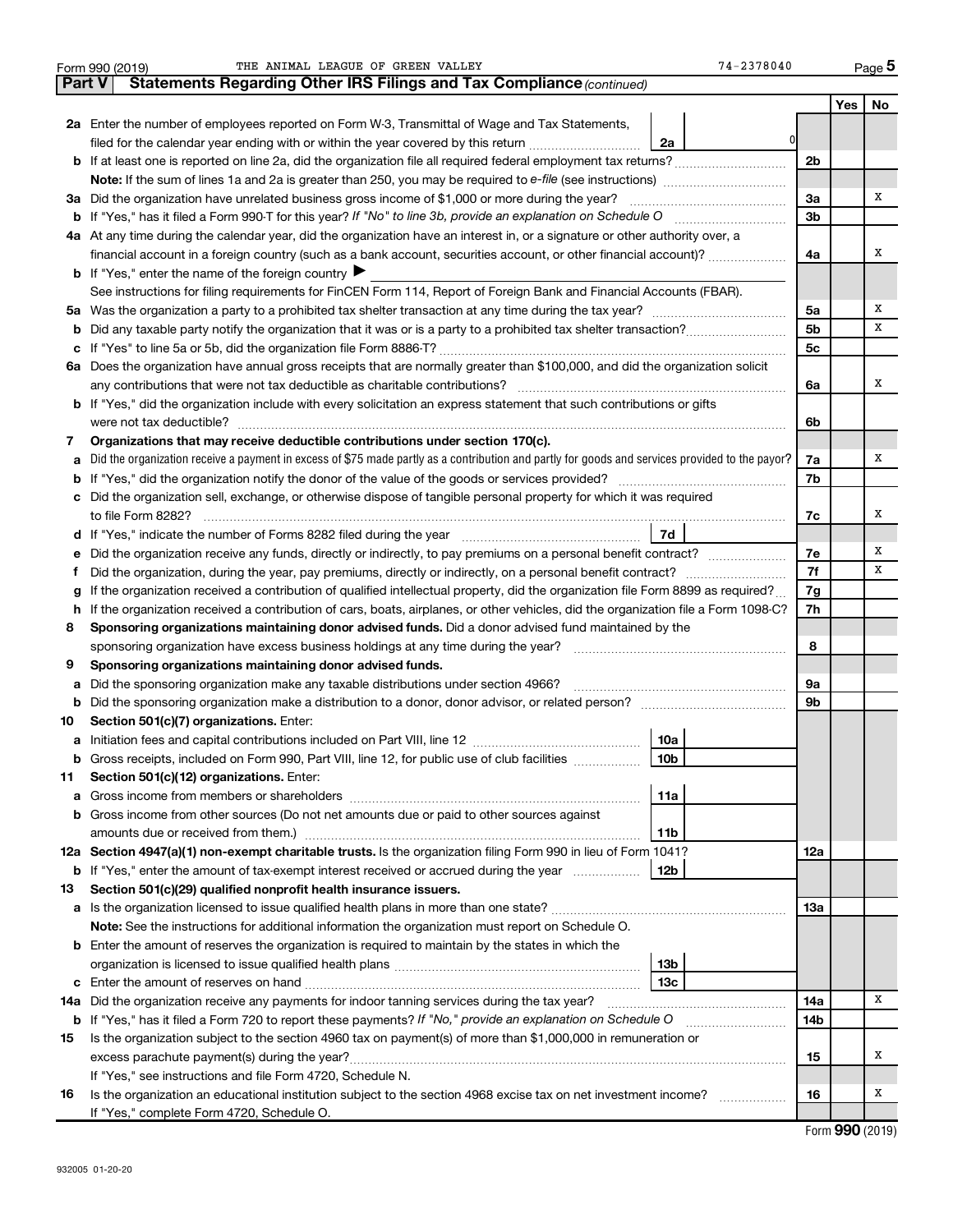|                | THE ANIMAL LEAGUE OF GREEN VALLEY<br>Form 990 (2019)                                                                                                                                                                           |    | $74 - 2378040$ |                 |            | Page 6       |
|----------------|--------------------------------------------------------------------------------------------------------------------------------------------------------------------------------------------------------------------------------|----|----------------|-----------------|------------|--------------|
| <b>Part VI</b> | Governance, Management, and Disclosure For each "Yes" response to lines 2 through 7b below, and for a "No" response                                                                                                            |    |                |                 |            |              |
|                | to line 8a, 8b, or 10b below, describe the circumstances, processes, or changes on Schedule O. See instructions.                                                                                                               |    |                |                 |            |              |
|                | Check if Schedule O contains a response or note to any line in this Part VI                                                                                                                                                    |    |                |                 |            | $\mathbf{x}$ |
|                | <b>Section A. Governing Body and Management</b>                                                                                                                                                                                |    |                |                 |            |              |
|                |                                                                                                                                                                                                                                |    |                |                 | <b>Yes</b> | No           |
|                | <b>1a</b> Enter the number of voting members of the governing body at the end of the tax year                                                                                                                                  | 1a | 10             |                 |            |              |
|                | If there are material differences in voting rights among members of the governing body, or if the governing                                                                                                                    |    |                |                 |            |              |
|                | body delegated broad authority to an executive committee or similar committee, explain on Schedule O.                                                                                                                          |    |                |                 |            |              |
|                | Enter the number of voting members included on line 1a, above, who are independent                                                                                                                                             | 1b | 10             |                 |            |              |
| 2              | Did any officer, director, trustee, or key employee have a family relationship or a business relationship with any other                                                                                                       |    |                |                 |            |              |
|                | officer, director, trustee, or key employee?                                                                                                                                                                                   |    |                | $\mathbf{2}$    |            | х            |
| 3              | Did the organization delegate control over management duties customarily performed by or under the direct supervision                                                                                                          |    |                |                 |            |              |
|                | of officers, directors, trustees, or key employees to a management company or other person?                                                                                                                                    |    |                | З               |            | х            |
| 4              | Did the organization make any significant changes to its governing documents since the prior Form 990 was filed?                                                                                                               |    |                | 4               |            | X            |
| 5              |                                                                                                                                                                                                                                |    |                | 5               |            | X            |
| 6              | Did the organization have members or stockholders?                                                                                                                                                                             |    |                | 6               | X          |              |
| 7a             | Did the organization have members, stockholders, or other persons who had the power to elect or appoint one or                                                                                                                 |    |                |                 |            |              |
|                |                                                                                                                                                                                                                                |    |                | 7a              | х          |              |
| b              | Are any governance decisions of the organization reserved to (or subject to approval by) members, stockholders, or                                                                                                             |    |                |                 |            |              |
|                | persons other than the governing body?                                                                                                                                                                                         |    |                | 7b              |            | х            |
|                | Did the organization contemporaneously document the meetings held or written actions undertaken during the year by the following:                                                                                              |    |                |                 |            |              |
| 8              |                                                                                                                                                                                                                                |    |                |                 | х          |              |
| а              | Each committee with authority to act on behalf of the governing body?                                                                                                                                                          |    |                | 8а<br>8b        | x          |              |
| b              |                                                                                                                                                                                                                                |    |                |                 |            |              |
| 9              | Is there any officer, director, trustee, or key employee listed in Part VII, Section A, who cannot be reached at the                                                                                                           |    |                | 9               |            | x            |
|                | organization's mailing address? If "Yes," provide the names and addresses on Schedule O                                                                                                                                        |    |                |                 |            |              |
|                | Section B. Policies (This Section B requests information about policies not required by the Internal Revenue Code.)                                                                                                            |    |                |                 |            |              |
|                |                                                                                                                                                                                                                                |    |                |                 | Yes        | No<br>x      |
|                |                                                                                                                                                                                                                                |    |                | 10a             |            |              |
|                | <b>b</b> If "Yes," did the organization have written policies and procedures governing the activities of such chapters, affiliates,                                                                                            |    |                |                 |            |              |
|                |                                                                                                                                                                                                                                |    |                | 10b             | X          |              |
|                | 11a Has the organization provided a complete copy of this Form 990 to all members of its governing body before filing the form?                                                                                                |    |                | 11a             |            |              |
| b              | Describe in Schedule O the process, if any, used by the organization to review this Form 990.                                                                                                                                  |    |                |                 |            |              |
| 12a            |                                                                                                                                                                                                                                |    |                | 12a             | х          |              |
| b              | Were officers, directors, or trustees, and key employees required to disclose annually interests that could give rise to conflicts?                                                                                            |    |                | 12 <sub>b</sub> |            | x            |
| с              | Did the organization regularly and consistently monitor and enforce compliance with the policy? If "Yes," describe                                                                                                             |    |                |                 |            |              |
|                | in Schedule O how this was done                                                                                                                                                                                                |    |                | 12c             |            | x            |
| 13             | Did the organization have a written whistleblower policy?                                                                                                                                                                      |    |                | 13              |            | x            |
| 14             |                                                                                                                                                                                                                                |    |                | 14              | х          |              |
| 15             | Did the process for determining compensation of the following persons include a review and approval by independent                                                                                                             |    |                |                 |            |              |
|                | persons, comparability data, and contemporaneous substantiation of the deliberation and decision?                                                                                                                              |    |                |                 |            |              |
| а              | The organization's CEO, Executive Director, or top management official manufacture content content of the organization's CEO, Executive Director, or top management official manufacture content of the original manufacture c |    |                | 15a             |            | х            |
| b              |                                                                                                                                                                                                                                |    |                | 15b             |            | X            |
|                | If "Yes" to line 15a or 15b, describe the process in Schedule O (see instructions).                                                                                                                                            |    |                |                 |            |              |
|                | 16a Did the organization invest in, contribute assets to, or participate in a joint venture or similar arrangement with a                                                                                                      |    |                |                 |            |              |
|                | taxable entity during the year?                                                                                                                                                                                                |    |                | 16a             |            | х            |
|                | b If "Yes," did the organization follow a written policy or procedure requiring the organization to evaluate its participation                                                                                                 |    |                |                 |            |              |
|                | in joint venture arrangements under applicable federal tax law, and take steps to safeguard the organization's                                                                                                                 |    |                |                 |            |              |
|                | exempt status with respect to such arrangements?                                                                                                                                                                               |    |                | 16b             |            |              |
|                | <b>Section C. Disclosure</b>                                                                                                                                                                                                   |    |                |                 |            |              |
| 17             | NONE<br>List the states with which a copy of this Form 990 is required to be filed >                                                                                                                                           |    |                |                 |            |              |
| 18             | Section 6104 requires an organization to make its Forms 1023 (1024 or 1024-A, if applicable), 990, and 990-T (Section 501(c)(3)s only) available                                                                               |    |                |                 |            |              |
|                | for public inspection. Indicate how you made these available. Check all that apply.                                                                                                                                            |    |                |                 |            |              |
|                | $\boxed{\text{x}}$ Upon request<br>  X   Own website<br>  X   Another's website<br>Other (explain on Schedule O)                                                                                                               |    |                |                 |            |              |
| 19             | Describe on Schedule O whether (and if so, how) the organization made its governing documents, conflict of interest policy, and financial                                                                                      |    |                |                 |            |              |
|                | statements available to the public during the tax year.                                                                                                                                                                        |    |                |                 |            |              |
| 20             | State the name, address, and telephone number of the person who possesses the organization's books and records                                                                                                                 |    |                |                 |            |              |
|                | FRED D'ANGELO - (520) 625-3170                                                                                                                                                                                                 |    |                |                 |            |              |
|                | 1600 W DUVAL MINE RD, GREEN VALLEY, AZ 85614                                                                                                                                                                                   |    |                |                 |            |              |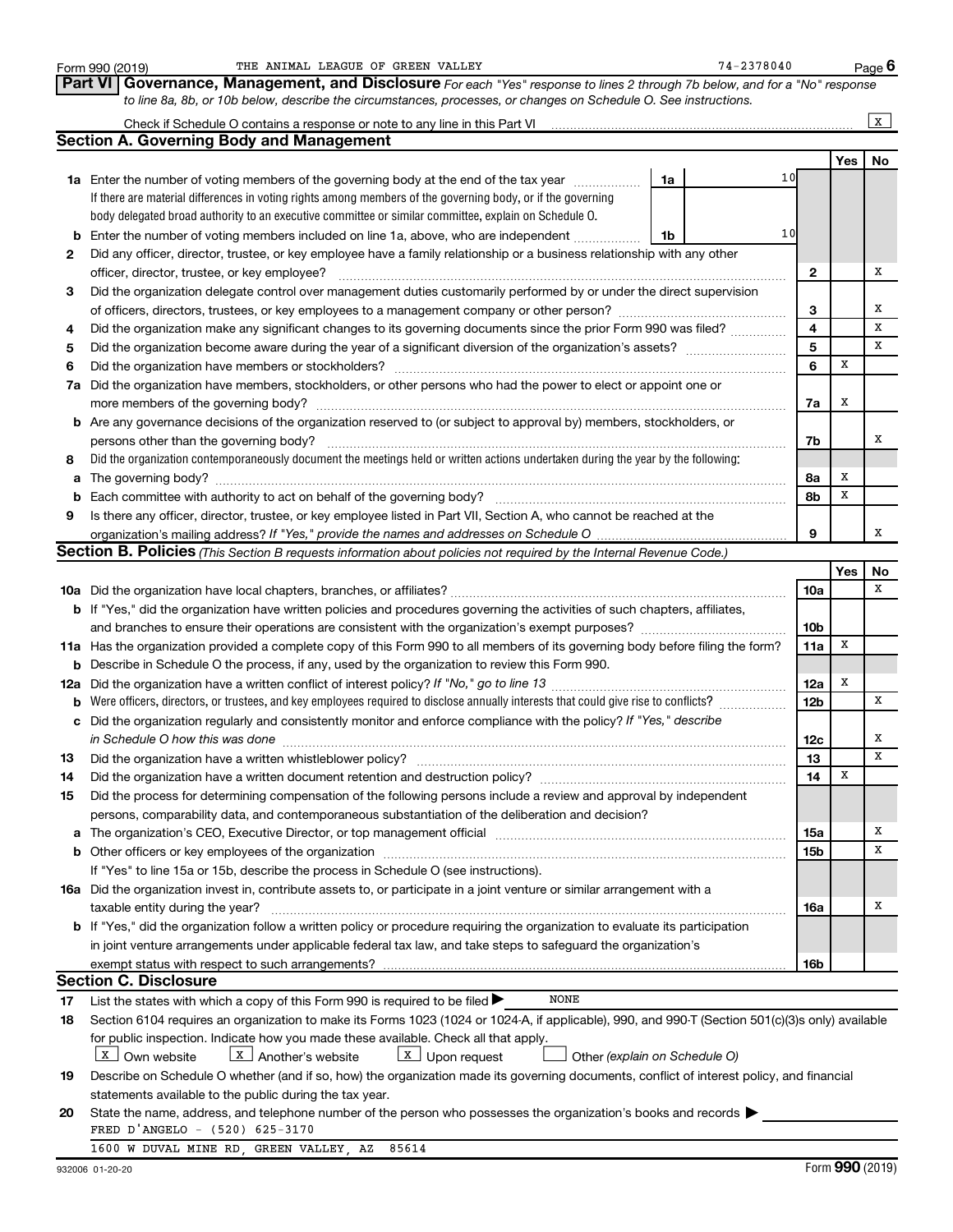| Form 990 (2019) |                                                                              | THE ANIMAL LEAGUE OF GREEN VALLEY                                                          | $74 - 2378040$ | Page 7 |
|-----------------|------------------------------------------------------------------------------|--------------------------------------------------------------------------------------------|----------------|--------|
|                 |                                                                              | Part VII Compensation of Officers, Directors, Trustees, Key Employees, Highest Compensated |                |        |
|                 | <b>Employees, and Independent Contractors</b>                                |                                                                                            |                |        |
|                 | Check if Schedule O contains a response or note to any line in this Part VII |                                                                                            |                |        |
|                 |                                                                              | Section A. Officers, Directors, Trustees, Key Employees, and Highest Compensated Employees |                |        |
|                 |                                                                              |                                                                                            |                |        |

**1a**  Complete this table for all persons required to be listed. Report compensation for the calendar year ending with or within the organization's tax year.  $\bullet$  List all of the organization's current officers, directors, trustees (whether individuals or organizations), regardless of amount of compensation.

Enter -0- in columns (D), (E), and (F) if no compensation was paid.

**•** List all of the organization's current key employees, if any. See instructions for definition of "key employee."

• List the organization's five *current* highest compensated employees (other than an officer, director, trustee, or key employee) who received reportable compensation (Box 5 of Form W-2 and/or Box 7 of Form 1099-MISC) of more than \$100,000 from the organization and any related organizations.

 $\bullet$  List all of the organization's former officers, key employees, and highest compensated employees who received more than \$100,000 of reportable compensation from the organization and any related organizations.

**•** List all of the organization's former directors or trustees that received, in the capacity as a former director or trustee of the organization, more than \$10,000 of reportable compensation from the organization and any related organizations.

See instructions for the order in which to list the persons above.

K Check this box if neither the organization nor any related organization compensated any current officer, director, or trustee.

| (A)                      | (B)                  | (C)                            |                                                                  |             |              |                                 |        | (D)                             | (E)             | (F)                      |  |  |
|--------------------------|----------------------|--------------------------------|------------------------------------------------------------------|-------------|--------------|---------------------------------|--------|---------------------------------|-----------------|--------------------------|--|--|
| Name and title           | Average              |                                | (do not check more than one                                      | Position    |              |                                 |        | Reportable                      | Reportable      | Estimated                |  |  |
|                          | hours per            |                                | box, unless person is both an<br>officer and a director/trustee) |             |              |                                 |        | compensation                    | compensation    | amount of                |  |  |
|                          | week                 |                                |                                                                  |             |              |                                 |        | from                            | from related    | other                    |  |  |
|                          | (list any            |                                |                                                                  |             |              |                                 |        | the                             | organizations   | compensation             |  |  |
|                          | hours for<br>related |                                |                                                                  |             |              |                                 |        | organization<br>(W-2/1099-MISC) | (W-2/1099-MISC) | from the<br>organization |  |  |
|                          | organizations        |                                |                                                                  |             |              |                                 |        |                                 |                 | and related              |  |  |
|                          | below                |                                |                                                                  |             |              |                                 |        |                                 |                 | organizations            |  |  |
|                          | line)                | Individual trustee or director | Institutional trustee                                            | Officer     | Key employee | Highest compensated<br>employee | Former |                                 |                 |                          |  |  |
| <b>JEAN DAVIS</b><br>(1) | 62.00                |                                |                                                                  |             |              |                                 |        |                                 |                 |                          |  |  |
| PRESIDENT                |                      | X                              |                                                                  | $\mathbf x$ |              |                                 |        | $\mathbf{0}$ .                  | 0               | 0.                       |  |  |
| KIM EISELE<br>(2)        | 3,00                 |                                |                                                                  |             |              |                                 |        |                                 |                 |                          |  |  |
| VICE PRESIDENT           |                      | X                              |                                                                  | X           |              |                                 |        | $\mathbf{0}$ .                  | 0               | 0.                       |  |  |
| SANDY HANOVER<br>(3)     | 5.00                 |                                |                                                                  |             |              |                                 |        |                                 |                 |                          |  |  |
| SECRETARY                |                      | X                              |                                                                  | X           |              |                                 |        | 0.                              | 0               | 0.                       |  |  |
| FRED D'ANGELO<br>(4)     | 6,00                 |                                |                                                                  |             |              |                                 |        |                                 |                 |                          |  |  |
| <b>TREASURER</b>         |                      | $\mathbf x$                    |                                                                  | $\mathbf x$ |              |                                 |        | $\mathbf{0}$                    | 0               | $\mathbf 0$ .            |  |  |
| JANE VAZQUEZ<br>(5)      | 3.00                 |                                |                                                                  |             |              |                                 |        |                                 |                 |                          |  |  |
| <b>DIRECTOR</b>          |                      | $\mathbf x$                    |                                                                  |             |              |                                 |        | 0.                              | $\mathbf{0}$    | $\mathbf 0$ .            |  |  |
| (6)<br>KAREEN KELL       | 3.00                 |                                |                                                                  |             |              |                                 |        |                                 |                 |                          |  |  |
| <b>DIRECTOR</b>          |                      | X                              |                                                                  |             |              |                                 |        | 0.                              | 0               | 0.                       |  |  |
| (7)<br>GEORGIA PUTTOCK   | 3,00                 |                                |                                                                  |             |              |                                 |        |                                 |                 |                          |  |  |
| <b>DIRECTOR</b>          |                      | $\mathbf x$                    |                                                                  |             |              |                                 |        | $\mathbf{0}$ .                  | 0               | 0.                       |  |  |
| ANN WYLAND<br>(8)        | 3.00                 |                                |                                                                  |             |              |                                 |        |                                 |                 |                          |  |  |
| <b>DIRECTOR</b>          |                      | $\mathbf x$                    |                                                                  |             |              |                                 |        | $\mathbf{0}$ .                  | 0               | 0.                       |  |  |
| ROSE WELLIVER<br>(9)     | 3,00                 |                                |                                                                  |             |              |                                 |        |                                 |                 |                          |  |  |
| <b>DIRECTOR</b>          |                      | X                              |                                                                  |             |              |                                 |        | $\mathbf{0}$ .                  | 0               | $\mathbf 0$ .            |  |  |
| (10) BETTY MELBY         | 3,00                 |                                |                                                                  |             |              |                                 |        |                                 |                 |                          |  |  |
| <b>DIRECTOR</b>          |                      | X                              |                                                                  |             |              |                                 |        | $\mathbf{0}$ .                  | 0               | 0.                       |  |  |
|                          |                      |                                |                                                                  |             |              |                                 |        |                                 |                 |                          |  |  |
|                          |                      |                                |                                                                  |             |              |                                 |        |                                 |                 |                          |  |  |
|                          |                      |                                |                                                                  |             |              |                                 |        |                                 |                 |                          |  |  |
|                          |                      |                                |                                                                  |             |              |                                 |        |                                 |                 |                          |  |  |
|                          |                      |                                |                                                                  |             |              |                                 |        |                                 |                 |                          |  |  |
|                          |                      |                                |                                                                  |             |              |                                 |        |                                 |                 |                          |  |  |
|                          |                      |                                |                                                                  |             |              |                                 |        |                                 |                 |                          |  |  |
|                          |                      |                                |                                                                  |             |              |                                 |        |                                 |                 |                          |  |  |
|                          |                      |                                |                                                                  |             |              |                                 |        |                                 |                 |                          |  |  |
|                          |                      |                                |                                                                  |             |              |                                 |        |                                 |                 |                          |  |  |
|                          |                      |                                |                                                                  |             |              |                                 |        |                                 |                 |                          |  |  |
|                          |                      |                                |                                                                  |             |              |                                 |        |                                 |                 |                          |  |  |
|                          |                      |                                |                                                                  |             |              |                                 |        |                                 |                 |                          |  |  |
|                          |                      |                                |                                                                  |             |              |                                 |        |                                 |                 |                          |  |  |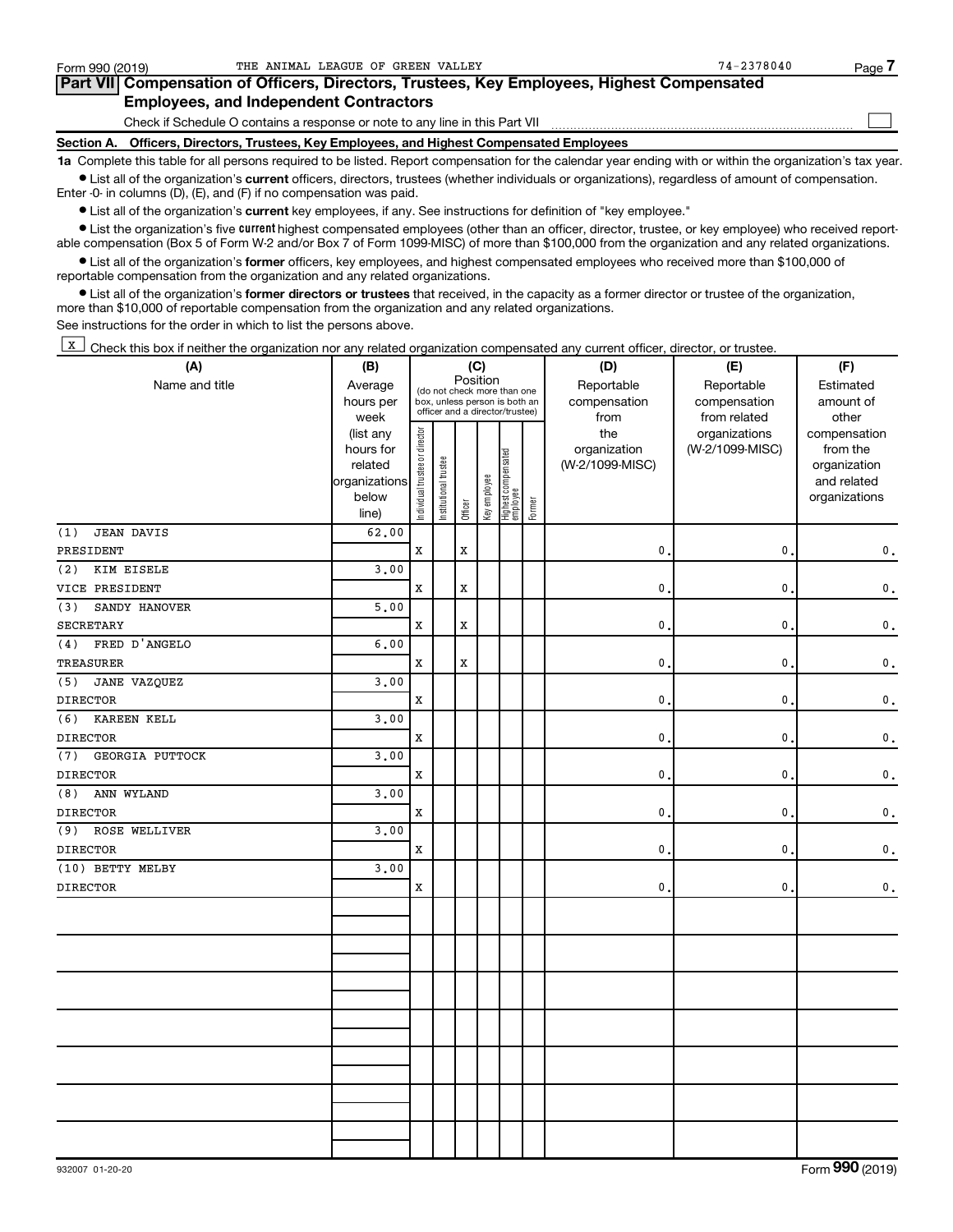| THE ANIMAL LEAGUE OF GREEN VALLEY<br>Form 990 (2019)                                                                                                                                                                                                                      |                                                                      |                                                                                                                    |                       |         |              |                                   |        |                                           | 74-2378040                                        |                      |   |                                                                          | Page 8              |
|---------------------------------------------------------------------------------------------------------------------------------------------------------------------------------------------------------------------------------------------------------------------------|----------------------------------------------------------------------|--------------------------------------------------------------------------------------------------------------------|-----------------------|---------|--------------|-----------------------------------|--------|-------------------------------------------|---------------------------------------------------|----------------------|---|--------------------------------------------------------------------------|---------------------|
| <b>Part VII</b><br>Section A. Officers, Directors, Trustees, Key Employees, and Highest Compensated Employees (continued)                                                                                                                                                 |                                                                      |                                                                                                                    |                       |         |              |                                   |        |                                           |                                                   |                      |   |                                                                          |                     |
| (A)<br>Name and title                                                                                                                                                                                                                                                     | (B)<br>Average<br>hours per<br>week                                  | (C)<br>Position<br>(do not check more than one<br>box, unless person is both an<br>officer and a director/trustee) |                       |         |              |                                   |        | (D)<br>Reportable<br>compensation<br>from | (E)<br>Reportable<br>compensation<br>from related |                      |   | (F)<br>Estimated<br>amount of<br>other                                   |                     |
|                                                                                                                                                                                                                                                                           | (list any<br>hours for<br>related<br>organizations<br>below<br>line) | Individual trustee or director                                                                                     | Institutional trustee | Officer | Key employee | Highest compensated<br>  employee | Former | the<br>organization<br>(W-2/1099-MISC)    | organizations<br>(W-2/1099-MISC)                  |                      |   | compensation<br>from the<br>organization<br>and related<br>organizations |                     |
|                                                                                                                                                                                                                                                                           |                                                                      |                                                                                                                    |                       |         |              |                                   |        |                                           |                                                   |                      |   |                                                                          |                     |
|                                                                                                                                                                                                                                                                           |                                                                      |                                                                                                                    |                       |         |              |                                   |        |                                           |                                                   |                      |   |                                                                          |                     |
|                                                                                                                                                                                                                                                                           |                                                                      |                                                                                                                    |                       |         |              |                                   |        |                                           |                                                   |                      |   |                                                                          |                     |
|                                                                                                                                                                                                                                                                           |                                                                      |                                                                                                                    |                       |         |              |                                   |        |                                           |                                                   |                      |   |                                                                          |                     |
|                                                                                                                                                                                                                                                                           |                                                                      |                                                                                                                    |                       |         |              |                                   |        |                                           |                                                   |                      |   |                                                                          |                     |
|                                                                                                                                                                                                                                                                           |                                                                      |                                                                                                                    |                       |         |              |                                   |        |                                           |                                                   |                      |   |                                                                          |                     |
|                                                                                                                                                                                                                                                                           |                                                                      |                                                                                                                    |                       |         |              |                                   |        |                                           |                                                   |                      |   |                                                                          |                     |
|                                                                                                                                                                                                                                                                           |                                                                      |                                                                                                                    |                       |         |              |                                   |        |                                           |                                                   |                      |   |                                                                          |                     |
|                                                                                                                                                                                                                                                                           |                                                                      |                                                                                                                    |                       |         |              |                                   |        |                                           |                                                   |                      |   |                                                                          |                     |
|                                                                                                                                                                                                                                                                           |                                                                      |                                                                                                                    |                       |         |              |                                   |        |                                           |                                                   |                      |   |                                                                          |                     |
| 1b Subtotal                                                                                                                                                                                                                                                               |                                                                      |                                                                                                                    |                       |         |              |                                   |        | 0.<br>$\mathbf{0}$ .                      |                                                   | 0.<br>$\mathbf{0}$ . |   |                                                                          | $\mathbf 0$ .       |
| c Total from continuation sheets to Part VII, Section A manufactured by                                                                                                                                                                                                   |                                                                      |                                                                                                                    |                       |         |              |                                   |        | $\mathbf{0}$ .                            |                                                   | 0.                   |   |                                                                          | 0.<br>$\mathbf 0$ . |
| Total number of individuals (including but not limited to those listed above) who received more than \$100,000 of reportable<br>2                                                                                                                                         |                                                                      |                                                                                                                    |                       |         |              |                                   |        |                                           |                                                   |                      |   |                                                                          |                     |
| compensation from the organization $\blacktriangleright$                                                                                                                                                                                                                  |                                                                      |                                                                                                                    |                       |         |              |                                   |        |                                           |                                                   |                      |   | <b>Yes</b>                                                               | $\mathbf 0$<br>No.  |
| Did the organization list any former officer, director, trustee, key employee, or highest compensated employee on<br>3                                                                                                                                                    |                                                                      |                                                                                                                    |                       |         |              |                                   |        |                                           |                                                   |                      |   |                                                                          |                     |
| line 1a? If "Yes," complete Schedule J for such individual [11] manufacture manufacture 1a? If "Yes," complete Schedule J for such individual<br>For any individual listed on line 1a, is the sum of reportable compensation and other compensation from the organization |                                                                      |                                                                                                                    |                       |         |              |                                   |        |                                           |                                                   |                      | 3 |                                                                          | х                   |
| Did any person listed on line 1a receive or accrue compensation from any unrelated organization or individual for services<br>5                                                                                                                                           |                                                                      |                                                                                                                    |                       |         |              |                                   |        |                                           |                                                   |                      | 4 |                                                                          | х                   |
|                                                                                                                                                                                                                                                                           |                                                                      |                                                                                                                    |                       |         |              |                                   |        |                                           |                                                   |                      | 5 |                                                                          | х                   |
| <b>Section B. Independent Contractors</b>                                                                                                                                                                                                                                 |                                                                      |                                                                                                                    |                       |         |              |                                   |        |                                           |                                                   |                      |   |                                                                          |                     |
| Complete this table for your five highest compensated independent contractors that received more than \$100,000 of compensation from<br>1<br>the organization. Report compensation for the calendar year ending with or within the organization's tax year.               |                                                                      |                                                                                                                    |                       |         |              |                                   |        |                                           |                                                   |                      |   |                                                                          |                     |
| (A)<br>Name and business address                                                                                                                                                                                                                                          |                                                                      |                                                                                                                    |                       |         |              |                                   |        | (B)<br>Description of services            |                                                   |                      |   | (C)<br>Compensation                                                      |                     |
| SANTA CRUZ VETERINARY CLINIC<br>5408 S. 12TH AVE., TUCSON, AZ 85706                                                                                                                                                                                                       |                                                                      |                                                                                                                    |                       |         |              |                                   |        | VET SERVICES                              |                                                   |                      |   |                                                                          | 238,019.            |
|                                                                                                                                                                                                                                                                           |                                                                      |                                                                                                                    |                       |         |              |                                   |        |                                           |                                                   |                      |   |                                                                          |                     |
|                                                                                                                                                                                                                                                                           |                                                                      |                                                                                                                    |                       |         |              |                                   |        |                                           |                                                   |                      |   |                                                                          |                     |
|                                                                                                                                                                                                                                                                           |                                                                      |                                                                                                                    |                       |         |              |                                   |        |                                           |                                                   |                      |   |                                                                          |                     |
|                                                                                                                                                                                                                                                                           |                                                                      |                                                                                                                    |                       |         |              |                                   |        |                                           |                                                   |                      |   |                                                                          |                     |
| 2<br>Total number of independent contractors (including but not limited to those listed above) who received more than                                                                                                                                                     |                                                                      |                                                                                                                    |                       |         |              |                                   |        |                                           |                                                   |                      |   |                                                                          |                     |
| \$100,000 of compensation from the organization                                                                                                                                                                                                                           |                                                                      |                                                                                                                    |                       |         |              | 1                                 |        |                                           |                                                   |                      |   |                                                                          |                     |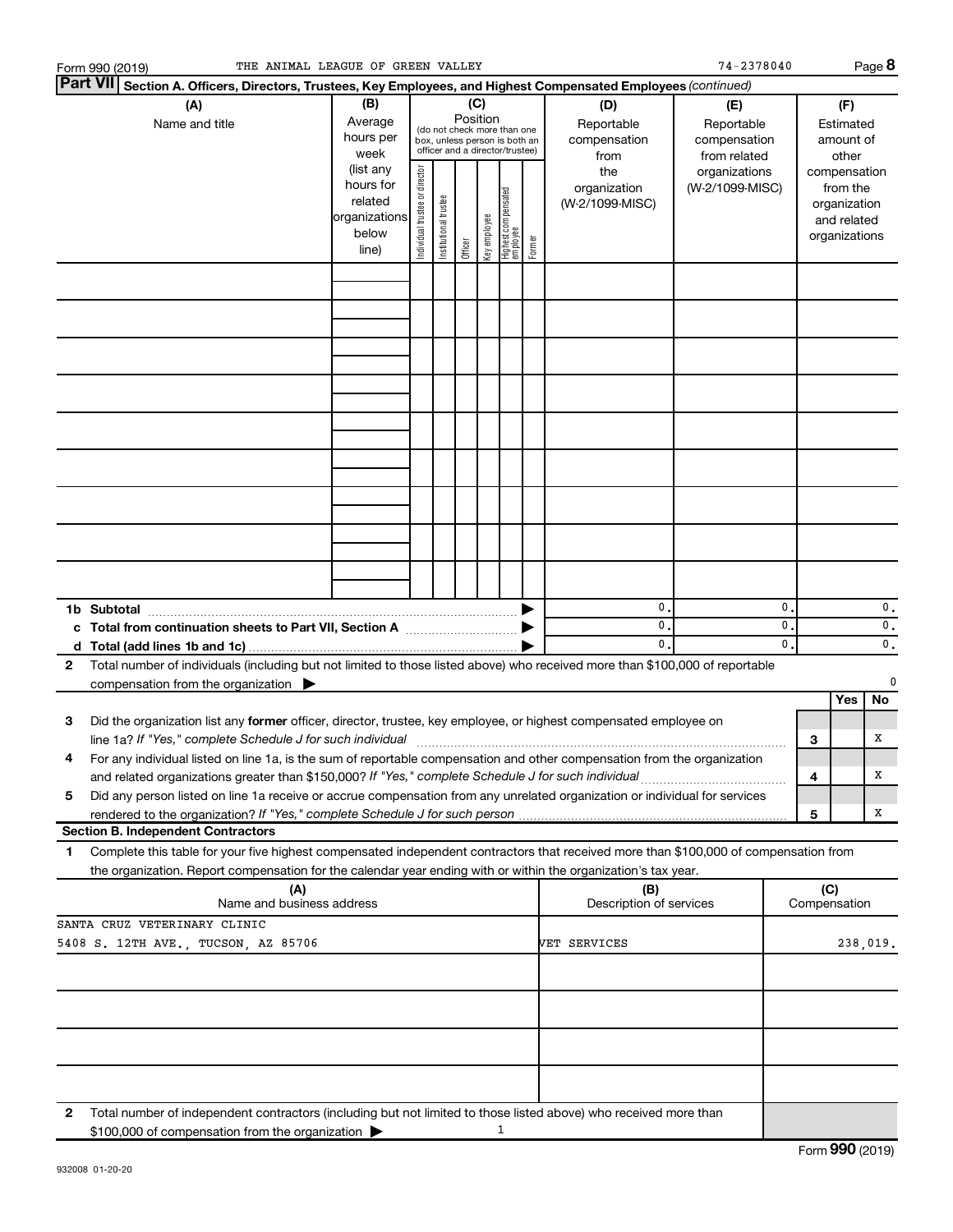|                                               |    |   | Form 990 (2019)                                                                                                      |      |                |                 | THE ANIMAL LEAGUE OF GREEN VALLEY |               |                                       | 74-2378040                    | Page 9                  |
|-----------------------------------------------|----|---|----------------------------------------------------------------------------------------------------------------------|------|----------------|-----------------|-----------------------------------|---------------|---------------------------------------|-------------------------------|-------------------------|
| <b>Part VIII</b>                              |    |   | <b>Statement of Revenue</b>                                                                                          |      |                |                 |                                   |               |                                       |                               |                         |
|                                               |    |   |                                                                                                                      |      |                |                 |                                   |               |                                       |                               |                         |
|                                               |    |   |                                                                                                                      |      |                |                 |                                   | (A)           | (B)                                   | $\overline{C}$                | (D)<br>Revenue excluded |
|                                               |    |   |                                                                                                                      |      |                |                 |                                   | Total revenue | Related or exempt<br>function revenue | Unrelated<br>business revenue | from tax under          |
|                                               |    |   |                                                                                                                      |      |                |                 |                                   |               |                                       |                               | sections 512 - 514      |
|                                               |    |   | 1 a Federated campaigns                                                                                              |      | 1a             |                 |                                   |               |                                       |                               |                         |
| , Grants<br>\mounts                           |    |   | <b>b</b> Membership dues                                                                                             |      | 1 <sub>b</sub> |                 |                                   |               |                                       |                               |                         |
|                                               |    |   | c Fundraising events                                                                                                 |      | 1 <sub>c</sub> |                 |                                   |               |                                       |                               |                         |
|                                               |    |   | d Related organizations                                                                                              |      | 1 <sub>d</sub> |                 |                                   |               |                                       |                               |                         |
|                                               |    |   | e Government grants (contributions)                                                                                  |      | 1e             |                 | 70,132.                           |               |                                       |                               |                         |
|                                               |    |   |                                                                                                                      |      |                |                 |                                   |               |                                       |                               |                         |
|                                               |    |   | f All other contributions, gifts, grants, and                                                                        |      |                |                 |                                   |               |                                       |                               |                         |
|                                               |    |   | similar amounts not included above                                                                                   |      | 1f             |                 | 1,555,815.                        |               |                                       |                               |                         |
| Contributions, Gifts,<br>and Other Similar Ar |    |   | g Noncash contributions included in lines 1a-1f                                                                      |      | 1g  \$         |                 | 431,947.                          |               |                                       |                               |                         |
|                                               |    |   |                                                                                                                      |      |                |                 |                                   | 1,625,947.    |                                       |                               |                         |
|                                               |    |   |                                                                                                                      |      |                |                 | <b>Business Code</b>              |               |                                       |                               |                         |
|                                               |    |   | 2 a ADOPTION FEES                                                                                                    |      |                |                 | 900099                            | 54,866.       | 54,866.                               |                               |                         |
|                                               |    | b | <u> 1980 - Johann Barnett, fransk politiker (</u>                                                                    |      |                |                 |                                   |               |                                       |                               |                         |
|                                               |    | c | <u> 1989 - Johann John Stein, markin fan it ferstjer fan de ferstjer fan it ferstjer fan it ferstjer fan it fers</u> |      |                |                 |                                   |               |                                       |                               |                         |
| Program Service<br>Revenue                    |    | d | the control of the control of the control of the control of the control of                                           |      |                |                 |                                   |               |                                       |                               |                         |
|                                               |    |   |                                                                                                                      |      |                |                 |                                   |               |                                       |                               |                         |
|                                               |    |   | f All other program service revenue                                                                                  |      |                |                 |                                   |               |                                       |                               |                         |
|                                               |    |   |                                                                                                                      |      |                |                 |                                   | 54,866.       |                                       |                               |                         |
|                                               | 3  |   | Investment income (including dividends, interest, and                                                                |      |                |                 |                                   |               |                                       |                               |                         |
|                                               |    |   |                                                                                                                      |      |                |                 |                                   | 3,027.        |                                       |                               | 3,027.                  |
|                                               |    |   | Income from investment of tax-exempt bond proceeds                                                                   |      |                |                 |                                   |               |                                       |                               |                         |
|                                               | 4  |   |                                                                                                                      |      |                |                 |                                   |               |                                       |                               |                         |
|                                               | 5  |   |                                                                                                                      |      | (i) Real       |                 | (ii) Personal                     |               |                                       |                               |                         |
|                                               |    |   |                                                                                                                      |      |                |                 |                                   |               |                                       |                               |                         |
|                                               |    |   | 6 a Gross rents                                                                                                      | l 6a |                |                 |                                   |               |                                       |                               |                         |
|                                               |    |   | <b>b</b> Less: rental expenses $\ldots$                                                                              | 6b   |                |                 |                                   |               |                                       |                               |                         |
|                                               |    |   | Rental income or (loss)                                                                                              | 6c   |                |                 |                                   |               |                                       |                               |                         |
|                                               |    |   | d Net rental income or (loss)                                                                                        |      |                |                 |                                   |               |                                       |                               |                         |
|                                               |    |   | <b>7 a</b> Gross amount from sales of                                                                                |      | (i) Securities |                 | (ii) Other                        |               |                                       |                               |                         |
|                                               |    |   | assets other than inventory                                                                                          | 7a   |                | 2,107.          |                                   |               |                                       |                               |                         |
|                                               |    |   | <b>b</b> Less: cost or other basis                                                                                   |      |                |                 |                                   |               |                                       |                               |                         |
|                                               |    |   | and sales expenses                                                                                                   | 7b   |                | 0.              |                                   |               |                                       |                               |                         |
| evenue                                        |    |   | c Gain or (loss)                                                                                                     | 7c   |                | 2,107.          |                                   |               |                                       |                               |                         |
|                                               |    |   |                                                                                                                      |      |                |                 |                                   | 2,107.        |                                       |                               | 2,107.                  |
| Other <sub>R</sub>                            |    |   | 8 a Gross income from fundraising events (not                                                                        |      |                |                 |                                   |               |                                       |                               |                         |
|                                               |    |   | including \$                                                                                                         |      | of             |                 |                                   |               |                                       |                               |                         |
|                                               |    |   | contributions reported on line 1c). See                                                                              |      |                |                 |                                   |               |                                       |                               |                         |
|                                               |    |   |                                                                                                                      |      |                | 8a              | 80,488.                           |               |                                       |                               |                         |
|                                               |    |   |                                                                                                                      |      |                | 8 <sub>b</sub>  | 21,238.                           |               |                                       |                               |                         |
|                                               |    |   |                                                                                                                      |      |                |                 |                                   |               |                                       |                               | 59,250.                 |
|                                               |    |   | c Net income or (loss) from fundraising events                                                                       |      |                |                 | ▶                                 | 59,250.       |                                       |                               |                         |
|                                               |    |   | 9 a Gross income from gaming activities. See                                                                         |      |                |                 |                                   |               |                                       |                               |                         |
|                                               |    |   |                                                                                                                      |      |                | 9a              |                                   |               |                                       |                               |                         |
|                                               |    |   |                                                                                                                      |      |                | 9 <sub>b</sub>  |                                   |               |                                       |                               |                         |
|                                               |    |   | c Net income or (loss) from gaming activities                                                                        |      |                |                 |                                   |               |                                       |                               |                         |
|                                               |    |   | 10 a Gross sales of inventory, less returns                                                                          |      |                |                 |                                   |               |                                       |                               |                         |
|                                               |    |   |                                                                                                                      |      |                | 10a             |                                   |               |                                       |                               |                         |
|                                               |    |   | <b>b</b> Less: cost of goods sold                                                                                    |      |                | 10 <sub>b</sub> |                                   |               |                                       |                               |                         |
|                                               |    |   | c Net income or (loss) from sales of inventory                                                                       |      |                |                 |                                   |               |                                       |                               |                         |
|                                               |    |   |                                                                                                                      |      |                |                 | <b>Business Code</b>              |               |                                       |                               |                         |
|                                               |    |   | 11 a MISCELLANEOUS                                                                                                   |      |                |                 | 900099                            | 4,046.        | 4,046.                                |                               |                         |
| Miscellaneous<br>Revenue                      |    | b |                                                                                                                      |      |                |                 |                                   |               |                                       |                               |                         |
|                                               |    | с |                                                                                                                      |      |                |                 |                                   |               |                                       |                               |                         |
|                                               |    |   |                                                                                                                      |      |                |                 |                                   |               |                                       |                               |                         |
|                                               |    |   |                                                                                                                      |      |                |                 |                                   | 4,046.        |                                       |                               |                         |
|                                               |    |   |                                                                                                                      |      |                |                 |                                   | 1,749,243.    | 58,912.                               | $\mathfrak{o}$ .              | 64,384.                 |
|                                               | 12 |   |                                                                                                                      |      |                |                 |                                   |               |                                       |                               |                         |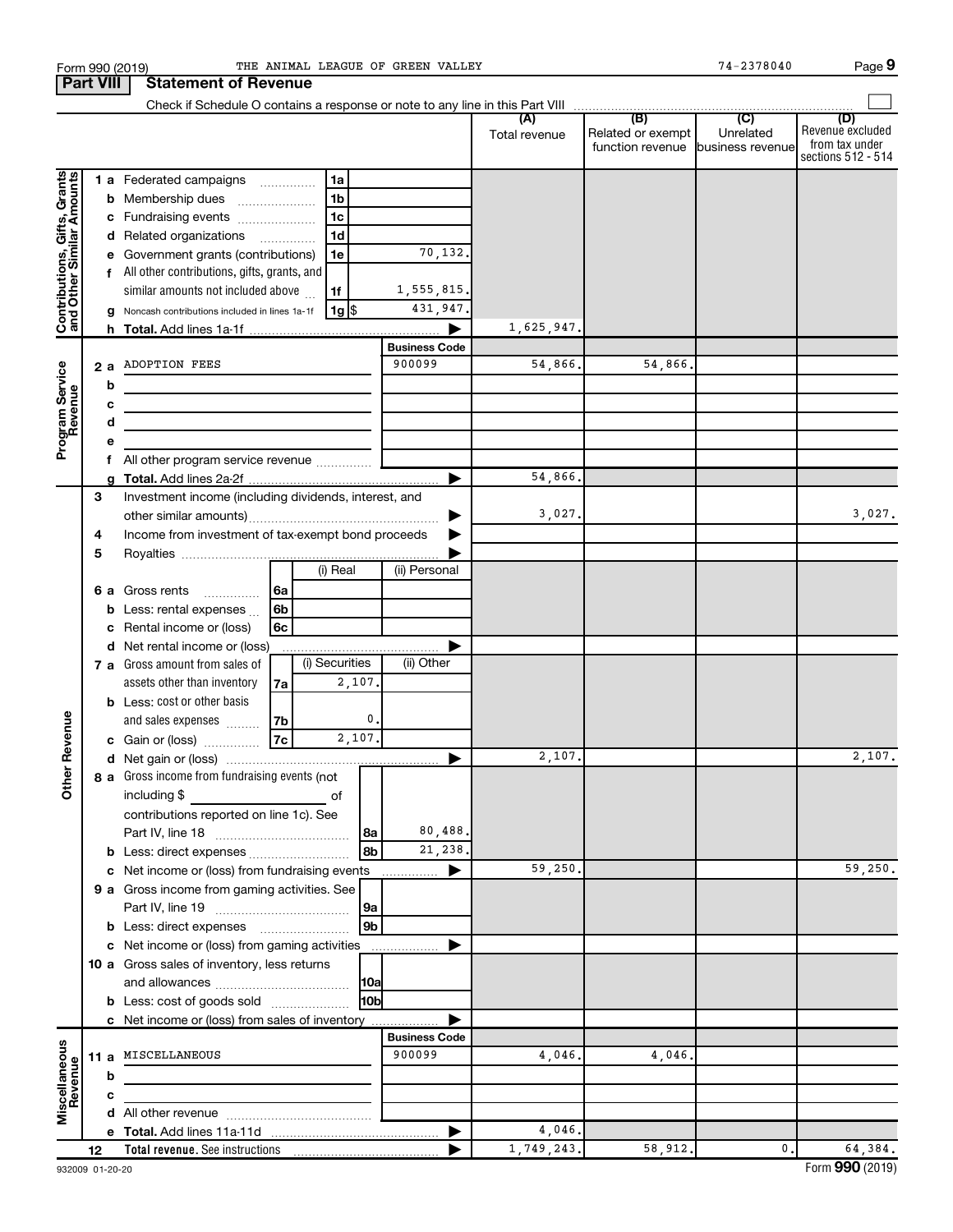**10**

**Total functional expenses.**  Add lines 1 through 24e **Joint costs.** Complete this line only if the organization **(A) (B) (C) (D)** Fundraising **1 2 3** Grants and other assistance to foreign **4 5 6 7 8 9 10 11 a** Management ~~~~~~~~~~~~~~~~ **b c d e f g 12 13 14 15 16 17 18 19 20 21 22 23 24 a b c d e 25 26** *Section 501(c)(3) and 501(c)(4) organizations must complete all columns. All other organizations must complete column (A).* Grants and other assistance to domestic organizations and domestic governments. See Part IV, line 21 Compensation not included above to disqualified persons (as defined under section 4958(f)(1)) and persons described in section  $4958(c)(3)(B)$   $\ldots$ Pension plan accruals and contributions (include section 401(k) and 403(b) employer contributions) Professional fundraising services. See Part IV, line 17 Other. (If line 11g amount exceeds 10% of line 25, column (A) amount, list line 11g expenses on Sch O.) Other expenses. Itemize expenses not covered above (List miscellaneous expenses on line 24e. If line 24e amount exceeds 10% of line 25, column (A) amount, list line 24e expenses on Schedule O.) reported in column (B) joint costs from a combined educational campaign and fundraising solicitation. Check if Schedule O contains a response or note to any line in this Part IX Total expenses Program service expenses Management and general expenses expenses .<br>... Grants and other assistance to domestic individuals. See Part IV, line 22 ~~~~~~~ organizations, foreign governments, and foreign individuals. See Part IV, lines 15 and 16  $\ldots$ Benefits paid to or for members ................... Compensation of current officers, directors, trustees, and key employees ......................... Other salaries and wages ~~~~~~~~~~ Other employee benefits ~~~~~~~~~~ Payroll taxes ~~~~~~~~~~~~~~~~ Fees for services (nonemployees): Legal ~~~~~~~~~~~~~~~~~~~~ Accounting ~~~~~~~~~~~~~~~~~ Lobbying ~~~~~~~~~~~~~~~~~~ Investment management fees ....................... Advertising and promotion ........................... Office expenses ~~~~~~~~~~~~~~~ Information technology ~~~~~~~~~~~ Royalties ~~~~~~~~~~~~~~~~~~ Occupancy ~~~~~~~~~~~~~~~~~ Travel ~~~~~~~~~~~~~~~~~~~ Payments of travel or entertainment expenses for any federal, state, or local public officials ... Conferences, conventions, and meetings Interest ~~~~~~~~~~~~~~~~~~ Payments to affiliates ~~~~~~~~~~~~ Depreciation, depletion, and amortization ...... Insurance ~~~~~~~~~~~~~~~~~ All other expenses *Do not include amounts reported on lines 6b, 7b, 8b, 9b, and 10b of Part VIII.* **Part IX Statement of Functional Expenses**  $\Box$ 2,200. 2,200. 11,187. 11,187. 31,062. 23,297. 7,765 32,523. 24,393. 8,130. 63,861. 47,896. 15,965. 109,763. 82,322. 27,441. 11,638. 8,729. 2,909. ANIMAL MEDICAL 785,865. 785,865. ANIMAL PROGRAMS 120 779. 120 779 ANIMAL FOOD 37,125. 37,125. MATERIAL AND SUPPLIES 36,795. 27,596. 9,199 74,310. 52,853. 21,457. 1,317,108. 1,210,855. 106,253. 0.

Check here |

Check here  $\begin{array}{c} \begin{array}{|c} \hline \end{array} \end{array}$  if following SOP 98-2 (ASC 958-720)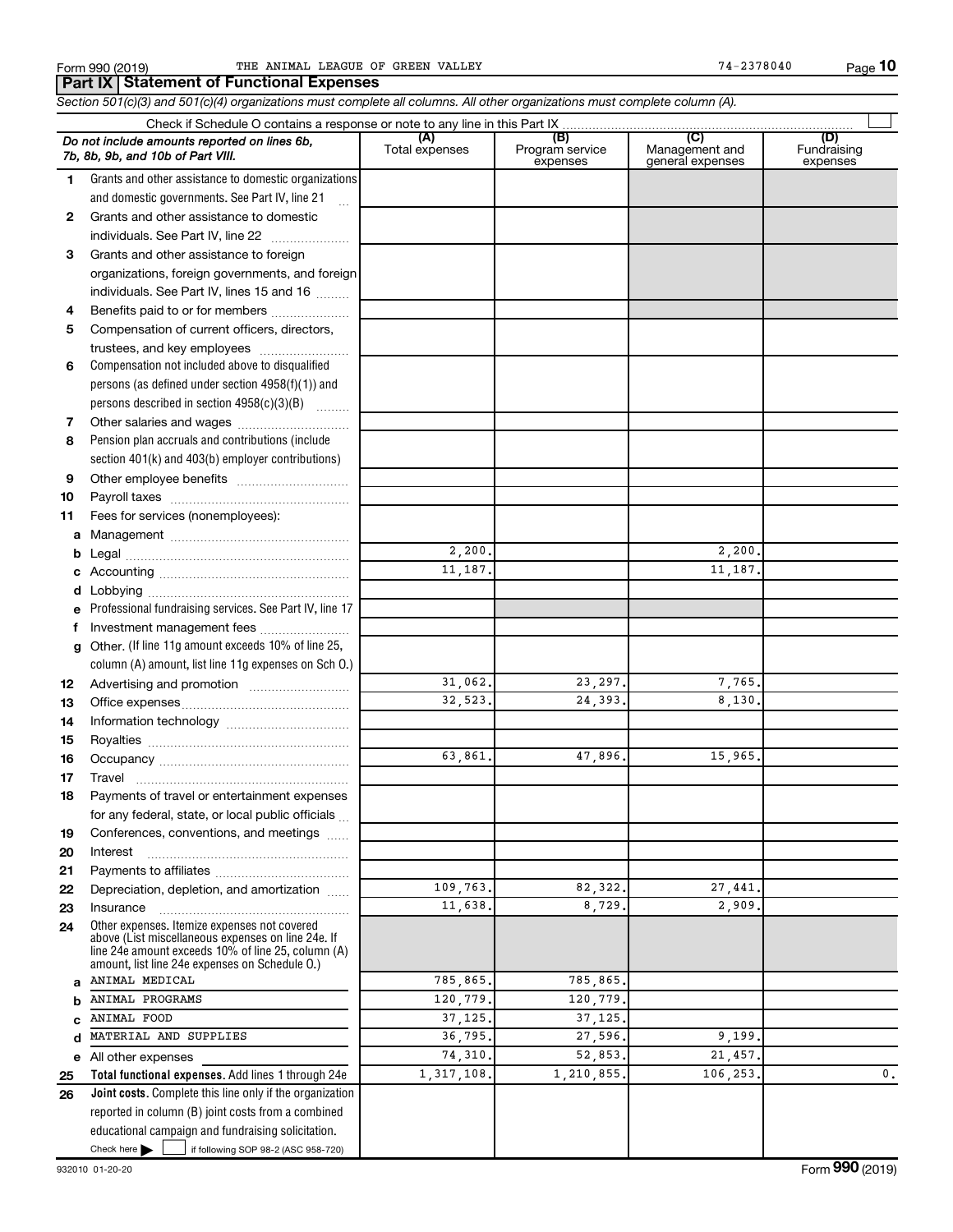**33**

| (2019)<br>-<br>Form 990 | OF<br>VALLEY<br>GREEN<br>LEAGUE<br>ANIMAI<br>THE | 78040 | Page |  |
|-------------------------|--------------------------------------------------|-------|------|--|
|-------------------------|--------------------------------------------------|-------|------|--|

Total liabilities and net assets/fund balances

|                             |    | <b>Part X   Balance Sheet</b>                                                               |                 |            |                          |                 |                    |  |
|-----------------------------|----|---------------------------------------------------------------------------------------------|-----------------|------------|--------------------------|-----------------|--------------------|--|
|                             |    |                                                                                             |                 |            |                          |                 |                    |  |
|                             |    |                                                                                             |                 |            | (A)<br>Beginning of year |                 | (B)<br>End of year |  |
|                             | 1  |                                                                                             |                 |            | 175,265.                 | $\mathbf{1}$    | 674,614.           |  |
|                             | 2  |                                                                                             |                 |            | 713,005.                 | $\mathbf{2}$    | 676,450.           |  |
|                             | з  |                                                                                             |                 |            |                          | 3               |                    |  |
|                             | 4  |                                                                                             |                 |            | 26,405.                  | 4               | 18,594.            |  |
|                             | 5  | Loans and other receivables from any current or former officer, director,                   |                 |            |                          |                 |                    |  |
|                             |    | trustee, key employee, creator or founder, substantial contributor, or 35%                  |                 |            |                          |                 |                    |  |
|                             |    | controlled entity or family member of any of these persons                                  |                 |            |                          | 5               |                    |  |
|                             | 6  | Loans and other receivables from other disqualified persons (as defined                     |                 |            |                          |                 |                    |  |
|                             |    | under section $4958(f)(1)$ , and persons described in section $4958(c)(3)(B)$               |                 |            |                          | 6               |                    |  |
|                             | 7  |                                                                                             |                 |            |                          | $\overline{7}$  |                    |  |
| Assets                      | 8  |                                                                                             |                 |            |                          | 8               |                    |  |
|                             | 9  | Prepaid expenses and deferred charges                                                       |                 |            | 7,779                    | 9               | 6,615.             |  |
|                             |    | 10a Land, buildings, and equipment: cost or other                                           |                 |            |                          |                 |                    |  |
|                             |    | basis. Complete Part VI of Schedule D  10a                                                  |                 | 3,641,367. |                          |                 |                    |  |
|                             | b  | Less: accumulated depreciation                                                              | 10 <sub>b</sub> | 1,060,474. | 2,653,632.               | 10 <sub>c</sub> | 2,580,893.         |  |
|                             | 11 |                                                                                             |                 |            |                          |                 |                    |  |
|                             | 12 |                                                                                             |                 |            |                          | 12              |                    |  |
|                             | 13 |                                                                                             |                 |            |                          | 13              |                    |  |
|                             | 14 |                                                                                             |                 |            |                          | 14              |                    |  |
|                             | 15 |                                                                                             |                 |            |                          | 15              |                    |  |
|                             | 16 |                                                                                             |                 |            | 3,590,638.               | 16              | 4,027,683.         |  |
|                             | 17 |                                                                                             |                 |            | 84,414.                  | 17              | 83,468.            |  |
|                             | 18 |                                                                                             |                 |            | 18                       |                 |                    |  |
|                             | 19 |                                                                                             |                 |            | 19                       |                 |                    |  |
|                             | 20 |                                                                                             |                 |            |                          | 20              |                    |  |
|                             | 21 | Escrow or custodial account liability. Complete Part IV of Schedule D                       |                 |            |                          | 21              |                    |  |
|                             | 22 | Loans and other payables to any current or former officer, director,                        |                 |            |                          |                 |                    |  |
| Liabilities                 |    | trustee, key employee, creator or founder, substantial contributor, or 35%                  |                 |            |                          |                 |                    |  |
|                             |    |                                                                                             |                 |            |                          | 22              |                    |  |
|                             | 23 | Secured mortgages and notes payable to unrelated third parties                              |                 |            |                          | 23              |                    |  |
|                             | 24 | Unsecured notes and loans payable to unrelated third parties                                |                 |            |                          | 24              |                    |  |
|                             | 25 | Other liabilities (including federal income tax, payables to related third                  |                 |            |                          |                 |                    |  |
|                             |    | parties, and other liabilities not included on lines 17-24). Complete Part X                |                 |            |                          |                 |                    |  |
|                             |    | of Schedule D                                                                               |                 |            |                          | 25              |                    |  |
|                             | 26 | Total liabilities. Add lines 17 through 25                                                  |                 |            | 84,414                   | 26              | 83,468.            |  |
|                             |    | Organizations that follow FASB ASC 958, check here $\blacktriangleright$ $\boxed{\text{X}}$ |                 |            |                          |                 |                    |  |
|                             |    | and complete lines 27, 28, 32, and 33.                                                      |                 |            |                          |                 |                    |  |
|                             | 27 |                                                                                             |                 |            | 3.366.041.               | 27              | 3,871,084.         |  |
|                             | 28 |                                                                                             |                 |            | 140,183.                 | 28              | 73,131.            |  |
|                             |    | Organizations that do not follow FASB ASC 958, check here $\blacktriangleright$             |                 |            |                          |                 |                    |  |
|                             |    | and complete lines 29 through 33.                                                           |                 |            |                          |                 |                    |  |
|                             | 29 |                                                                                             |                 |            |                          | 29              |                    |  |
| Net Assets or Fund Balances | 30 | Paid-in or capital surplus, or land, building, or equipment fund                            |                 |            |                          | 30              |                    |  |
|                             | 31 | Retained earnings, endowment, accumulated income, or other funds                            |                 |            |                          | 31              |                    |  |
|                             | 32 | Total net assets or fund balances                                                           |                 |            | 3,506,224.               | 32              | 3,944,215.         |  |

Form (2019) **990**

**33** 3,590,638. 4,027,683.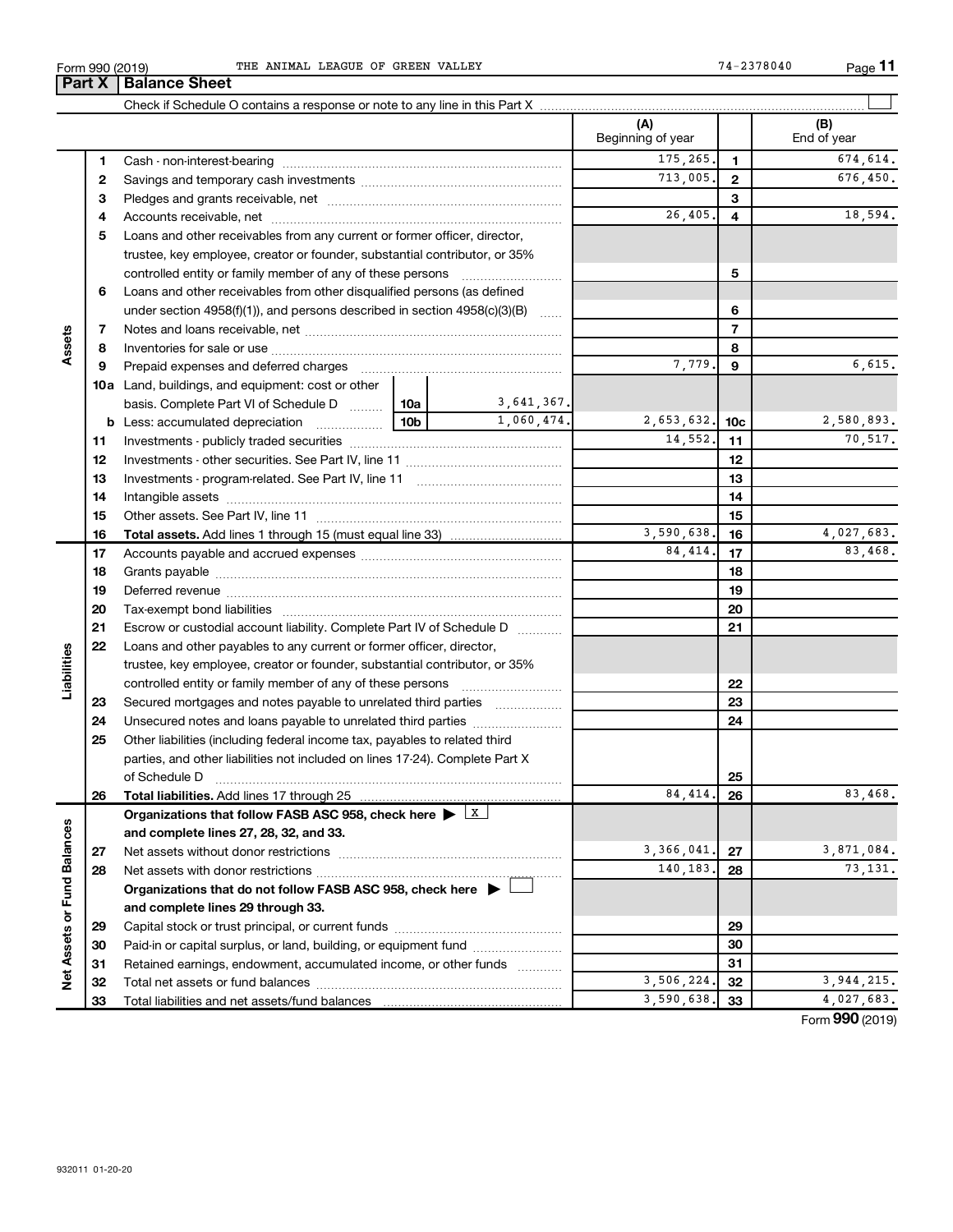|    | THE ANIMAL LEAGUE OF GREEN VALLEY<br>Form 990 (2019)                                                                                                                                                                           | $74 - 2378040$          |                |              | Page 12        |  |  |  |
|----|--------------------------------------------------------------------------------------------------------------------------------------------------------------------------------------------------------------------------------|-------------------------|----------------|--------------|----------------|--|--|--|
|    | Part XI   Reconciliation of Net Assets                                                                                                                                                                                         |                         |                |              |                |  |  |  |
|    |                                                                                                                                                                                                                                |                         |                |              |                |  |  |  |
|    |                                                                                                                                                                                                                                |                         |                |              |                |  |  |  |
| 1  |                                                                                                                                                                                                                                | $\mathbf{1}$            |                | 1,749,243.   |                |  |  |  |
| 2  |                                                                                                                                                                                                                                | $\mathbf{2}$            | 1,317,108.     |              |                |  |  |  |
| З  | 3<br>Revenue less expenses. Subtract line 2 from line 1                                                                                                                                                                        |                         |                |              |                |  |  |  |
| 4  |                                                                                                                                                                                                                                | $\overline{\mathbf{4}}$ |                | 3,506,224.   |                |  |  |  |
| 5  |                                                                                                                                                                                                                                | 5                       |                |              | 5,856.         |  |  |  |
| 6  |                                                                                                                                                                                                                                | 6                       |                |              |                |  |  |  |
| 7  | Investment expenses [[11] https://www.facebook.com/www.facebook.com/www.facebook.com/www.facebook.com/www.facebook.com/www.facebook.com/www.facebook.com/www.facebook.com/www.facebook.com/www.facebook.com/www.facebook.com/w | $\overline{7}$          |                |              |                |  |  |  |
| 8  |                                                                                                                                                                                                                                | 8                       |                |              |                |  |  |  |
| 9  | Other changes in net assets or fund balances (explain on Schedule O) manufactured controller changes in net assets or fund balances (explain on Schedule O)                                                                    | 9                       |                |              | $\mathbf{0}$ . |  |  |  |
| 10 | Net assets or fund balances at end of year. Combine lines 3 through 9 (must equal Part X, line 32,                                                                                                                             |                         |                |              |                |  |  |  |
|    |                                                                                                                                                                                                                                | 10                      |                | 3, 944, 215. |                |  |  |  |
|    | Part XII Financial Statements and Reporting                                                                                                                                                                                    |                         |                |              |                |  |  |  |
|    |                                                                                                                                                                                                                                |                         |                |              |                |  |  |  |
|    |                                                                                                                                                                                                                                |                         |                | Yes l        | No             |  |  |  |
| 1. | Accounting method used to prepare the Form 990: $\Box$ Cash $\Box$ Accrual<br>$\Box$ Other                                                                                                                                     |                         |                |              |                |  |  |  |
|    | If the organization changed its method of accounting from a prior year or checked "Other," explain in Schedule O.                                                                                                              |                         |                |              |                |  |  |  |
|    |                                                                                                                                                                                                                                |                         | 2a             | X            |                |  |  |  |
|    | If "Yes," check a box below to indicate whether the financial statements for the year were compiled or reviewed on a                                                                                                           |                         |                |              |                |  |  |  |
|    | separate basis, consolidated basis, or both:                                                                                                                                                                                   |                         |                |              |                |  |  |  |
|    | $X$ Separate basis<br>Both consolidated and separate basis<br><b>Consolidated basis</b>                                                                                                                                        |                         |                |              |                |  |  |  |
|    |                                                                                                                                                                                                                                |                         | 2 <sub>b</sub> |              | x              |  |  |  |
|    | If "Yes," check a box below to indicate whether the financial statements for the year were audited on a separate basis,                                                                                                        |                         |                |              |                |  |  |  |
|    | consolidated basis, or both:                                                                                                                                                                                                   |                         |                |              |                |  |  |  |
|    | Consolidated basis<br>Separate basis<br>Both consolidated and separate basis                                                                                                                                                   |                         |                |              |                |  |  |  |
|    | c If "Yes" to line 2a or 2b, does the organization have a committee that assumes responsibility for oversight of the audit,                                                                                                    |                         |                |              |                |  |  |  |
|    |                                                                                                                                                                                                                                |                         | 2c             |              | x              |  |  |  |
|    | If the organization changed either its oversight process or selection process during the tax year, explain on Schedule O.                                                                                                      |                         |                |              |                |  |  |  |
|    | 3a As a result of a federal award, was the organization required to undergo an audit or audits as set forth in the Single Audit                                                                                                |                         |                |              |                |  |  |  |
|    |                                                                                                                                                                                                                                |                         | За             |              | х              |  |  |  |
|    | <b>b</b> If "Yes," did the organization undergo the required audit or audits? If the organization did not undergo the required audit                                                                                           |                         |                |              |                |  |  |  |
|    |                                                                                                                                                                                                                                |                         | 3 <sub>b</sub> |              |                |  |  |  |

Form (2019) **990**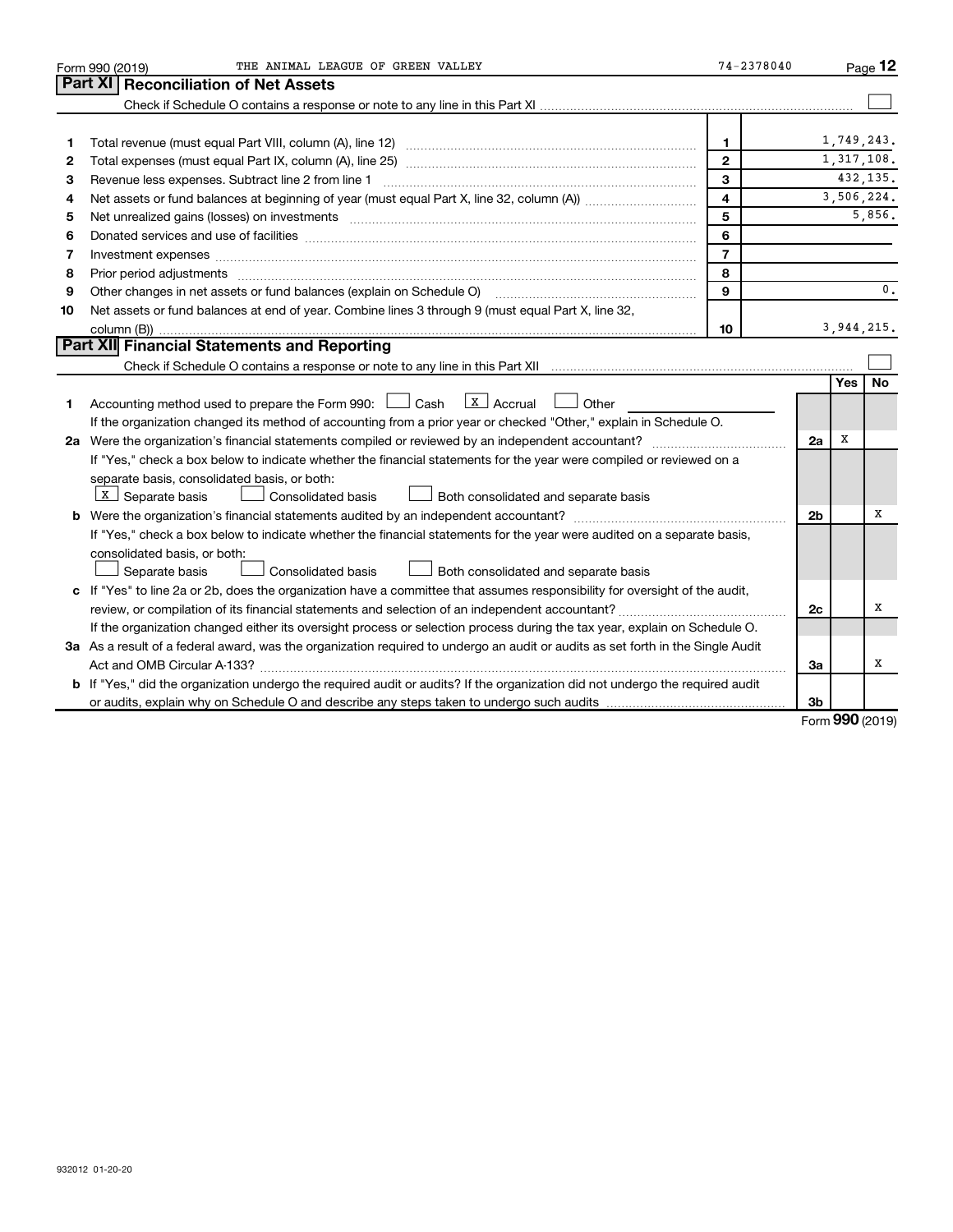# **SCHEDULE A**

Department of the Treasury Internal Revenue Service

# Form 990 or 990-EZ)<br>
Complete if the organization is a section 501(c)(3) organization or a section<br> **Public Charity Status and Public Support**

**4947(a)(1) nonexempt charitable trust.**

**| Attach to Form 990 or Form 990-EZ. | Go to www.irs.gov/Form990 for instructions and the latest information.**

| OMB No. 1545-0047                   |
|-------------------------------------|
| FIQ<br>11                           |
| <b>Open to Public</b><br>Inspection |
|                                     |

|             | Name of the organization                                                                                                                                                                                      |                                   |                                                        |                                 |    |                                                      |  | <b>Employer identification number</b>              |  |  |  |  |  |
|-------------|---------------------------------------------------------------------------------------------------------------------------------------------------------------------------------------------------------------|-----------------------------------|--------------------------------------------------------|---------------------------------|----|------------------------------------------------------|--|----------------------------------------------------|--|--|--|--|--|
|             |                                                                                                                                                                                                               | THE ANIMAL LEAGUE OF GREEN VALLEY |                                                        |                                 |    |                                                      |  | 74-2378040                                         |  |  |  |  |  |
| Part I      | Reason for Public Charity Status (All organizations must complete this part.) See instructions.                                                                                                               |                                   |                                                        |                                 |    |                                                      |  |                                                    |  |  |  |  |  |
|             | The organization is not a private foundation because it is: (For lines 1 through 12, check only one box.)                                                                                                     |                                   |                                                        |                                 |    |                                                      |  |                                                    |  |  |  |  |  |
| 1.          | A church, convention of churches, or association of churches described in section 170(b)(1)(A)(i).                                                                                                            |                                   |                                                        |                                 |    |                                                      |  |                                                    |  |  |  |  |  |
| 2           | A school described in section 170(b)(1)(A)(ii). (Attach Schedule E (Form 990 or 990-EZ).)                                                                                                                     |                                   |                                                        |                                 |    |                                                      |  |                                                    |  |  |  |  |  |
| з           | A hospital or a cooperative hospital service organization described in section 170(b)(1)(A)(iii).                                                                                                             |                                   |                                                        |                                 |    |                                                      |  |                                                    |  |  |  |  |  |
| 4           | A medical research organization operated in conjunction with a hospital described in section 170(b)(1)(A)(iii). Enter the hospital's name,                                                                    |                                   |                                                        |                                 |    |                                                      |  |                                                    |  |  |  |  |  |
|             | city, and state:                                                                                                                                                                                              |                                   |                                                        |                                 |    |                                                      |  |                                                    |  |  |  |  |  |
| 5           | An organization operated for the benefit of a college or university owned or operated by a governmental unit described in                                                                                     |                                   |                                                        |                                 |    |                                                      |  |                                                    |  |  |  |  |  |
|             |                                                                                                                                                                                                               |                                   |                                                        |                                 |    |                                                      |  |                                                    |  |  |  |  |  |
|             | section 170(b)(1)(A)(iv). (Complete Part II.)                                                                                                                                                                 |                                   |                                                        |                                 |    |                                                      |  |                                                    |  |  |  |  |  |
| 6           | A federal, state, or local government or governmental unit described in section 170(b)(1)(A)(v).                                                                                                              |                                   |                                                        |                                 |    |                                                      |  |                                                    |  |  |  |  |  |
| 7           | An organization that normally receives a substantial part of its support from a governmental unit or from the general public described in                                                                     |                                   |                                                        |                                 |    |                                                      |  |                                                    |  |  |  |  |  |
|             | section 170(b)(1)(A)(vi). (Complete Part II.)                                                                                                                                                                 |                                   |                                                        |                                 |    |                                                      |  |                                                    |  |  |  |  |  |
| 8           | A community trust described in section 170(b)(1)(A)(vi). (Complete Part II.)<br>An agricultural research organization described in section 170(b)(1)(A)(ix) operated in conjunction with a land-grant college |                                   |                                                        |                                 |    |                                                      |  |                                                    |  |  |  |  |  |
| 9           |                                                                                                                                                                                                               |                                   |                                                        |                                 |    |                                                      |  |                                                    |  |  |  |  |  |
|             | or university or a non-land-grant college of agriculture (see instructions). Enter the name, city, and state of the college or                                                                                |                                   |                                                        |                                 |    |                                                      |  |                                                    |  |  |  |  |  |
|             | university:                                                                                                                                                                                                   |                                   |                                                        |                                 |    |                                                      |  |                                                    |  |  |  |  |  |
| $10 \mid X$ | An organization that normally receives: (1) more than 33 1/3% of its support from contributions, membership fees, and gross receipts from                                                                     |                                   |                                                        |                                 |    |                                                      |  |                                                    |  |  |  |  |  |
|             | activities related to its exempt functions - subject to certain exceptions, and (2) no more than 33 1/3% of its support from gross investment                                                                 |                                   |                                                        |                                 |    |                                                      |  |                                                    |  |  |  |  |  |
|             | income and unrelated business taxable income (less section 511 tax) from businesses acquired by the organization after June 30, 1975.                                                                         |                                   |                                                        |                                 |    |                                                      |  |                                                    |  |  |  |  |  |
|             | See section 509(a)(2). (Complete Part III.)                                                                                                                                                                   |                                   |                                                        |                                 |    |                                                      |  |                                                    |  |  |  |  |  |
| 11          | An organization organized and operated exclusively to test for public safety. See section 509(a)(4).                                                                                                          |                                   |                                                        |                                 |    |                                                      |  |                                                    |  |  |  |  |  |
| 12          | An organization organized and operated exclusively for the benefit of, to perform the functions of, or to carry out the purposes of one or                                                                    |                                   |                                                        |                                 |    |                                                      |  |                                                    |  |  |  |  |  |
|             | more publicly supported organizations described in section 509(a)(1) or section 509(a)(2). See section 509(a)(3). Check the box in                                                                            |                                   |                                                        |                                 |    |                                                      |  |                                                    |  |  |  |  |  |
|             | lines 12a through 12d that describes the type of supporting organization and complete lines 12e, 12f, and 12g.                                                                                                |                                   |                                                        |                                 |    |                                                      |  |                                                    |  |  |  |  |  |
| а           | Type I. A supporting organization operated, supervised, or controlled by its supported organization(s), typically by giving                                                                                   |                                   |                                                        |                                 |    |                                                      |  |                                                    |  |  |  |  |  |
|             | the supported organization(s) the power to regularly appoint or elect a majority of the directors or trustees of the supporting                                                                               |                                   |                                                        |                                 |    |                                                      |  |                                                    |  |  |  |  |  |
|             | organization. You must complete Part IV, Sections A and B.                                                                                                                                                    |                                   |                                                        |                                 |    |                                                      |  |                                                    |  |  |  |  |  |
| b           | Type II. A supporting organization supervised or controlled in connection with its supported organization(s), by having                                                                                       |                                   |                                                        |                                 |    |                                                      |  |                                                    |  |  |  |  |  |
|             | control or management of the supporting organization vested in the same persons that control or manage the supported                                                                                          |                                   |                                                        |                                 |    |                                                      |  |                                                    |  |  |  |  |  |
|             | organization(s). You must complete Part IV, Sections A and C.                                                                                                                                                 |                                   |                                                        |                                 |    |                                                      |  |                                                    |  |  |  |  |  |
| с           | Type III functionally integrated. A supporting organization operated in connection with, and functionally integrated with,                                                                                    |                                   |                                                        |                                 |    |                                                      |  |                                                    |  |  |  |  |  |
|             | its supported organization(s) (see instructions). You must complete Part IV, Sections A, D, and E.                                                                                                            |                                   |                                                        |                                 |    |                                                      |  |                                                    |  |  |  |  |  |
| d           | Type III non-functionally integrated. A supporting organization operated in connection with its supported organization(s)                                                                                     |                                   |                                                        |                                 |    |                                                      |  |                                                    |  |  |  |  |  |
|             | that is not functionally integrated. The organization generally must satisfy a distribution requirement and an attentiveness                                                                                  |                                   |                                                        |                                 |    |                                                      |  |                                                    |  |  |  |  |  |
|             | requirement (see instructions). You must complete Part IV, Sections A and D, and Part V.                                                                                                                      |                                   |                                                        |                                 |    |                                                      |  |                                                    |  |  |  |  |  |
|             | Check this box if the organization received a written determination from the IRS that it is a Type I, Type II, Type III                                                                                       |                                   |                                                        |                                 |    |                                                      |  |                                                    |  |  |  |  |  |
|             | functionally integrated, or Type III non-functionally integrated supporting organization.                                                                                                                     |                                   |                                                        |                                 |    |                                                      |  |                                                    |  |  |  |  |  |
|             | f Enter the number of supported organizations                                                                                                                                                                 |                                   |                                                        |                                 |    |                                                      |  |                                                    |  |  |  |  |  |
|             | g Provide the following information about the supported organization(s).                                                                                                                                      |                                   |                                                        | (iv) Is the organization listed |    |                                                      |  |                                                    |  |  |  |  |  |
|             | (i) Name of supported<br>organization                                                                                                                                                                         | (ii) EIN                          | (iii) Type of organization<br>(described on lines 1-10 | in your governing document?     |    | (v) Amount of monetary<br>support (see instructions) |  | (vi) Amount of other<br>support (see instructions) |  |  |  |  |  |
|             |                                                                                                                                                                                                               |                                   | above (see instructions))                              | Yes                             | No |                                                      |  |                                                    |  |  |  |  |  |
|             |                                                                                                                                                                                                               |                                   |                                                        |                                 |    |                                                      |  |                                                    |  |  |  |  |  |
|             |                                                                                                                                                                                                               |                                   |                                                        |                                 |    |                                                      |  |                                                    |  |  |  |  |  |
|             |                                                                                                                                                                                                               |                                   |                                                        |                                 |    |                                                      |  |                                                    |  |  |  |  |  |
|             |                                                                                                                                                                                                               |                                   |                                                        |                                 |    |                                                      |  |                                                    |  |  |  |  |  |
|             |                                                                                                                                                                                                               |                                   |                                                        |                                 |    |                                                      |  |                                                    |  |  |  |  |  |
|             |                                                                                                                                                                                                               |                                   |                                                        |                                 |    |                                                      |  |                                                    |  |  |  |  |  |
|             |                                                                                                                                                                                                               |                                   |                                                        |                                 |    |                                                      |  |                                                    |  |  |  |  |  |
|             |                                                                                                                                                                                                               |                                   |                                                        |                                 |    |                                                      |  |                                                    |  |  |  |  |  |
|             |                                                                                                                                                                                                               |                                   |                                                        |                                 |    |                                                      |  |                                                    |  |  |  |  |  |
|             |                                                                                                                                                                                                               |                                   |                                                        |                                 |    |                                                      |  |                                                    |  |  |  |  |  |
| Total       |                                                                                                                                                                                                               |                                   |                                                        |                                 |    |                                                      |  |                                                    |  |  |  |  |  |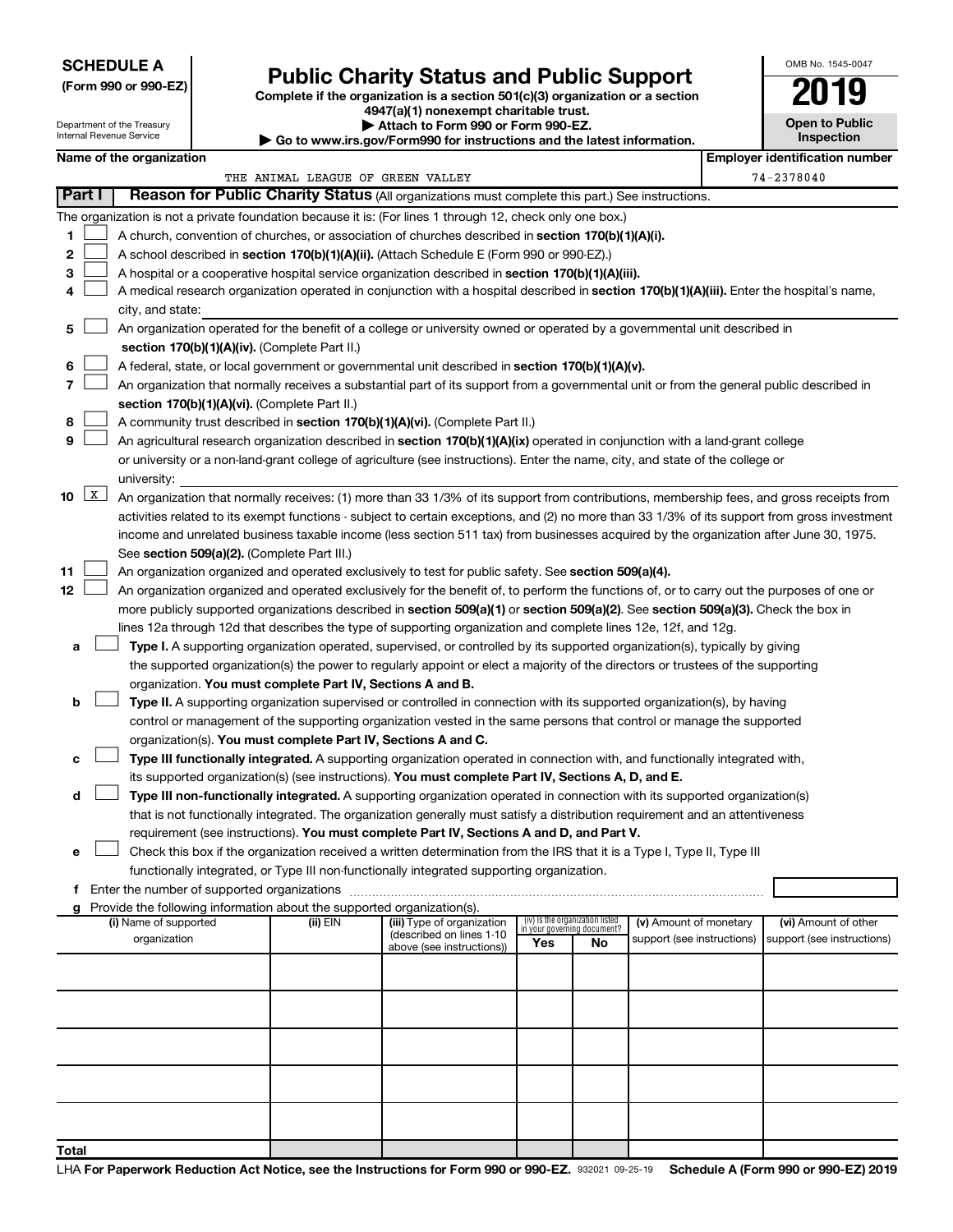### Schedule A (Form 990 or 990-EZ) 2019 THE ANIMAL LEAGUE OF GREEN VALLEY 74-2378040 Page

(Complete only if you checked the box on line 5, 7, or 8 of Part I or if the organization failed to qualify under Part III. If the organization fails to qualify under the tests listed below, please complete Part III.) **Part II Support Schedule for Organizations Described in Sections 170(b)(1)(A)(iv) and 170(b)(1)(A)(vi)**

|   | <b>Section A. Public Support</b>                                                                                                               |          |          |            |            |          |           |
|---|------------------------------------------------------------------------------------------------------------------------------------------------|----------|----------|------------|------------|----------|-----------|
|   | Calendar year (or fiscal year beginning in)                                                                                                    | (a) 2015 | (b) 2016 | $(c)$ 2017 | $(d)$ 2018 | (e) 2019 | (f) Total |
|   | 1 Gifts, grants, contributions, and                                                                                                            |          |          |            |            |          |           |
|   | membership fees received. (Do not                                                                                                              |          |          |            |            |          |           |
|   | include any "unusual grants.")                                                                                                                 |          |          |            |            |          |           |
|   | 2 Tax revenues levied for the organ-                                                                                                           |          |          |            |            |          |           |
|   | ization's benefit and either paid to                                                                                                           |          |          |            |            |          |           |
|   | or expended on its behalf                                                                                                                      |          |          |            |            |          |           |
|   | 3 The value of services or facilities                                                                                                          |          |          |            |            |          |           |
|   | furnished by a governmental unit to                                                                                                            |          |          |            |            |          |           |
|   | the organization without charge                                                                                                                |          |          |            |            |          |           |
|   | 4 Total. Add lines 1 through 3                                                                                                                 |          |          |            |            |          |           |
| 5 | The portion of total contributions                                                                                                             |          |          |            |            |          |           |
|   | by each person (other than a                                                                                                                   |          |          |            |            |          |           |
|   | governmental unit or publicly                                                                                                                  |          |          |            |            |          |           |
|   | supported organization) included                                                                                                               |          |          |            |            |          |           |
|   | on line 1 that exceeds 2% of the                                                                                                               |          |          |            |            |          |           |
|   | amount shown on line 11,                                                                                                                       |          |          |            |            |          |           |
|   | column (f)                                                                                                                                     |          |          |            |            |          |           |
|   | 6 Public support. Subtract line 5 from line 4.                                                                                                 |          |          |            |            |          |           |
|   | <b>Section B. Total Support</b>                                                                                                                |          |          |            |            |          |           |
|   | Calendar year (or fiscal year beginning in)                                                                                                    | (a) 2015 | (b) 2016 | $(c)$ 2017 | $(d)$ 2018 | (e) 2019 | (f) Total |
|   | 7 Amounts from line 4                                                                                                                          |          |          |            |            |          |           |
| 8 | Gross income from interest,                                                                                                                    |          |          |            |            |          |           |
|   | dividends, payments received on                                                                                                                |          |          |            |            |          |           |
|   | securities loans, rents, royalties,                                                                                                            |          |          |            |            |          |           |
|   | and income from similar sources                                                                                                                |          |          |            |            |          |           |
| 9 | Net income from unrelated business                                                                                                             |          |          |            |            |          |           |
|   | activities, whether or not the                                                                                                                 |          |          |            |            |          |           |
|   | business is regularly carried on                                                                                                               |          |          |            |            |          |           |
|   | 10 Other income. Do not include gain                                                                                                           |          |          |            |            |          |           |
|   | or loss from the sale of capital                                                                                                               |          |          |            |            |          |           |
|   | assets (Explain in Part VI.)                                                                                                                   |          |          |            |            |          |           |
|   | 11 Total support. Add lines 7 through 10                                                                                                       |          |          |            |            |          |           |
|   | <b>12</b> Gross receipts from related activities, etc. (see instructions)                                                                      |          |          |            |            | 12       |           |
|   | 13 First five years. If the Form 990 is for the organization's first, second, third, fourth, or fifth tax year as a section 501(c)(3)          |          |          |            |            |          |           |
|   |                                                                                                                                                |          |          |            |            |          |           |
|   | <b>Section C. Computation of Public Support Percentage</b>                                                                                     |          |          |            |            |          |           |
|   |                                                                                                                                                |          |          |            |            | 14       | %         |
|   |                                                                                                                                                |          |          |            |            | 15       | %         |
|   | 16a 33 1/3% support test - 2019. If the organization did not check the box on line 13, and line 14 is 33 1/3% or more, check this box and      |          |          |            |            |          |           |
|   |                                                                                                                                                |          |          |            |            |          |           |
|   | b 33 1/3% support test - 2018. If the organization did not check a box on line 13 or 16a, and line 15 is 33 1/3% or more, check this box       |          |          |            |            |          |           |
|   |                                                                                                                                                |          |          |            |            |          |           |
|   | 17a 10% -facts-and-circumstances test - 2019. If the organization did not check a box on line 13, 16a, or 16b, and line 14 is 10% or more,     |          |          |            |            |          |           |
|   | and if the organization meets the "facts-and-circumstances" test, check this box and stop here. Explain in Part VI how the organization        |          |          |            |            |          |           |
|   |                                                                                                                                                |          |          |            |            |          |           |
|   | <b>b 10%</b> -facts-and-circumstances test - 2018. If the organization did not check a box on line 13, 16a, 16b, or 17a, and line 15 is 10% or |          |          |            |            |          |           |
|   | more, and if the organization meets the "facts-and-circumstances" test, check this box and stop here. Explain in Part VI how the               |          |          |            |            |          |           |
|   | organization meets the "facts-and-circumstances" test. The organization qualifies as a publicly supported organization                         |          |          |            |            |          |           |
|   | 18 Private foundation. If the organization did not check a box on line 13, 16a, 16b, 17a, or 17b, check this box and see instructions          |          |          |            |            |          |           |

**Schedule A (Form 990 or 990-EZ) 2019**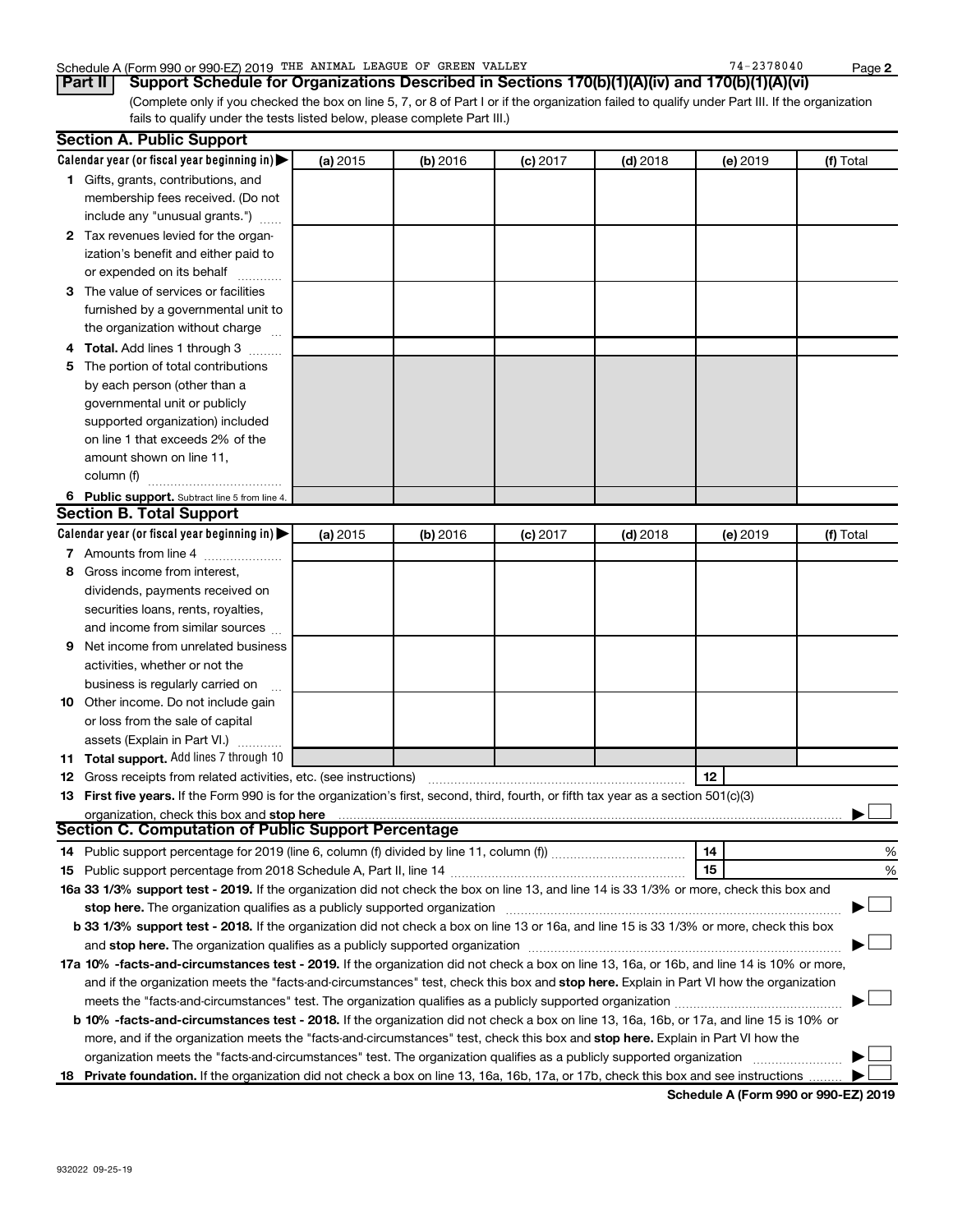### Schedule A (Form 990 or 990-EZ) 2019 THE ANIMAL LEAGUE OF GREEN VALLEY 74-2378040 Page

## **Part III Support Schedule for Organizations Described in Section 509(a)(2)**

(Complete only if you checked the box on line 10 of Part I or if the organization failed to qualify under Part II. If the organization fails to qualify under the tests listed below, please complete Part II.)

| <b>Section A. Public Support</b>                                                                                                                                                                                                                                               |              |              |            |            |            |                   |
|--------------------------------------------------------------------------------------------------------------------------------------------------------------------------------------------------------------------------------------------------------------------------------|--------------|--------------|------------|------------|------------|-------------------|
| Calendar year (or fiscal year beginning in)                                                                                                                                                                                                                                    | (a) 2015     | (b) 2016     | $(c)$ 2017 | $(d)$ 2018 | (e) 2019   | (f) Total         |
| 1 Gifts, grants, contributions, and                                                                                                                                                                                                                                            |              |              |            |            |            |                   |
| membership fees received. (Do not                                                                                                                                                                                                                                              |              |              |            |            |            |                   |
| include any "unusual grants.")                                                                                                                                                                                                                                                 | 1, 313, 443. | 1,087,605    | 1,599,549  | 1,267,338. | 1,625,947. | 6,893,882.        |
| 2 Gross receipts from admissions,<br>merchandise sold or services per-<br>formed, or facilities furnished in<br>any activity that is related to the<br>organization's tax-exempt purpose                                                                                       | 62,615,      | 58,674       | 82,540     | 51,992.    | 54,866,    | 310,687.          |
| 3 Gross receipts from activities that                                                                                                                                                                                                                                          |              |              |            |            |            |                   |
| are not an unrelated trade or bus-<br>iness under section 513                                                                                                                                                                                                                  |              |              |            |            |            |                   |
| 4 Tax revenues levied for the organ-                                                                                                                                                                                                                                           |              |              |            |            |            |                   |
| ization's benefit and either paid to                                                                                                                                                                                                                                           |              |              |            |            |            |                   |
| or expended on its behalf<br>.                                                                                                                                                                                                                                                 |              |              |            |            |            |                   |
| 5 The value of services or facilities<br>furnished by a governmental unit to<br>the organization without charge                                                                                                                                                                |              |              |            |            |            |                   |
| <b>6 Total.</b> Add lines 1 through 5                                                                                                                                                                                                                                          | 1,376,058    | 1,146,279    | 1,682,089  | 1,319,330  | 1,680,813  | 7,204,569.        |
| 7a Amounts included on lines 1, 2, and                                                                                                                                                                                                                                         |              |              |            |            |            |                   |
| 3 received from disqualified persons                                                                                                                                                                                                                                           |              |              |            |            |            | $\mathbf{0}$ .    |
| <b>b</b> Amounts included on lines 2 and 3 received<br>from other than disqualified persons that<br>exceed the greater of \$5,000 or 1% of the<br>amount on line 13 for the year                                                                                               |              |              |            |            |            | 0.                |
| c Add lines 7a and 7b                                                                                                                                                                                                                                                          |              |              |            |            |            | 0.                |
| 8 Public support. (Subtract line 7c from line 6.)                                                                                                                                                                                                                              |              |              |            |            |            | 7,204,569.        |
| <b>Section B. Total Support</b>                                                                                                                                                                                                                                                |              |              |            |            |            |                   |
| Calendar year (or fiscal year beginning in)                                                                                                                                                                                                                                    | (a) 2015     | (b) 2016     | $(c)$ 2017 | $(d)$ 2018 | (e) 2019   | (f) Total         |
| 9 Amounts from line 6                                                                                                                                                                                                                                                          | 1,376,058    | 1, 146, 279  | 1,682,089  | 1,319,330  | 1,680,813  | 7,204,569.        |
| <b>10a</b> Gross income from interest,<br>dividends, payments received on<br>securities loans, rents, royalties,<br>and income from similar sources<br><b>b</b> Unrelated business taxable income<br>(less section 511 taxes) from businesses                                  | 1,020        | 911          | 1,154      | 1,006      | 3,027.     | 7,118.            |
| acquired after June 30, 1975<br>.                                                                                                                                                                                                                                              |              |              |            |            |            |                   |
| c Add lines 10a and 10b                                                                                                                                                                                                                                                        | 1,020        | 911          | 1,154      | 1,006      | 3,027      | 7,118.            |
| 11 Net income from unrelated business<br>activities not included in line 10b.<br>whether or not the business is<br>regularly carried on                                                                                                                                        |              |              |            |            |            |                   |
| 12 Other income. Do not include gain<br>or loss from the sale of capital                                                                                                                                                                                                       |              |              |            |            |            |                   |
| assets (Explain in Part VI.) $\cdots$                                                                                                                                                                                                                                          | 41, 419.     | 38,134.      | 34,791.    | 41,122.    | 84,534.    | 240.000.          |
| <b>13</b> Total support. (Add lines 9, 10c, 11, and 12.)                                                                                                                                                                                                                       | 1,418,497.   | 1, 185, 324. | 1,718,034. | 1,361,458  | 1,768,374  | 7,451,687.        |
| 14 First five years. If the Form 990 is for the organization's first, second, third, fourth, or fifth tax year as a section 501(c)(3) organization,                                                                                                                            |              |              |            |            |            |                   |
| check this box and stop here                                                                                                                                                                                                                                                   |              |              |            |            |            |                   |
| <b>Section C. Computation of Public Support Percentage</b>                                                                                                                                                                                                                     |              |              |            |            |            |                   |
| 15 Public support percentage for 2019 (line 8, column (f), divided by line 13, column (f))                                                                                                                                                                                     |              |              |            |            | 15         | 96.68<br>%        |
| 16 Public support percentage from 2018 Schedule A, Part III, line 15                                                                                                                                                                                                           |              |              |            |            | 16         | 97.25<br>%        |
| Section D. Computation of Investment Income Percentage                                                                                                                                                                                                                         |              |              |            |            |            |                   |
| 17 Investment income percentage for 2019 (line 10c, column (f), divided by line 13, column (f))                                                                                                                                                                                |              |              |            |            | 17         | .10<br>%          |
| 18 Investment income percentage from 2018 Schedule A, Part III, line 17                                                                                                                                                                                                        |              |              |            |            | 18         | .07<br>%          |
| 19a 33 1/3% support tests - 2019. If the organization did not check the box on line 14, and line 15 is more than 33 1/3%, and line 17 is not                                                                                                                                   |              |              |            |            |            |                   |
| more than 33 1/3%, check this box and stop here. The organization qualifies as a publicly supported organization                                                                                                                                                               |              |              |            |            |            | $\mathbf{x}$<br>▶ |
| <b>b 33 1/3% support tests - 2018.</b> If the organization did not check a box on line 14 or line 19a, and line 16 is more than 33 1/3%, and<br>line 18 is not more than 33 1/3%, check this box andstop here. The organization qualifies as a publicly supported organization |              |              |            |            |            |                   |
|                                                                                                                                                                                                                                                                                |              |              |            |            |            |                   |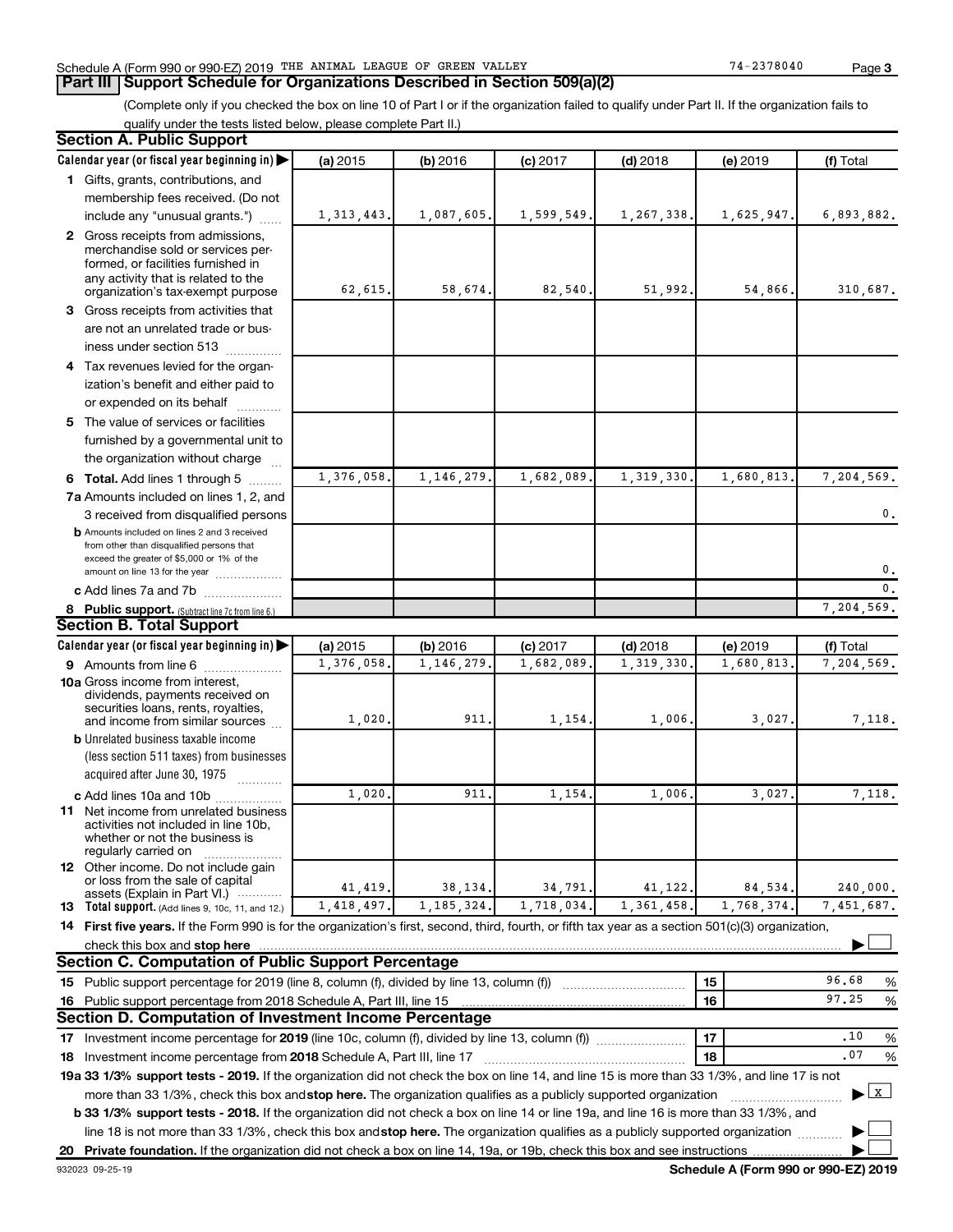# **Part IV Supporting Organizations**

(Complete only if you checked a box in line 12 on Part I. If you checked 12a of Part I, complete Sections A and B. If you checked 12b of Part I, complete Sections A and C. If you checked 12c of Part I, complete Sections A, D, and E. If you checked 12d of Part I, complete Sections A and D, and complete Part V.)

### **Section A. All Supporting Organizations**

- **1** Are all of the organization's supported organizations listed by name in the organization's governing documents? If "No," describe in Part VI how the supported organizations are designated. If designated by *class or purpose, describe the designation. If historic and continuing relationship, explain.*
- **2** Did the organization have any supported organization that does not have an IRS determination of status under section 509(a)(1) or (2)? If "Yes," explain in Part **VI** how the organization determined that the supported *organization was described in section 509(a)(1) or (2).*
- **3a** Did the organization have a supported organization described in section 501(c)(4), (5), or (6)? If "Yes," answer *(b) and (c) below.*
- **b** Did the organization confirm that each supported organization qualified under section 501(c)(4), (5), or (6) and satisfied the public support tests under section 509(a)(2)? If "Yes," describe in Part VI when and how the *organization made the determination.*
- **c** Did the organization ensure that all support to such organizations was used exclusively for section 170(c)(2)(B) purposes? If "Yes," explain in Part VI what controls the organization put in place to ensure such use.
- **4 a** *If* Was any supported organization not organized in the United States ("foreign supported organization")? *"Yes," and if you checked 12a or 12b in Part I, answer (b) and (c) below.*
- **b** Did the organization have ultimate control and discretion in deciding whether to make grants to the foreign supported organization? If "Yes," describe in Part VI how the organization had such control and discretion *despite being controlled or supervised by or in connection with its supported organizations.*
- **c** Did the organization support any foreign supported organization that does not have an IRS determination under sections 501(c)(3) and 509(a)(1) or (2)? If "Yes," explain in Part VI what controls the organization used *to ensure that all support to the foreign supported organization was used exclusively for section 170(c)(2)(B) purposes.*
- **5a** Did the organization add, substitute, or remove any supported organizations during the tax year? If "Yes," answer (b) and (c) below (if applicable). Also, provide detail in **Part VI,** including (i) the names and EIN *numbers of the supported organizations added, substituted, or removed; (ii) the reasons for each such action; (iii) the authority under the organization's organizing document authorizing such action; and (iv) how the action was accomplished (such as by amendment to the organizing document).*
- **b Type I or Type II only.** Was any added or substituted supported organization part of a class already designated in the organization's organizing document?
- **c Substitutions only.**  Was the substitution the result of an event beyond the organization's control?
- **6** Did the organization provide support (whether in the form of grants or the provision of services or facilities) to **Part VI.** support or benefit one or more of the filing organization's supported organizations? If "Yes," provide detail in anyone other than (i) its supported organizations, (ii) individuals that are part of the charitable class benefited by one or more of its supported organizations, or (iii) other supporting organizations that also
- **7** Did the organization provide a grant, loan, compensation, or other similar payment to a substantial contributor regard to a substantial contributor? If "Yes," complete Part I of Schedule L (Form 990 or 990-EZ). (as defined in section 4958(c)(3)(C)), a family member of a substantial contributor, or a 35% controlled entity with
- **8** Did the organization make a loan to a disqualified person (as defined in section 4958) not described in line 7? *If "Yes," complete Part I of Schedule L (Form 990 or 990-EZ).*
- **9 a** Was the organization controlled directly or indirectly at any time during the tax year by one or more in section 509(a)(1) or (2))? If "Yes," provide detail in **Part VI.** disqualified persons as defined in section 4946 (other than foundation managers and organizations described
- **b** Did one or more disqualified persons (as defined in line 9a) hold a controlling interest in any entity in which the supporting organization had an interest? If "Yes," provide detail in Part VI.
- **c** Did a disqualified person (as defined in line 9a) have an ownership interest in, or derive any personal benefit from, assets in which the supporting organization also had an interest? If "Yes," provide detail in Part VI.
- **10 a** Was the organization subject to the excess business holdings rules of section 4943 because of section supporting organizations)? If "Yes," answer 10b below. 4943(f) (regarding certain Type II supporting organizations, and all Type III non-functionally integrated
	- **b** Did the organization have any excess business holdings in the tax year? (Use Schedule C, Form 4720, to *determine whether the organization had excess business holdings.)*

**10b**

**4**

**Yes No**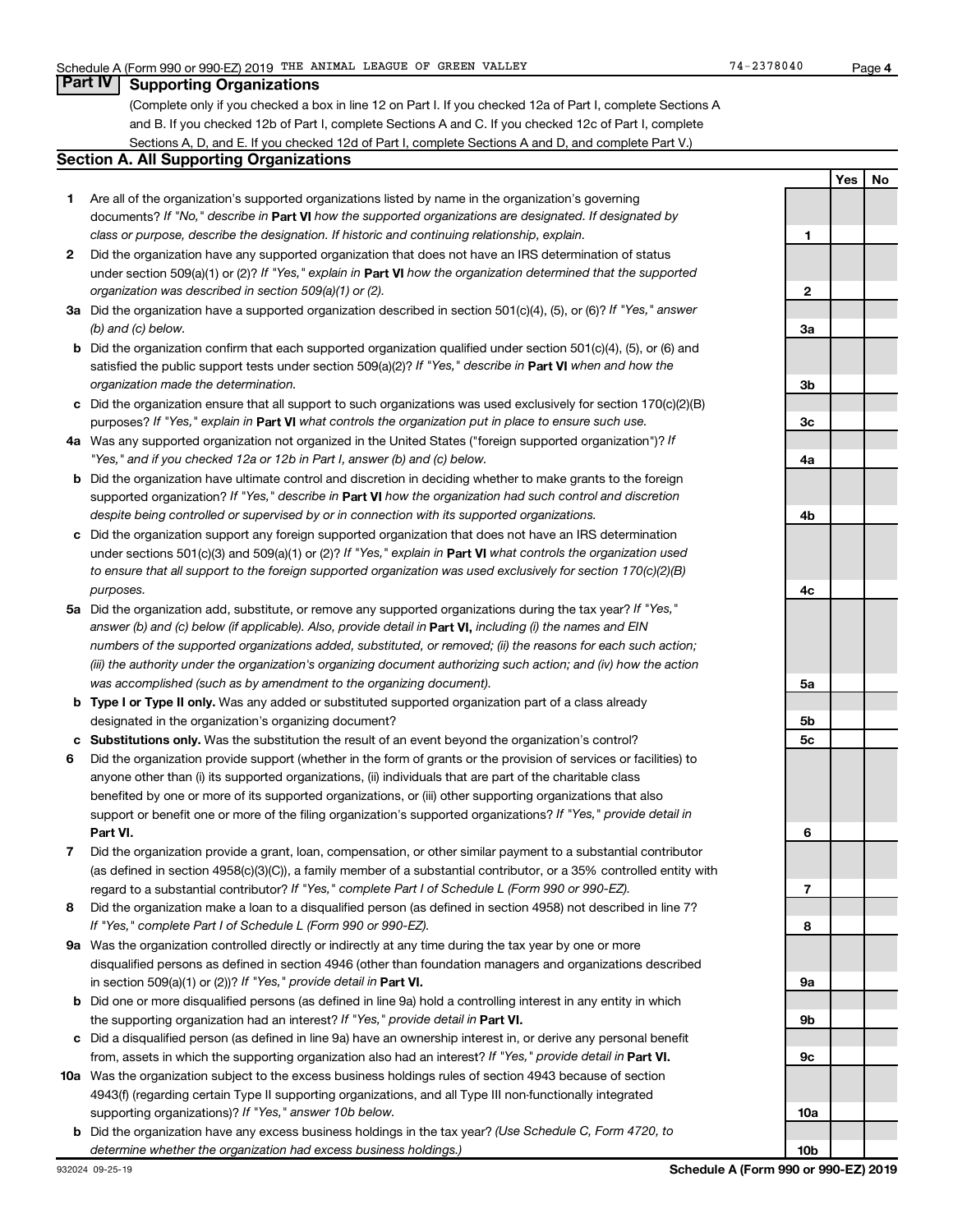**5**

|    | Part IV<br><b>Supporting Organizations (continued)</b>                                                                          |                 |     |    |
|----|---------------------------------------------------------------------------------------------------------------------------------|-----------------|-----|----|
|    |                                                                                                                                 |                 | Yes | No |
| 11 | Has the organization accepted a gift or contribution from any of the following persons?                                         |                 |     |    |
|    | a A person who directly or indirectly controls, either alone or together with persons described in (b) and (c)                  |                 |     |    |
|    | below, the governing body of a supported organization?                                                                          | 11a             |     |    |
|    | <b>b</b> A family member of a person described in (a) above?                                                                    | 11 <sub>b</sub> |     |    |
|    | c A 35% controlled entity of a person described in (a) or (b) above? If "Yes" to a, b, or c, provide detail in Part VI.         | 11c             |     |    |
|    | <b>Section B. Type I Supporting Organizations</b>                                                                               |                 |     |    |
|    |                                                                                                                                 |                 | Yes | No |
| 1  | Did the directors, trustees, or membership of one or more supported organizations have the power to                             |                 |     |    |
|    | regularly appoint or elect at least a majority of the organization's directors or trustees at all times during the              |                 |     |    |
|    | tax year? If "No," describe in Part VI how the supported organization(s) effectively operated, supervised, or                   |                 |     |    |
|    | controlled the organization's activities. If the organization had more than one supported organization,                         |                 |     |    |
|    | describe how the powers to appoint and/or remove directors or trustees were allocated among the supported                       |                 |     |    |
|    | organizations and what conditions or restrictions, if any, applied to such powers during the tax year.                          | 1               |     |    |
| 2  |                                                                                                                                 |                 |     |    |
|    | Did the organization operate for the benefit of any supported organization other than the supported                             |                 |     |    |
|    | organization(s) that operated, supervised, or controlled the supporting organization? If "Yes," explain in                      |                 |     |    |
|    | Part VI how providing such benefit carried out the purposes of the supported organization(s) that operated,                     |                 |     |    |
|    | supervised, or controlled the supporting organization.                                                                          | $\mathbf{2}$    |     |    |
|    | <b>Section C. Type II Supporting Organizations</b>                                                                              |                 |     |    |
|    |                                                                                                                                 |                 | Yes | No |
| 1. | Were a majority of the organization's directors or trustees during the tax year also a majority of the directors                |                 |     |    |
|    | or trustees of each of the organization's supported organization(s)? If "No," describe in Part VI how control                   |                 |     |    |
|    | or management of the supporting organization was vested in the same persons that controlled or managed                          |                 |     |    |
|    | the supported organization(s).                                                                                                  | 1               |     |    |
|    | <b>Section D. All Type III Supporting Organizations</b>                                                                         |                 |     |    |
|    |                                                                                                                                 |                 | Yes | No |
| 1  | Did the organization provide to each of its supported organizations, by the last day of the fifth month of the                  |                 |     |    |
|    | organization's tax year, (i) a written notice describing the type and amount of support provided during the prior tax           |                 |     |    |
|    | year, (ii) a copy of the Form 990 that was most recently filed as of the date of notification, and (iii) copies of the          |                 |     |    |
|    | organization's governing documents in effect on the date of notification, to the extent not previously provided?                | 1               |     |    |
| 2  | Were any of the organization's officers, directors, or trustees either (i) appointed or elected by the supported                |                 |     |    |
|    | organization(s) or (ii) serving on the governing body of a supported organization? If "No," explain in Part VI how              |                 |     |    |
|    | the organization maintained a close and continuous working relationship with the supported organization(s).                     | $\mathbf{2}$    |     |    |
| 3  | By reason of the relationship described in (2), did the organization's supported organizations have a                           |                 |     |    |
|    | significant voice in the organization's investment policies and in directing the use of the organization's                      |                 |     |    |
|    | income or assets at all times during the tax year? If "Yes," describe in Part VI the role the organization's                    |                 |     |    |
|    | supported organizations played in this regard.                                                                                  | з               |     |    |
|    | Section E. Type III Functionally Integrated Supporting Organizations                                                            |                 |     |    |
| 1  | Check the box next to the method that the organization used to satisfy the Integral Part Test during the yealsee instructions). |                 |     |    |
| a  | The organization satisfied the Activities Test. Complete line 2 below.                                                          |                 |     |    |
| b  | The organization is the parent of each of its supported organizations. Complete line 3 below.                                   |                 |     |    |
| c  | The organization supported a governmental entity. Describe in Part VI how you supported a government entity (see instructions). |                 |     |    |
| 2  | Activities Test. Answer (a) and (b) below.                                                                                      |                 | Yes | No |
| а  | Did substantially all of the organization's activities during the tax year directly further the exempt purposes of              |                 |     |    |
|    | the supported organization(s) to which the organization was responsive? If "Yes," then in Part VI identify                      |                 |     |    |
|    | those supported organizations and explain how these activities directly furthered their exempt purposes,                        |                 |     |    |
|    | how the organization was responsive to those supported organizations, and how the organization determined                       |                 |     |    |
|    | that these activities constituted substantially all of its activities.                                                          | 2a              |     |    |
|    | <b>b</b> Did the activities described in (a) constitute activities that, but for the organization's involvement, one or more    |                 |     |    |
|    | of the organization's supported organization(s) would have been engaged in? If "Yes," explain in Part VI the                    |                 |     |    |
|    | reasons for the organization's position that its supported organization(s) would have engaged in these                          |                 |     |    |
|    | activities but for the organization's involvement.                                                                              | 2b              |     |    |
|    |                                                                                                                                 |                 |     |    |
| з  | Parent of Supported Organizations. Answer (a) and (b) below.                                                                    |                 |     |    |
| а  | Did the organization have the power to regularly appoint or elect a majority of the officers, directors, or                     |                 |     |    |
|    | trustees of each of the supported organizations? Provide details in Part VI.                                                    | За              |     |    |
|    | <b>b</b> Did the organization exercise a substantial degree of direction over the policies, programs, and activities of each    |                 |     |    |
|    | of its supported organizations? If "Yes," describe in Part VI the role played by the organization in this regard.               | 3b              |     |    |

**Schedule A (Form 990 or 990-EZ) 2019**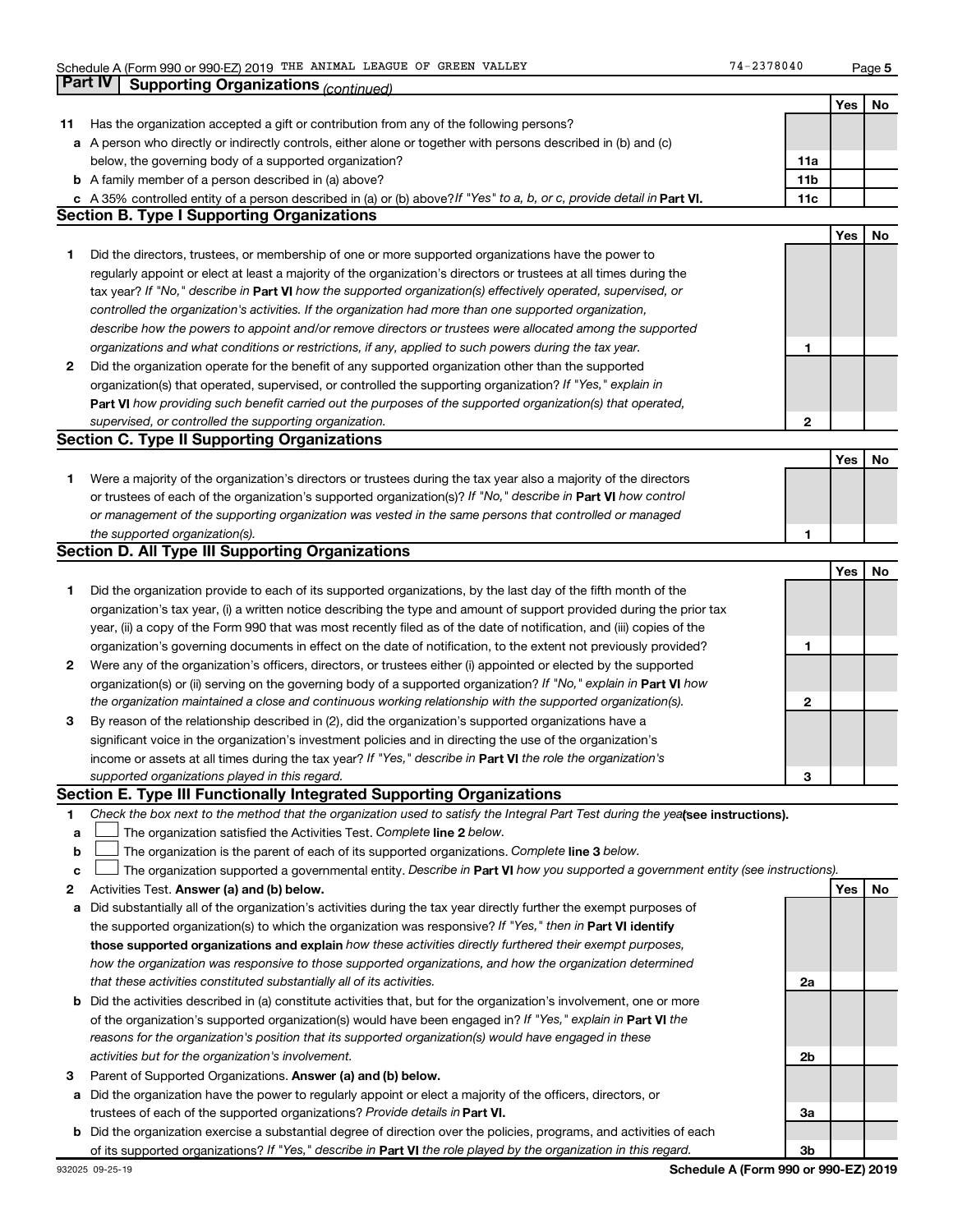# Schedule A (Form 990 or 990-EZ) 2019 THE ANIMAL LEAGUE OF GREEN VALLEY 74-2378040 Page

1 **Letter See instructions.** All Check here if the organization satisfied the Integral Part Test as a qualifying trust on Nov. 20, 1970 (explain in Part VI). See instructions. All other Type III non-functionally integrated supporting organizations must complete Sections A through E.

| Section A - Adjusted Net Income         |                                                                              | (A) Prior Year | (B) Current Year<br>(optional) |                                |
|-----------------------------------------|------------------------------------------------------------------------------|----------------|--------------------------------|--------------------------------|
| 1                                       | Net short-term capital gain                                                  | 1              |                                |                                |
| 2                                       | Recoveries of prior-year distributions                                       | $\overline{2}$ |                                |                                |
| 3                                       | Other gross income (see instructions)                                        | 3              |                                |                                |
| 4                                       | Add lines 1 through 3.                                                       | 4              |                                |                                |
| 5                                       | Depreciation and depletion                                                   | 5              |                                |                                |
| 6                                       | Portion of operating expenses paid or incurred for production or             |                |                                |                                |
|                                         | collection of gross income or for management, conservation, or               |                |                                |                                |
|                                         | maintenance of property held for production of income (see instructions)     | 6              |                                |                                |
| 7                                       | Other expenses (see instructions)                                            | $\overline{7}$ |                                |                                |
| 8                                       | Adjusted Net Income (subtract lines 5, 6, and 7 from line 4)                 | 8              |                                |                                |
| <b>Section B - Minimum Asset Amount</b> |                                                                              |                | (A) Prior Year                 | (B) Current Year<br>(optional) |
| 1                                       | Aggregate fair market value of all non-exempt-use assets (see                |                |                                |                                |
|                                         | instructions for short tax year or assets held for part of year):            |                |                                |                                |
|                                         | a Average monthly value of securities                                        | 1a             |                                |                                |
|                                         | <b>b</b> Average monthly cash balances                                       | 1 <sub>b</sub> |                                |                                |
|                                         | c Fair market value of other non-exempt-use assets                           | 1c             |                                |                                |
|                                         | d Total (add lines 1a, 1b, and 1c)                                           | 1d             |                                |                                |
|                                         | <b>e</b> Discount claimed for blockage or other                              |                |                                |                                |
|                                         | factors (explain in detail in Part VI):                                      |                |                                |                                |
| 2                                       | Acquisition indebtedness applicable to non-exempt-use assets                 | $\mathbf{2}$   |                                |                                |
| 3                                       | Subtract line 2 from line 1d.                                                | 3              |                                |                                |
| 4                                       | Cash deemed held for exempt use. Enter 1-1/2% of line 3 (for greater amount, |                |                                |                                |
|                                         | see instructions).                                                           | 4              |                                |                                |
| 5                                       | Net value of non-exempt-use assets (subtract line 4 from line 3)             | 5              |                                |                                |
| 6                                       | Multiply line 5 by .035.                                                     | 6              |                                |                                |
| 7                                       | Recoveries of prior-year distributions                                       | $\overline{7}$ |                                |                                |
| 8                                       | Minimum Asset Amount (add line 7 to line 6)                                  | 8              |                                |                                |
|                                         | <b>Section C - Distributable Amount</b>                                      |                |                                | <b>Current Year</b>            |
| 1                                       | Adjusted net income for prior year (from Section A, line 8, Column A)        | 1              |                                |                                |
| $\mathbf{2}$                            | Enter 85% of line 1.                                                         | $\overline{2}$ |                                |                                |
| 3                                       | Minimum asset amount for prior year (from Section B, line 8, Column A)       | 3              |                                |                                |
| 4                                       | Enter greater of line 2 or line 3.                                           | 4              |                                |                                |
| 5                                       | Income tax imposed in prior year                                             | 5              |                                |                                |
| 6                                       | <b>Distributable Amount.</b> Subtract line 5 from line 4, unless subject to  |                |                                |                                |
|                                         | emergency temporary reduction (see instructions).                            | 6              |                                |                                |

**7** Let Check here if the current year is the organization's first as a non-functionally integrated Type III supporting organization (see instructions).

**Schedule A (Form 990 or 990-EZ) 2019**

**Part V Type III Non-Functionally Integrated 509(a)(3) Supporting Organizations**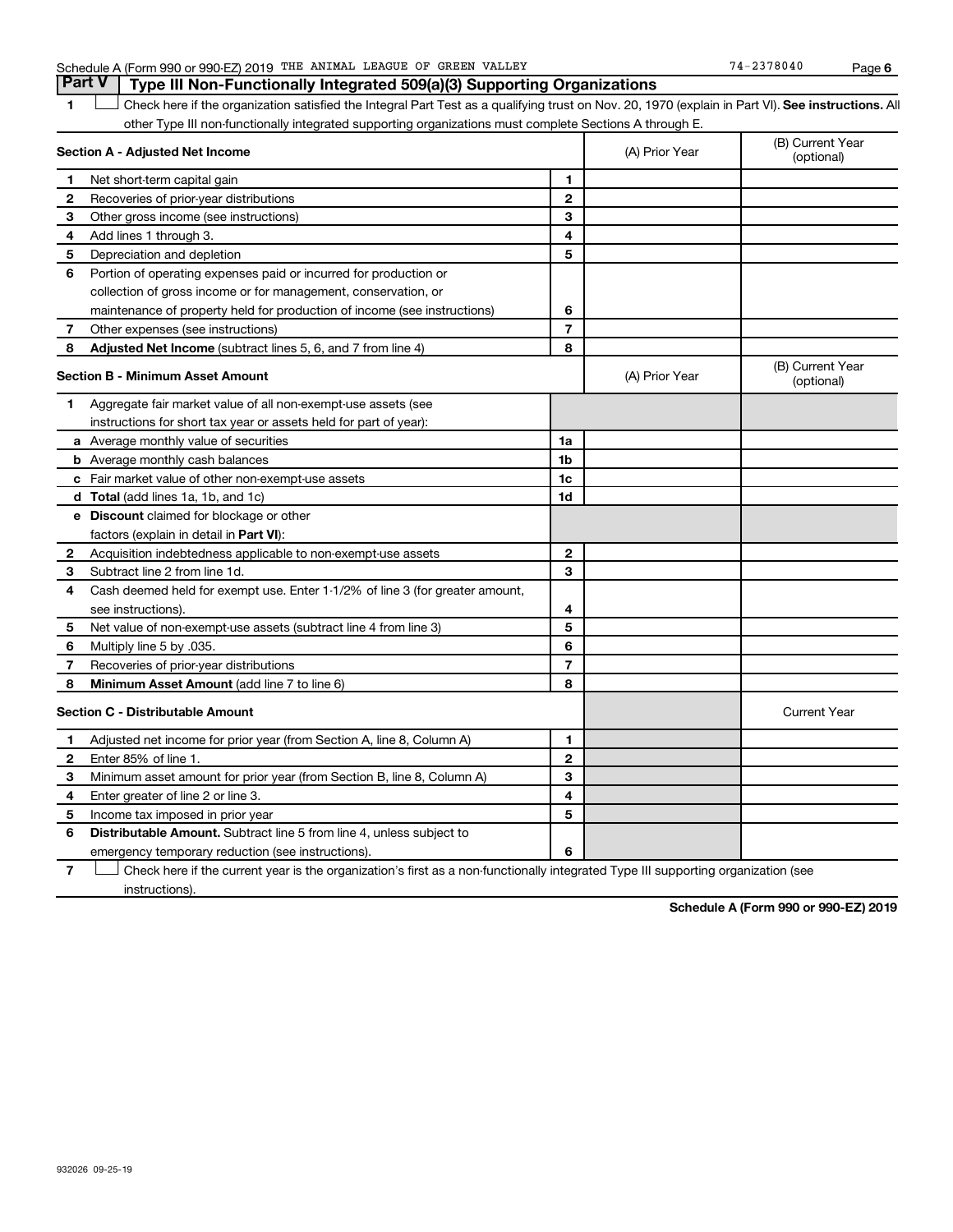| <b>Section D - Distributions</b><br>Amounts paid to supported organizations to accomplish exempt purposes<br>1<br>2<br>Amounts paid to perform activity that directly furthers exempt purposes of supported<br>organizations, in excess of income from activity<br>3<br>Administrative expenses paid to accomplish exempt purposes of supported organizations<br>Amounts paid to acquire exempt-use assets<br>4<br>5<br>Qualified set-aside amounts (prior IRS approval required)<br>6<br>Other distributions (describe in Part VI). See instructions.<br>7<br><b>Total annual distributions.</b> Add lines 1 through 6.<br>8<br>Distributions to attentive supported organizations to which the organization is responsive<br>(provide details in Part VI). See instructions.<br>9<br>Distributable amount for 2019 from Section C, line 6<br>Line 8 amount divided by line 9 amount<br>10<br>(i)<br>(ii)<br>(iii)<br><b>Underdistributions</b><br><b>Distributable</b><br><b>Excess Distributions</b><br><b>Section E - Distribution Allocations (see instructions)</b><br>Pre-2019<br><b>Amount for 2019</b><br>Distributable amount for 2019 from Section C, line 6<br>1.<br>$\mathbf{2}$<br>Underdistributions, if any, for years prior to 2019 (reason-<br>able cause required- explain in Part VI). See instructions.<br>3<br>Excess distributions carryover, if any, to 2019<br>a From 2014<br><b>b</b> From 2015<br>c From 2016<br>d From 2017<br>e From 2018<br>f Total of lines 3a through e<br><b>g</b> Applied to underdistributions of prior years<br><b>h</b> Applied to 2019 distributable amount<br>Carryover from 2014 not applied (see instructions)<br>Remainder. Subtract lines 3g, 3h, and 3i from 3f.<br>Distributions for 2019 from Section D,<br>4<br>$line 7$ :<br><b>a</b> Applied to underdistributions of prior years<br><b>b</b> Applied to 2019 distributable amount<br>Remainder. Subtract lines 4a and 4b from 4.<br>с<br>5<br>Remaining underdistributions for years prior to 2019, if<br>any. Subtract lines 3g and 4a from line 2. For result greater |                     |  |  |  |  |  |  |
|-------------------------------------------------------------------------------------------------------------------------------------------------------------------------------------------------------------------------------------------------------------------------------------------------------------------------------------------------------------------------------------------------------------------------------------------------------------------------------------------------------------------------------------------------------------------------------------------------------------------------------------------------------------------------------------------------------------------------------------------------------------------------------------------------------------------------------------------------------------------------------------------------------------------------------------------------------------------------------------------------------------------------------------------------------------------------------------------------------------------------------------------------------------------------------------------------------------------------------------------------------------------------------------------------------------------------------------------------------------------------------------------------------------------------------------------------------------------------------------------------------------------------------------------------------------------------------------------------------------------------------------------------------------------------------------------------------------------------------------------------------------------------------------------------------------------------------------------------------------------------------------------------------------------------------------------------------------------------------------------------------------------------------------------------------------------------------------------|---------------------|--|--|--|--|--|--|
|                                                                                                                                                                                                                                                                                                                                                                                                                                                                                                                                                                                                                                                                                                                                                                                                                                                                                                                                                                                                                                                                                                                                                                                                                                                                                                                                                                                                                                                                                                                                                                                                                                                                                                                                                                                                                                                                                                                                                                                                                                                                                           | <b>Current Year</b> |  |  |  |  |  |  |
|                                                                                                                                                                                                                                                                                                                                                                                                                                                                                                                                                                                                                                                                                                                                                                                                                                                                                                                                                                                                                                                                                                                                                                                                                                                                                                                                                                                                                                                                                                                                                                                                                                                                                                                                                                                                                                                                                                                                                                                                                                                                                           |                     |  |  |  |  |  |  |
|                                                                                                                                                                                                                                                                                                                                                                                                                                                                                                                                                                                                                                                                                                                                                                                                                                                                                                                                                                                                                                                                                                                                                                                                                                                                                                                                                                                                                                                                                                                                                                                                                                                                                                                                                                                                                                                                                                                                                                                                                                                                                           |                     |  |  |  |  |  |  |
|                                                                                                                                                                                                                                                                                                                                                                                                                                                                                                                                                                                                                                                                                                                                                                                                                                                                                                                                                                                                                                                                                                                                                                                                                                                                                                                                                                                                                                                                                                                                                                                                                                                                                                                                                                                                                                                                                                                                                                                                                                                                                           |                     |  |  |  |  |  |  |
|                                                                                                                                                                                                                                                                                                                                                                                                                                                                                                                                                                                                                                                                                                                                                                                                                                                                                                                                                                                                                                                                                                                                                                                                                                                                                                                                                                                                                                                                                                                                                                                                                                                                                                                                                                                                                                                                                                                                                                                                                                                                                           |                     |  |  |  |  |  |  |
|                                                                                                                                                                                                                                                                                                                                                                                                                                                                                                                                                                                                                                                                                                                                                                                                                                                                                                                                                                                                                                                                                                                                                                                                                                                                                                                                                                                                                                                                                                                                                                                                                                                                                                                                                                                                                                                                                                                                                                                                                                                                                           |                     |  |  |  |  |  |  |
|                                                                                                                                                                                                                                                                                                                                                                                                                                                                                                                                                                                                                                                                                                                                                                                                                                                                                                                                                                                                                                                                                                                                                                                                                                                                                                                                                                                                                                                                                                                                                                                                                                                                                                                                                                                                                                                                                                                                                                                                                                                                                           |                     |  |  |  |  |  |  |
|                                                                                                                                                                                                                                                                                                                                                                                                                                                                                                                                                                                                                                                                                                                                                                                                                                                                                                                                                                                                                                                                                                                                                                                                                                                                                                                                                                                                                                                                                                                                                                                                                                                                                                                                                                                                                                                                                                                                                                                                                                                                                           |                     |  |  |  |  |  |  |
|                                                                                                                                                                                                                                                                                                                                                                                                                                                                                                                                                                                                                                                                                                                                                                                                                                                                                                                                                                                                                                                                                                                                                                                                                                                                                                                                                                                                                                                                                                                                                                                                                                                                                                                                                                                                                                                                                                                                                                                                                                                                                           |                     |  |  |  |  |  |  |
|                                                                                                                                                                                                                                                                                                                                                                                                                                                                                                                                                                                                                                                                                                                                                                                                                                                                                                                                                                                                                                                                                                                                                                                                                                                                                                                                                                                                                                                                                                                                                                                                                                                                                                                                                                                                                                                                                                                                                                                                                                                                                           |                     |  |  |  |  |  |  |
|                                                                                                                                                                                                                                                                                                                                                                                                                                                                                                                                                                                                                                                                                                                                                                                                                                                                                                                                                                                                                                                                                                                                                                                                                                                                                                                                                                                                                                                                                                                                                                                                                                                                                                                                                                                                                                                                                                                                                                                                                                                                                           |                     |  |  |  |  |  |  |
|                                                                                                                                                                                                                                                                                                                                                                                                                                                                                                                                                                                                                                                                                                                                                                                                                                                                                                                                                                                                                                                                                                                                                                                                                                                                                                                                                                                                                                                                                                                                                                                                                                                                                                                                                                                                                                                                                                                                                                                                                                                                                           |                     |  |  |  |  |  |  |
|                                                                                                                                                                                                                                                                                                                                                                                                                                                                                                                                                                                                                                                                                                                                                                                                                                                                                                                                                                                                                                                                                                                                                                                                                                                                                                                                                                                                                                                                                                                                                                                                                                                                                                                                                                                                                                                                                                                                                                                                                                                                                           |                     |  |  |  |  |  |  |
|                                                                                                                                                                                                                                                                                                                                                                                                                                                                                                                                                                                                                                                                                                                                                                                                                                                                                                                                                                                                                                                                                                                                                                                                                                                                                                                                                                                                                                                                                                                                                                                                                                                                                                                                                                                                                                                                                                                                                                                                                                                                                           |                     |  |  |  |  |  |  |
|                                                                                                                                                                                                                                                                                                                                                                                                                                                                                                                                                                                                                                                                                                                                                                                                                                                                                                                                                                                                                                                                                                                                                                                                                                                                                                                                                                                                                                                                                                                                                                                                                                                                                                                                                                                                                                                                                                                                                                                                                                                                                           |                     |  |  |  |  |  |  |
|                                                                                                                                                                                                                                                                                                                                                                                                                                                                                                                                                                                                                                                                                                                                                                                                                                                                                                                                                                                                                                                                                                                                                                                                                                                                                                                                                                                                                                                                                                                                                                                                                                                                                                                                                                                                                                                                                                                                                                                                                                                                                           |                     |  |  |  |  |  |  |
|                                                                                                                                                                                                                                                                                                                                                                                                                                                                                                                                                                                                                                                                                                                                                                                                                                                                                                                                                                                                                                                                                                                                                                                                                                                                                                                                                                                                                                                                                                                                                                                                                                                                                                                                                                                                                                                                                                                                                                                                                                                                                           |                     |  |  |  |  |  |  |
|                                                                                                                                                                                                                                                                                                                                                                                                                                                                                                                                                                                                                                                                                                                                                                                                                                                                                                                                                                                                                                                                                                                                                                                                                                                                                                                                                                                                                                                                                                                                                                                                                                                                                                                                                                                                                                                                                                                                                                                                                                                                                           |                     |  |  |  |  |  |  |
|                                                                                                                                                                                                                                                                                                                                                                                                                                                                                                                                                                                                                                                                                                                                                                                                                                                                                                                                                                                                                                                                                                                                                                                                                                                                                                                                                                                                                                                                                                                                                                                                                                                                                                                                                                                                                                                                                                                                                                                                                                                                                           |                     |  |  |  |  |  |  |
|                                                                                                                                                                                                                                                                                                                                                                                                                                                                                                                                                                                                                                                                                                                                                                                                                                                                                                                                                                                                                                                                                                                                                                                                                                                                                                                                                                                                                                                                                                                                                                                                                                                                                                                                                                                                                                                                                                                                                                                                                                                                                           |                     |  |  |  |  |  |  |
|                                                                                                                                                                                                                                                                                                                                                                                                                                                                                                                                                                                                                                                                                                                                                                                                                                                                                                                                                                                                                                                                                                                                                                                                                                                                                                                                                                                                                                                                                                                                                                                                                                                                                                                                                                                                                                                                                                                                                                                                                                                                                           |                     |  |  |  |  |  |  |
|                                                                                                                                                                                                                                                                                                                                                                                                                                                                                                                                                                                                                                                                                                                                                                                                                                                                                                                                                                                                                                                                                                                                                                                                                                                                                                                                                                                                                                                                                                                                                                                                                                                                                                                                                                                                                                                                                                                                                                                                                                                                                           |                     |  |  |  |  |  |  |
|                                                                                                                                                                                                                                                                                                                                                                                                                                                                                                                                                                                                                                                                                                                                                                                                                                                                                                                                                                                                                                                                                                                                                                                                                                                                                                                                                                                                                                                                                                                                                                                                                                                                                                                                                                                                                                                                                                                                                                                                                                                                                           |                     |  |  |  |  |  |  |
|                                                                                                                                                                                                                                                                                                                                                                                                                                                                                                                                                                                                                                                                                                                                                                                                                                                                                                                                                                                                                                                                                                                                                                                                                                                                                                                                                                                                                                                                                                                                                                                                                                                                                                                                                                                                                                                                                                                                                                                                                                                                                           |                     |  |  |  |  |  |  |
|                                                                                                                                                                                                                                                                                                                                                                                                                                                                                                                                                                                                                                                                                                                                                                                                                                                                                                                                                                                                                                                                                                                                                                                                                                                                                                                                                                                                                                                                                                                                                                                                                                                                                                                                                                                                                                                                                                                                                                                                                                                                                           |                     |  |  |  |  |  |  |
|                                                                                                                                                                                                                                                                                                                                                                                                                                                                                                                                                                                                                                                                                                                                                                                                                                                                                                                                                                                                                                                                                                                                                                                                                                                                                                                                                                                                                                                                                                                                                                                                                                                                                                                                                                                                                                                                                                                                                                                                                                                                                           |                     |  |  |  |  |  |  |
|                                                                                                                                                                                                                                                                                                                                                                                                                                                                                                                                                                                                                                                                                                                                                                                                                                                                                                                                                                                                                                                                                                                                                                                                                                                                                                                                                                                                                                                                                                                                                                                                                                                                                                                                                                                                                                                                                                                                                                                                                                                                                           |                     |  |  |  |  |  |  |
|                                                                                                                                                                                                                                                                                                                                                                                                                                                                                                                                                                                                                                                                                                                                                                                                                                                                                                                                                                                                                                                                                                                                                                                                                                                                                                                                                                                                                                                                                                                                                                                                                                                                                                                                                                                                                                                                                                                                                                                                                                                                                           |                     |  |  |  |  |  |  |
|                                                                                                                                                                                                                                                                                                                                                                                                                                                                                                                                                                                                                                                                                                                                                                                                                                                                                                                                                                                                                                                                                                                                                                                                                                                                                                                                                                                                                                                                                                                                                                                                                                                                                                                                                                                                                                                                                                                                                                                                                                                                                           |                     |  |  |  |  |  |  |
|                                                                                                                                                                                                                                                                                                                                                                                                                                                                                                                                                                                                                                                                                                                                                                                                                                                                                                                                                                                                                                                                                                                                                                                                                                                                                                                                                                                                                                                                                                                                                                                                                                                                                                                                                                                                                                                                                                                                                                                                                                                                                           |                     |  |  |  |  |  |  |
|                                                                                                                                                                                                                                                                                                                                                                                                                                                                                                                                                                                                                                                                                                                                                                                                                                                                                                                                                                                                                                                                                                                                                                                                                                                                                                                                                                                                                                                                                                                                                                                                                                                                                                                                                                                                                                                                                                                                                                                                                                                                                           |                     |  |  |  |  |  |  |
|                                                                                                                                                                                                                                                                                                                                                                                                                                                                                                                                                                                                                                                                                                                                                                                                                                                                                                                                                                                                                                                                                                                                                                                                                                                                                                                                                                                                                                                                                                                                                                                                                                                                                                                                                                                                                                                                                                                                                                                                                                                                                           |                     |  |  |  |  |  |  |
|                                                                                                                                                                                                                                                                                                                                                                                                                                                                                                                                                                                                                                                                                                                                                                                                                                                                                                                                                                                                                                                                                                                                                                                                                                                                                                                                                                                                                                                                                                                                                                                                                                                                                                                                                                                                                                                                                                                                                                                                                                                                                           |                     |  |  |  |  |  |  |
|                                                                                                                                                                                                                                                                                                                                                                                                                                                                                                                                                                                                                                                                                                                                                                                                                                                                                                                                                                                                                                                                                                                                                                                                                                                                                                                                                                                                                                                                                                                                                                                                                                                                                                                                                                                                                                                                                                                                                                                                                                                                                           |                     |  |  |  |  |  |  |
|                                                                                                                                                                                                                                                                                                                                                                                                                                                                                                                                                                                                                                                                                                                                                                                                                                                                                                                                                                                                                                                                                                                                                                                                                                                                                                                                                                                                                                                                                                                                                                                                                                                                                                                                                                                                                                                                                                                                                                                                                                                                                           |                     |  |  |  |  |  |  |
|                                                                                                                                                                                                                                                                                                                                                                                                                                                                                                                                                                                                                                                                                                                                                                                                                                                                                                                                                                                                                                                                                                                                                                                                                                                                                                                                                                                                                                                                                                                                                                                                                                                                                                                                                                                                                                                                                                                                                                                                                                                                                           |                     |  |  |  |  |  |  |
| than zero, explain in Part VI. See instructions.                                                                                                                                                                                                                                                                                                                                                                                                                                                                                                                                                                                                                                                                                                                                                                                                                                                                                                                                                                                                                                                                                                                                                                                                                                                                                                                                                                                                                                                                                                                                                                                                                                                                                                                                                                                                                                                                                                                                                                                                                                          |                     |  |  |  |  |  |  |
| Remaining underdistributions for 2019. Subtract lines 3h<br>6                                                                                                                                                                                                                                                                                                                                                                                                                                                                                                                                                                                                                                                                                                                                                                                                                                                                                                                                                                                                                                                                                                                                                                                                                                                                                                                                                                                                                                                                                                                                                                                                                                                                                                                                                                                                                                                                                                                                                                                                                             |                     |  |  |  |  |  |  |
| and 4b from line 1. For result greater than zero, explain in                                                                                                                                                                                                                                                                                                                                                                                                                                                                                                                                                                                                                                                                                                                                                                                                                                                                                                                                                                                                                                                                                                                                                                                                                                                                                                                                                                                                                                                                                                                                                                                                                                                                                                                                                                                                                                                                                                                                                                                                                              |                     |  |  |  |  |  |  |
| <b>Part VI.</b> See instructions.                                                                                                                                                                                                                                                                                                                                                                                                                                                                                                                                                                                                                                                                                                                                                                                                                                                                                                                                                                                                                                                                                                                                                                                                                                                                                                                                                                                                                                                                                                                                                                                                                                                                                                                                                                                                                                                                                                                                                                                                                                                         |                     |  |  |  |  |  |  |
| Excess distributions carryover to 2020. Add lines 3j<br>$\mathbf{7}$                                                                                                                                                                                                                                                                                                                                                                                                                                                                                                                                                                                                                                                                                                                                                                                                                                                                                                                                                                                                                                                                                                                                                                                                                                                                                                                                                                                                                                                                                                                                                                                                                                                                                                                                                                                                                                                                                                                                                                                                                      |                     |  |  |  |  |  |  |
| and 4c.                                                                                                                                                                                                                                                                                                                                                                                                                                                                                                                                                                                                                                                                                                                                                                                                                                                                                                                                                                                                                                                                                                                                                                                                                                                                                                                                                                                                                                                                                                                                                                                                                                                                                                                                                                                                                                                                                                                                                                                                                                                                                   |                     |  |  |  |  |  |  |
| Breakdown of line 7:<br>8                                                                                                                                                                                                                                                                                                                                                                                                                                                                                                                                                                                                                                                                                                                                                                                                                                                                                                                                                                                                                                                                                                                                                                                                                                                                                                                                                                                                                                                                                                                                                                                                                                                                                                                                                                                                                                                                                                                                                                                                                                                                 |                     |  |  |  |  |  |  |
| a Excess from 2015                                                                                                                                                                                                                                                                                                                                                                                                                                                                                                                                                                                                                                                                                                                                                                                                                                                                                                                                                                                                                                                                                                                                                                                                                                                                                                                                                                                                                                                                                                                                                                                                                                                                                                                                                                                                                                                                                                                                                                                                                                                                        |                     |  |  |  |  |  |  |
| <b>b</b> Excess from 2016                                                                                                                                                                                                                                                                                                                                                                                                                                                                                                                                                                                                                                                                                                                                                                                                                                                                                                                                                                                                                                                                                                                                                                                                                                                                                                                                                                                                                                                                                                                                                                                                                                                                                                                                                                                                                                                                                                                                                                                                                                                                 |                     |  |  |  |  |  |  |
| c Excess from 2017                                                                                                                                                                                                                                                                                                                                                                                                                                                                                                                                                                                                                                                                                                                                                                                                                                                                                                                                                                                                                                                                                                                                                                                                                                                                                                                                                                                                                                                                                                                                                                                                                                                                                                                                                                                                                                                                                                                                                                                                                                                                        |                     |  |  |  |  |  |  |
| d Excess from 2018                                                                                                                                                                                                                                                                                                                                                                                                                                                                                                                                                                                                                                                                                                                                                                                                                                                                                                                                                                                                                                                                                                                                                                                                                                                                                                                                                                                                                                                                                                                                                                                                                                                                                                                                                                                                                                                                                                                                                                                                                                                                        |                     |  |  |  |  |  |  |
| e Excess from 2019                                                                                                                                                                                                                                                                                                                                                                                                                                                                                                                                                                                                                                                                                                                                                                                                                                                                                                                                                                                                                                                                                                                                                                                                                                                                                                                                                                                                                                                                                                                                                                                                                                                                                                                                                                                                                                                                                                                                                                                                                                                                        |                     |  |  |  |  |  |  |

**Schedule A (Form 990 or 990-EZ) 2019**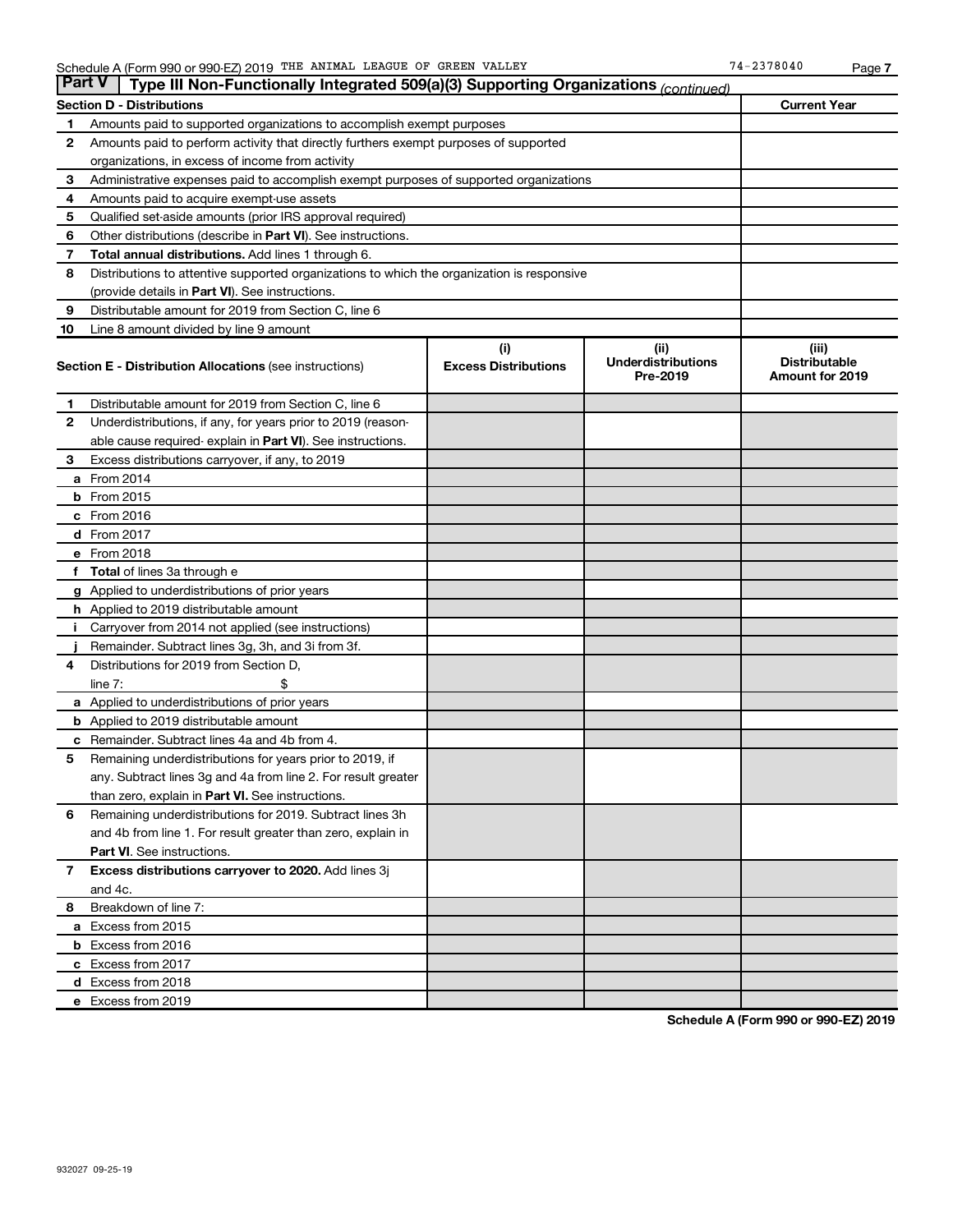|                | Schedule A (Form 990 or 990-EZ) 2019 THE ANIMAL LEAGUE OF GREEN VALLEY                                                                                                                                                                                                                                                                                                                                                            | $74 - 2378040$ | Page 8 |
|----------------|-----------------------------------------------------------------------------------------------------------------------------------------------------------------------------------------------------------------------------------------------------------------------------------------------------------------------------------------------------------------------------------------------------------------------------------|----------------|--------|
| <b>Part VI</b> | Supplemental Information. Provide the explanations required by Part II, line 10; Part II, line 17a or 17b; Part III, line 12;<br>Part IV, Section A, lines 1, 2, 3b, 3c, 4b, 4c, 5a, 6, 9a, 9b, 9c, 11a, 11b, and 11c; Part IV, Section B, lines 1 and 2; Part IV, Section C,<br>line 1; Part IV, Section D, lines 2 and 3; Part IV, Section E, lines 1c, 2a, 2b, 3a, and 3b; Part V, line 1; Part V, Section B, line 1e; Part V, |                |        |
|                | Section D, lines 5, 6, and 8; and Part V, Section E, lines 2, 5, and 6. Also complete this part for any additional information.<br>(See instructions.)                                                                                                                                                                                                                                                                            |                |        |
|                |                                                                                                                                                                                                                                                                                                                                                                                                                                   |                |        |
|                |                                                                                                                                                                                                                                                                                                                                                                                                                                   |                |        |
|                |                                                                                                                                                                                                                                                                                                                                                                                                                                   |                |        |
|                |                                                                                                                                                                                                                                                                                                                                                                                                                                   |                |        |
|                |                                                                                                                                                                                                                                                                                                                                                                                                                                   |                |        |
|                |                                                                                                                                                                                                                                                                                                                                                                                                                                   |                |        |
|                |                                                                                                                                                                                                                                                                                                                                                                                                                                   |                |        |
|                |                                                                                                                                                                                                                                                                                                                                                                                                                                   |                |        |
|                |                                                                                                                                                                                                                                                                                                                                                                                                                                   |                |        |
|                |                                                                                                                                                                                                                                                                                                                                                                                                                                   |                |        |
|                |                                                                                                                                                                                                                                                                                                                                                                                                                                   |                |        |
|                |                                                                                                                                                                                                                                                                                                                                                                                                                                   |                |        |
|                |                                                                                                                                                                                                                                                                                                                                                                                                                                   |                |        |
|                |                                                                                                                                                                                                                                                                                                                                                                                                                                   |                |        |
|                |                                                                                                                                                                                                                                                                                                                                                                                                                                   |                |        |
|                |                                                                                                                                                                                                                                                                                                                                                                                                                                   |                |        |
|                |                                                                                                                                                                                                                                                                                                                                                                                                                                   |                |        |
|                |                                                                                                                                                                                                                                                                                                                                                                                                                                   |                |        |
|                |                                                                                                                                                                                                                                                                                                                                                                                                                                   |                |        |
|                |                                                                                                                                                                                                                                                                                                                                                                                                                                   |                |        |
|                |                                                                                                                                                                                                                                                                                                                                                                                                                                   |                |        |
|                |                                                                                                                                                                                                                                                                                                                                                                                                                                   |                |        |
|                |                                                                                                                                                                                                                                                                                                                                                                                                                                   |                |        |
|                |                                                                                                                                                                                                                                                                                                                                                                                                                                   |                |        |
|                |                                                                                                                                                                                                                                                                                                                                                                                                                                   |                |        |
|                |                                                                                                                                                                                                                                                                                                                                                                                                                                   |                |        |
|                |                                                                                                                                                                                                                                                                                                                                                                                                                                   |                |        |
|                |                                                                                                                                                                                                                                                                                                                                                                                                                                   |                |        |
|                |                                                                                                                                                                                                                                                                                                                                                                                                                                   |                |        |
|                |                                                                                                                                                                                                                                                                                                                                                                                                                                   |                |        |
|                |                                                                                                                                                                                                                                                                                                                                                                                                                                   |                |        |
|                |                                                                                                                                                                                                                                                                                                                                                                                                                                   |                |        |
|                |                                                                                                                                                                                                                                                                                                                                                                                                                                   |                |        |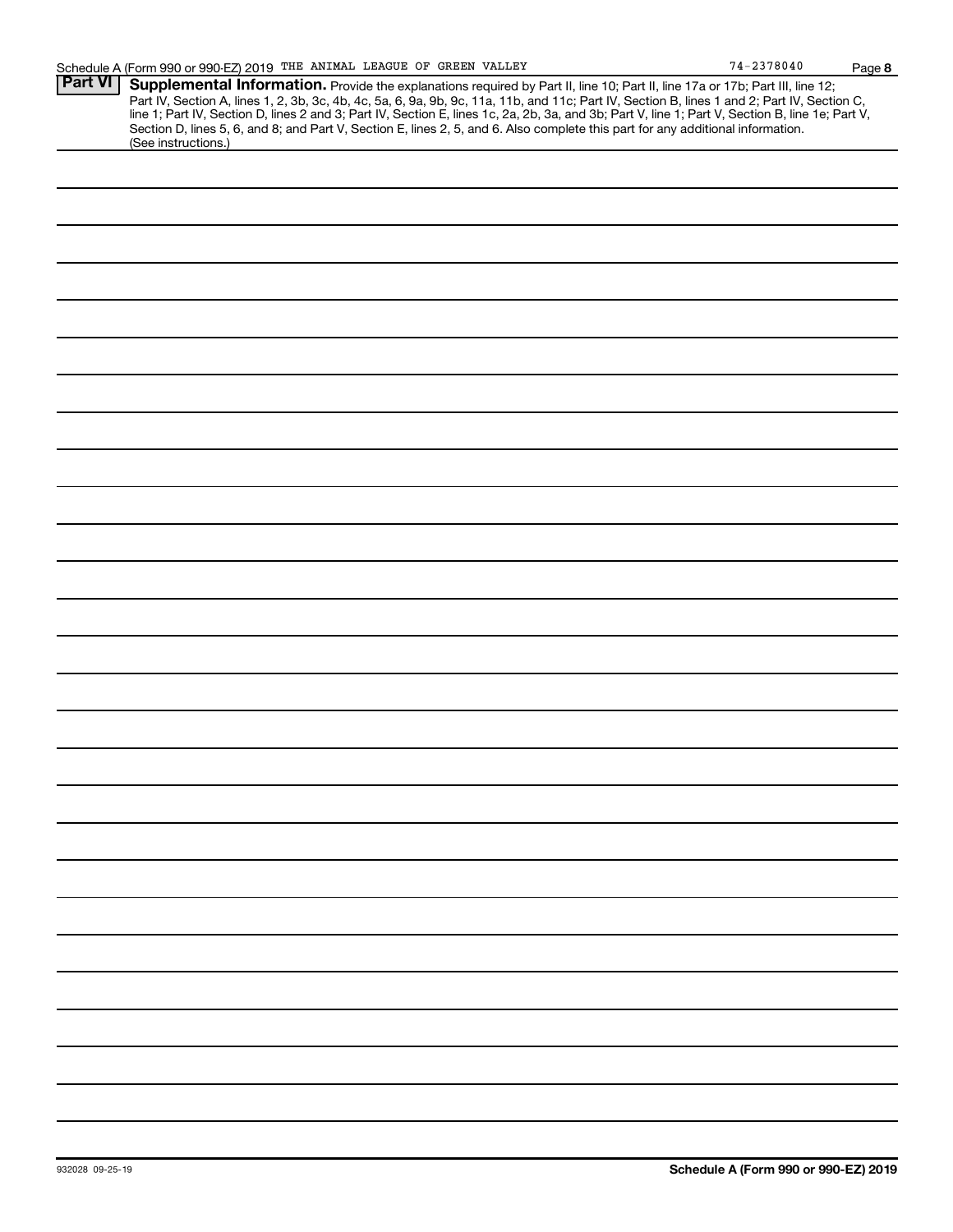# **Schedule B Schedule of Contributors**

**or 990-PF) | Attach to Form 990, Form 990-EZ, or Form 990-PF. | Go to www.irs.gov/Form990 for the latest information.** OMB No. 1545-0047

**2019**

| Department of the Treasury<br>Internal Revenue Service                                                                                                                                                                                                                                                                                                                           |                                                                                                                                                                                                                                                                                                                                                                                                                                                                                                           | Go to www.irs.gov/Form990 for the latest information.                                                                                                                                                                                                                            | LU IJ                                 |  |  |  |
|----------------------------------------------------------------------------------------------------------------------------------------------------------------------------------------------------------------------------------------------------------------------------------------------------------------------------------------------------------------------------------|-----------------------------------------------------------------------------------------------------------------------------------------------------------------------------------------------------------------------------------------------------------------------------------------------------------------------------------------------------------------------------------------------------------------------------------------------------------------------------------------------------------|----------------------------------------------------------------------------------------------------------------------------------------------------------------------------------------------------------------------------------------------------------------------------------|---------------------------------------|--|--|--|
| Name of the organization                                                                                                                                                                                                                                                                                                                                                         |                                                                                                                                                                                                                                                                                                                                                                                                                                                                                                           |                                                                                                                                                                                                                                                                                  | <b>Employer identification number</b> |  |  |  |
|                                                                                                                                                                                                                                                                                                                                                                                  |                                                                                                                                                                                                                                                                                                                                                                                                                                                                                                           | THE ANIMAL LEAGUE OF GREEN VALLEY                                                                                                                                                                                                                                                | 74-2378040                            |  |  |  |
|                                                                                                                                                                                                                                                                                                                                                                                  | Organization type (check one):                                                                                                                                                                                                                                                                                                                                                                                                                                                                            |                                                                                                                                                                                                                                                                                  |                                       |  |  |  |
| Filers of:                                                                                                                                                                                                                                                                                                                                                                       |                                                                                                                                                                                                                                                                                                                                                                                                                                                                                                           | Section:                                                                                                                                                                                                                                                                         |                                       |  |  |  |
| Form 990 or 990-EZ                                                                                                                                                                                                                                                                                                                                                               |                                                                                                                                                                                                                                                                                                                                                                                                                                                                                                           | $\mathbf{X}$<br>$501(c)$ $(3)$ (enter number) organization                                                                                                                                                                                                                       |                                       |  |  |  |
|                                                                                                                                                                                                                                                                                                                                                                                  |                                                                                                                                                                                                                                                                                                                                                                                                                                                                                                           | $4947(a)(1)$ nonexempt charitable trust <b>not</b> treated as a private foundation                                                                                                                                                                                               |                                       |  |  |  |
|                                                                                                                                                                                                                                                                                                                                                                                  |                                                                                                                                                                                                                                                                                                                                                                                                                                                                                                           | 527 political organization                                                                                                                                                                                                                                                       |                                       |  |  |  |
| Form 990-PF                                                                                                                                                                                                                                                                                                                                                                      |                                                                                                                                                                                                                                                                                                                                                                                                                                                                                                           | 501(c)(3) exempt private foundation                                                                                                                                                                                                                                              |                                       |  |  |  |
|                                                                                                                                                                                                                                                                                                                                                                                  |                                                                                                                                                                                                                                                                                                                                                                                                                                                                                                           | 4947(a)(1) nonexempt charitable trust treated as a private foundation                                                                                                                                                                                                            |                                       |  |  |  |
|                                                                                                                                                                                                                                                                                                                                                                                  |                                                                                                                                                                                                                                                                                                                                                                                                                                                                                                           | 501(c)(3) taxable private foundation                                                                                                                                                                                                                                             |                                       |  |  |  |
|                                                                                                                                                                                                                                                                                                                                                                                  |                                                                                                                                                                                                                                                                                                                                                                                                                                                                                                           |                                                                                                                                                                                                                                                                                  |                                       |  |  |  |
|                                                                                                                                                                                                                                                                                                                                                                                  |                                                                                                                                                                                                                                                                                                                                                                                                                                                                                                           | Check if your organization is covered by the General Rule or a Special Rule.<br>Note: Only a section 501(c)(7), (8), or (10) organization can check boxes for both the General Rule and a Special Rule. See instructions.                                                        |                                       |  |  |  |
| <b>General Rule</b>                                                                                                                                                                                                                                                                                                                                                              |                                                                                                                                                                                                                                                                                                                                                                                                                                                                                                           |                                                                                                                                                                                                                                                                                  |                                       |  |  |  |
|                                                                                                                                                                                                                                                                                                                                                                                  |                                                                                                                                                                                                                                                                                                                                                                                                                                                                                                           | For an organization filing Form 990, 990-EZ, or 990-PF that received, during the year, contributions totaling \$5,000 or more (in money or<br>property) from any one contributor. Complete Parts I and II. See instructions for determining a contributor's total contributions. |                                       |  |  |  |
| <b>Special Rules</b>                                                                                                                                                                                                                                                                                                                                                             |                                                                                                                                                                                                                                                                                                                                                                                                                                                                                                           |                                                                                                                                                                                                                                                                                  |                                       |  |  |  |
| x                                                                                                                                                                                                                                                                                                                                                                                | For an organization described in section 501(c)(3) filing Form 990 or 990-EZ that met the 33 1/3% support test of the regulations under<br>sections 509(a)(1) and 170(b)(1)(A)(vi), that checked Schedule A (Form 990 or 990-EZ), Part II, line 13, 16a, or 16b, and that received from<br>any one contributor, during the year, total contributions of the greater of (1) \$5,000; or (2) 2% of the amount on (i) Form 990, Part VIII, line 1h;<br>or (ii) Form 990-EZ, line 1. Complete Parts I and II. |                                                                                                                                                                                                                                                                                  |                                       |  |  |  |
| For an organization described in section 501(c)(7), (8), or (10) filing Form 990 or 990-EZ that received from any one contributor, during the<br>year, total contributions of more than \$1,000 exclusively for religious, charitable, scientific, literary, or educational purposes, or for the<br>prevention of cruelty to children or animals. Complete Parts I, II, and III. |                                                                                                                                                                                                                                                                                                                                                                                                                                                                                                           |                                                                                                                                                                                                                                                                                  |                                       |  |  |  |
|                                                                                                                                                                                                                                                                                                                                                                                  |                                                                                                                                                                                                                                                                                                                                                                                                                                                                                                           | For an organization described in section 501(c)(7), (8), or (10) filing Form 990 or 990-EZ that received from any one contributor, during the                                                                                                                                    |                                       |  |  |  |

purpose. Don't complete any of the parts unless the General Rule applies to this organization because it received nonexclusively year, contributions exclusively for religious, charitable, etc., purposes, but no such contributions totaled more than \$1,000. If this box is checked, enter here the total contributions that were received during the year for an exclusively religious, charitable, etc., For an organization described in section 501(c)(7), (8), or (10) filing Form 990 or 990-EZ that received from any one contributor, during the religious, charitable, etc., contributions totaling \$5,000 or more during the year  $\ldots$  $\ldots$  $\ldots$  $\ldots$  $\ldots$  $\ldots$ 

**Caution:**  An organization that isn't covered by the General Rule and/or the Special Rules doesn't file Schedule B (Form 990, 990-EZ, or 990-PF),  **must** but it answer "No" on Part IV, line 2, of its Form 990; or check the box on line H of its Form 990-EZ or on its Form 990-PF, Part I, line 2, to certify that it doesn't meet the filing requirements of Schedule B (Form 990, 990-EZ, or 990-PF).

**For Paperwork Reduction Act Notice, see the instructions for Form 990, 990-EZ, or 990-PF. Schedule B (Form 990, 990-EZ, or 990-PF) (2019)** LHA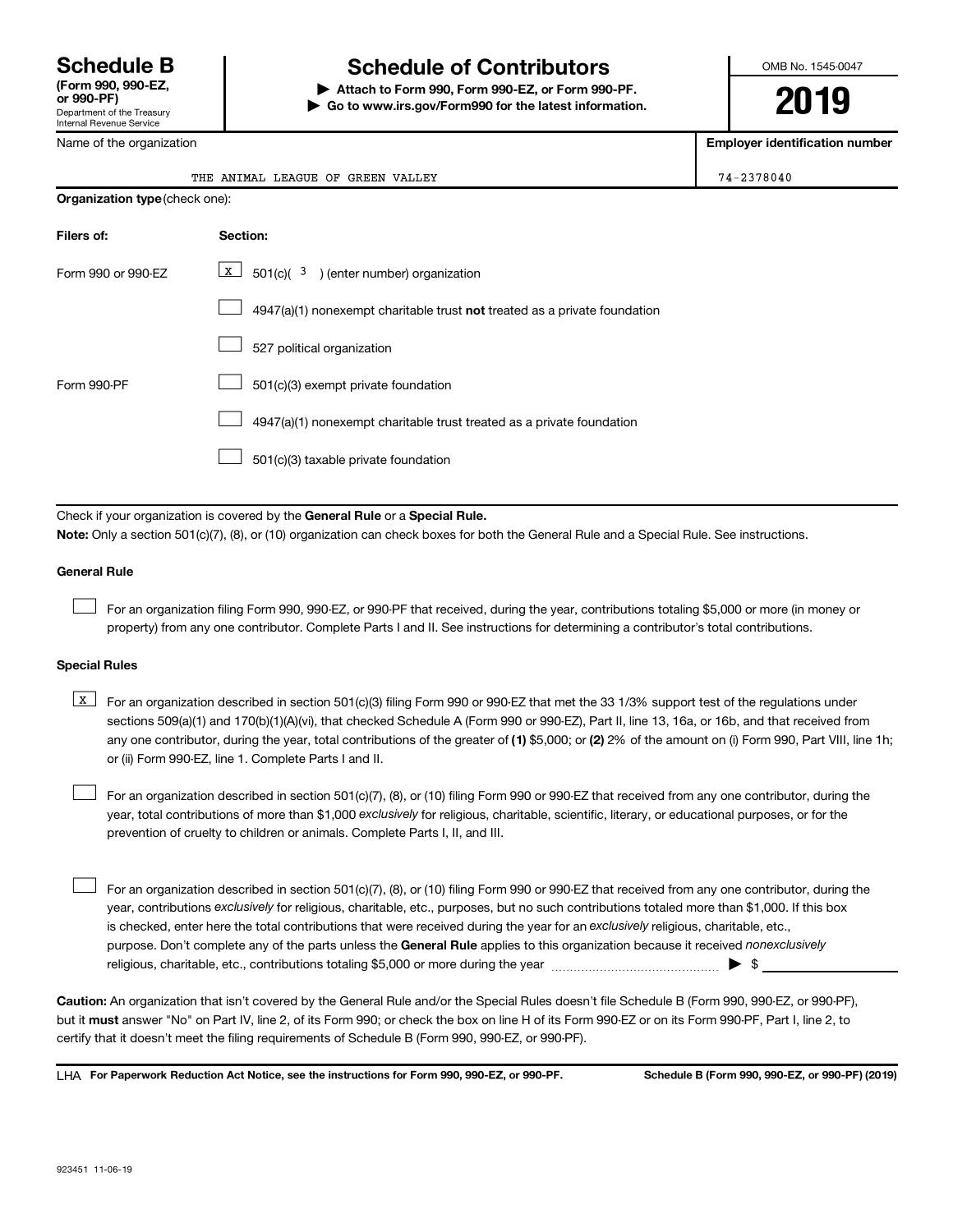## Schedule B (Form 990, 990-EZ, or 990-PF) (2019)

Name of organization

THE ANIMAL LEAGUE OF GREEN VALLEY 74-2378040

**Employer identification number**

| Part I     | <b>Contributors</b> (see instructions). Use duplicate copies of Part I if additional space is needed. |                                   |                                                                                                         |  |  |  |
|------------|-------------------------------------------------------------------------------------------------------|-----------------------------------|---------------------------------------------------------------------------------------------------------|--|--|--|
| (a)<br>No. | (b)<br>Name, address, and ZIP + 4                                                                     | (c)<br><b>Total contributions</b> | (d)<br>Type of contribution                                                                             |  |  |  |
| 5          | ESTATE OF WILLIAM HARDY<br>518 E WHITEHOUSE CANYON RD STE 130<br>GREEN VALLEY, AZ 85614               | 290,000.<br>\$                    | $\mathbf{x}$<br>Person<br>Payroll<br><b>Noncash</b><br>(Complete Part II for<br>noncash contributions.) |  |  |  |
| (a)<br>No. | (b)<br>Name, address, and ZIP + 4                                                                     | (c)<br><b>Total contributions</b> | (d)<br>Type of contribution                                                                             |  |  |  |
| 3          | DOROTHY POWERS<br>6216 STEMWOOD DR<br>COLORADO SPRINGS, CO 80918                                      | 165,000.<br>\$                    | $\mathbf{X}$<br>Person<br>Payroll<br><b>Noncash</b><br>(Complete Part II for<br>noncash contributions.) |  |  |  |
| (a)<br>No. | (b)<br>Name, address, and ZIP + 4                                                                     | (c)<br><b>Total contributions</b> | (d)<br>Type of contribution                                                                             |  |  |  |
| 2          | LINDA MOSER<br>943 E SAWMILL CANYON PL<br>GREEN VALLEY, AZ 85614                                      | 52,877.<br>\$                     | $\mathbf{X}$<br>Person<br>Payroll<br><b>Noncash</b><br>(Complete Part II for<br>noncash contributions.) |  |  |  |
| (a)<br>No. | (b)<br>Name, address, and ZIP + 4                                                                     | (c)<br><b>Total contributions</b> | (d)<br>Type of contribution                                                                             |  |  |  |
| 4          | GAYLE DONAHUE<br>302 C S PASEO LOBO<br>GREEN VALLEY, AZ 85614                                         | 44,000.<br>\$                     | $\mathbf{X}$<br>Person<br>Payroll<br><b>Noncash</b><br>(Complete Part II for<br>noncash contributions.) |  |  |  |
| (a)<br>No. | (b)<br>Name, address, and ZIP + 4                                                                     | (c)<br><b>Total contributions</b> | (d)<br>Type of contribution                                                                             |  |  |  |
| 1          | JOSEPH AND MARY SPRINKLE<br>P O BOX 6483<br>DENVER, CO 80206                                          | 41,000.<br>\$                     | $\mathbf{x}$<br>Person<br>Payroll<br><b>Noncash</b><br>(Complete Part II for<br>noncash contributions.) |  |  |  |
| (a)<br>No. | (b)<br>Name, address, and ZIP + 4                                                                     | (c)<br><b>Total contributions</b> | (d)<br>Type of contribution                                                                             |  |  |  |
|            |                                                                                                       | \$                                | Person<br>Payroll<br><b>Noncash</b><br>(Complete Part II for<br>noncash contributions.)                 |  |  |  |

923452 11-06-19 **Schedule B (Form 990, 990-EZ, or 990-PF) (2019)**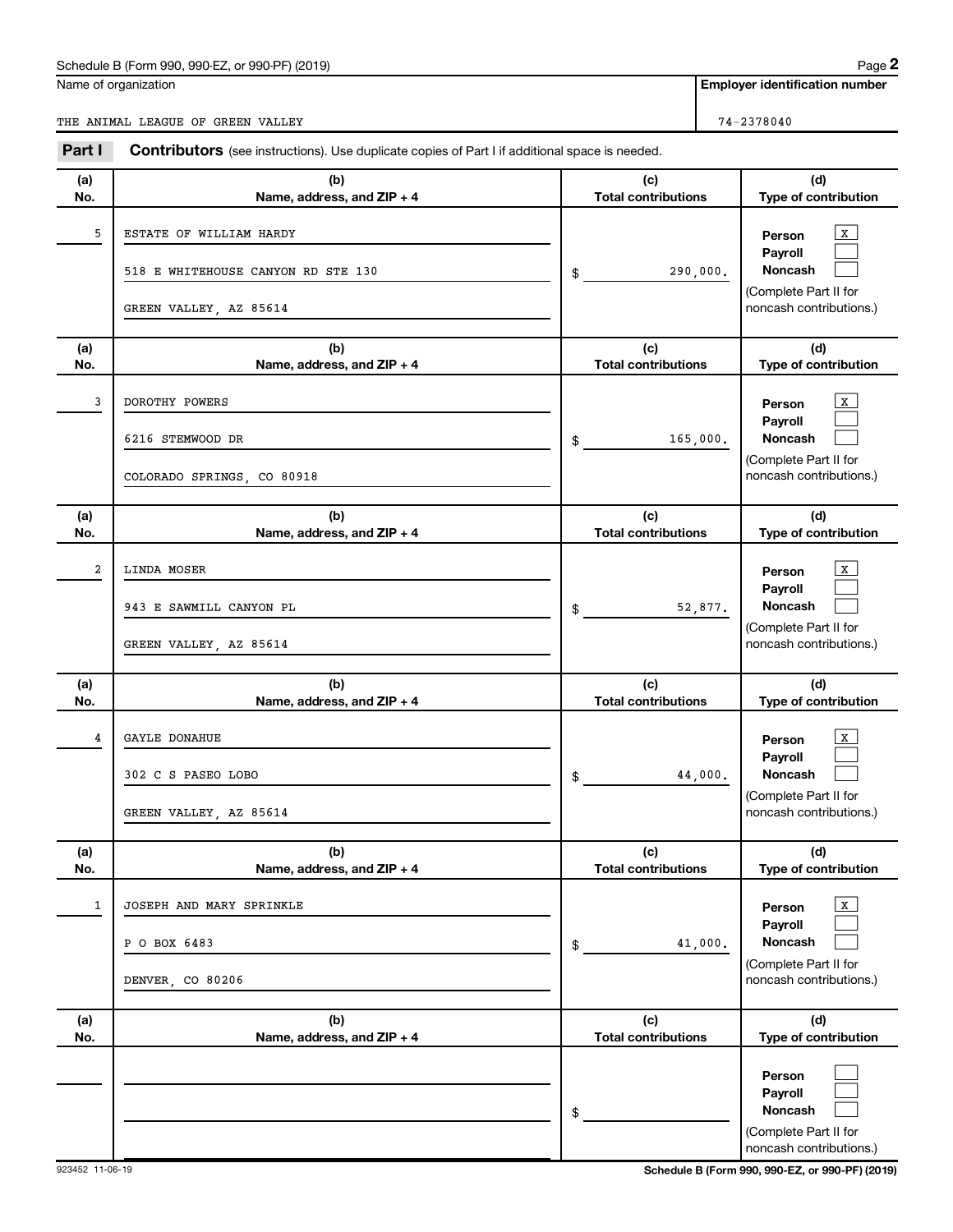## Schedule B (Form 990, 990-EZ, or 990-PF) (2019)

Name of organization

**Employer identification number**

THE ANIMAL LEAGUE OF GREEN VALLEY 74-2378040

Part II Noncash Property (see instructions). Use duplicate copies of Part II if additional space is needed.

| (a)<br>No.<br>from<br>Part I | (b)<br>Description of noncash property given | (c)<br>FMV (or estimate)<br>(See instructions.) | (d)<br>Date received |
|------------------------------|----------------------------------------------|-------------------------------------------------|----------------------|
|                              |                                              | \$                                              |                      |
| (a)<br>No.<br>from<br>Part I | (b)<br>Description of noncash property given | (c)<br>FMV (or estimate)<br>(See instructions.) | (d)<br>Date received |
|                              |                                              | \$                                              |                      |
| (a)<br>No.<br>from<br>Part I | (b)<br>Description of noncash property given | (c)<br>FMV (or estimate)<br>(See instructions.) | (d)<br>Date received |
|                              |                                              | \$                                              |                      |
| (a)<br>No.<br>from<br>Part I | (b)<br>Description of noncash property given | (c)<br>FMV (or estimate)<br>(See instructions.) | (d)<br>Date received |
|                              |                                              | \$                                              |                      |
| (a)<br>No.<br>from<br>Part I | (b)<br>Description of noncash property given | (c)<br>FMV (or estimate)<br>(See instructions.) | (d)<br>Date received |
|                              |                                              | \$                                              |                      |
| (a)<br>No.<br>from<br>Part I | (b)<br>Description of noncash property given | (c)<br>FMV (or estimate)<br>(See instructions.) | (d)<br>Date received |
|                              |                                              | \$                                              |                      |

923453 11-06-19 **Schedule B (Form 990, 990-EZ, or 990-PF) (2019)**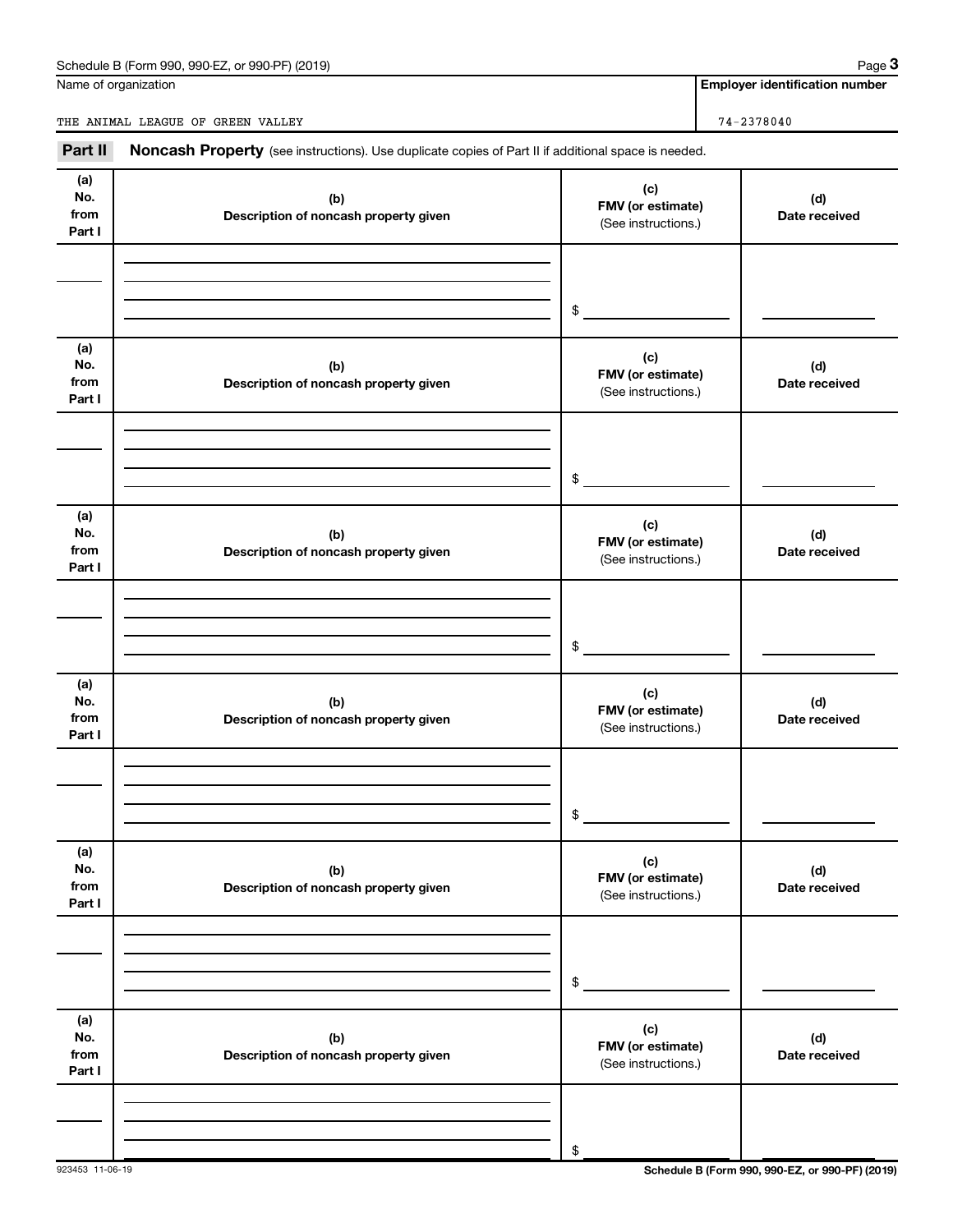| Schedule B (Form 990,<br>(2019)<br>or 990-PF)<br>990-EZ<br>Page |
|-----------------------------------------------------------------|
|-----------------------------------------------------------------|

**4**

|                              | Name of organization                                                                                                                                                                                                                                                                                                                                          |                      | <b>Employer identification number</b>                                                                                                                          |  |  |  |  |  |
|------------------------------|---------------------------------------------------------------------------------------------------------------------------------------------------------------------------------------------------------------------------------------------------------------------------------------------------------------------------------------------------------------|----------------------|----------------------------------------------------------------------------------------------------------------------------------------------------------------|--|--|--|--|--|
|                              | THE ANIMAL LEAGUE OF GREEN VALLEY                                                                                                                                                                                                                                                                                                                             |                      | 74-2378040                                                                                                                                                     |  |  |  |  |  |
| Part III                     | from any one contributor. Complete columns (a) through (e) and the following line entry. For organizations<br>completing Part III, enter the total of exclusively religious, charitable, etc., contributions of \$1,000 or less for the year. (Enter this info. once.) $\triangleright$ \$<br>Use duplicate copies of Part III if additional space is needed. |                      | Exclusively religious, charitable, etc., contributions to organizations described in section 501(c)(7), (8), or (10) that total more than \$1,000 for the year |  |  |  |  |  |
| $(a)$ No.<br>from<br>Part I  | (b) Purpose of gift                                                                                                                                                                                                                                                                                                                                           | (c) Use of gift      | (d) Description of how gift is held                                                                                                                            |  |  |  |  |  |
|                              |                                                                                                                                                                                                                                                                                                                                                               |                      |                                                                                                                                                                |  |  |  |  |  |
|                              |                                                                                                                                                                                                                                                                                                                                                               | (e) Transfer of gift |                                                                                                                                                                |  |  |  |  |  |
|                              | Transferee's name, address, and ZIP + 4                                                                                                                                                                                                                                                                                                                       |                      | Relationship of transferor to transferee                                                                                                                       |  |  |  |  |  |
| $(a)$ No.<br>`from<br>Part I | (b) Purpose of gift                                                                                                                                                                                                                                                                                                                                           | (c) Use of gift      | (d) Description of how gift is held                                                                                                                            |  |  |  |  |  |
|                              |                                                                                                                                                                                                                                                                                                                                                               |                      |                                                                                                                                                                |  |  |  |  |  |
|                              | (e) Transfer of gift                                                                                                                                                                                                                                                                                                                                          |                      |                                                                                                                                                                |  |  |  |  |  |
|                              | Transferee's name, address, and ZIP + 4                                                                                                                                                                                                                                                                                                                       |                      | Relationship of transferor to transferee                                                                                                                       |  |  |  |  |  |
|                              |                                                                                                                                                                                                                                                                                                                                                               |                      |                                                                                                                                                                |  |  |  |  |  |
| $(a)$ No.<br>from<br>Part I  | (b) Purpose of gift                                                                                                                                                                                                                                                                                                                                           | (c) Use of gift      | (d) Description of how gift is held                                                                                                                            |  |  |  |  |  |
|                              |                                                                                                                                                                                                                                                                                                                                                               |                      |                                                                                                                                                                |  |  |  |  |  |
|                              | (e) Transfer of gift                                                                                                                                                                                                                                                                                                                                          |                      |                                                                                                                                                                |  |  |  |  |  |
|                              | Transferee's name, address, and ZIP + 4                                                                                                                                                                                                                                                                                                                       |                      | Relationship of transferor to transferee                                                                                                                       |  |  |  |  |  |
|                              |                                                                                                                                                                                                                                                                                                                                                               |                      |                                                                                                                                                                |  |  |  |  |  |
| (a) No.<br>from<br>Part I    | (b) Purpose of gift                                                                                                                                                                                                                                                                                                                                           | (c) Use of gift      | (d) Description of how gift is held                                                                                                                            |  |  |  |  |  |
|                              |                                                                                                                                                                                                                                                                                                                                                               |                      |                                                                                                                                                                |  |  |  |  |  |
|                              |                                                                                                                                                                                                                                                                                                                                                               | (e) Transfer of gift |                                                                                                                                                                |  |  |  |  |  |
|                              | Transferee's name, address, and ZIP + 4                                                                                                                                                                                                                                                                                                                       |                      | Relationship of transferor to transferee                                                                                                                       |  |  |  |  |  |
|                              |                                                                                                                                                                                                                                                                                                                                                               |                      |                                                                                                                                                                |  |  |  |  |  |
|                              |                                                                                                                                                                                                                                                                                                                                                               |                      |                                                                                                                                                                |  |  |  |  |  |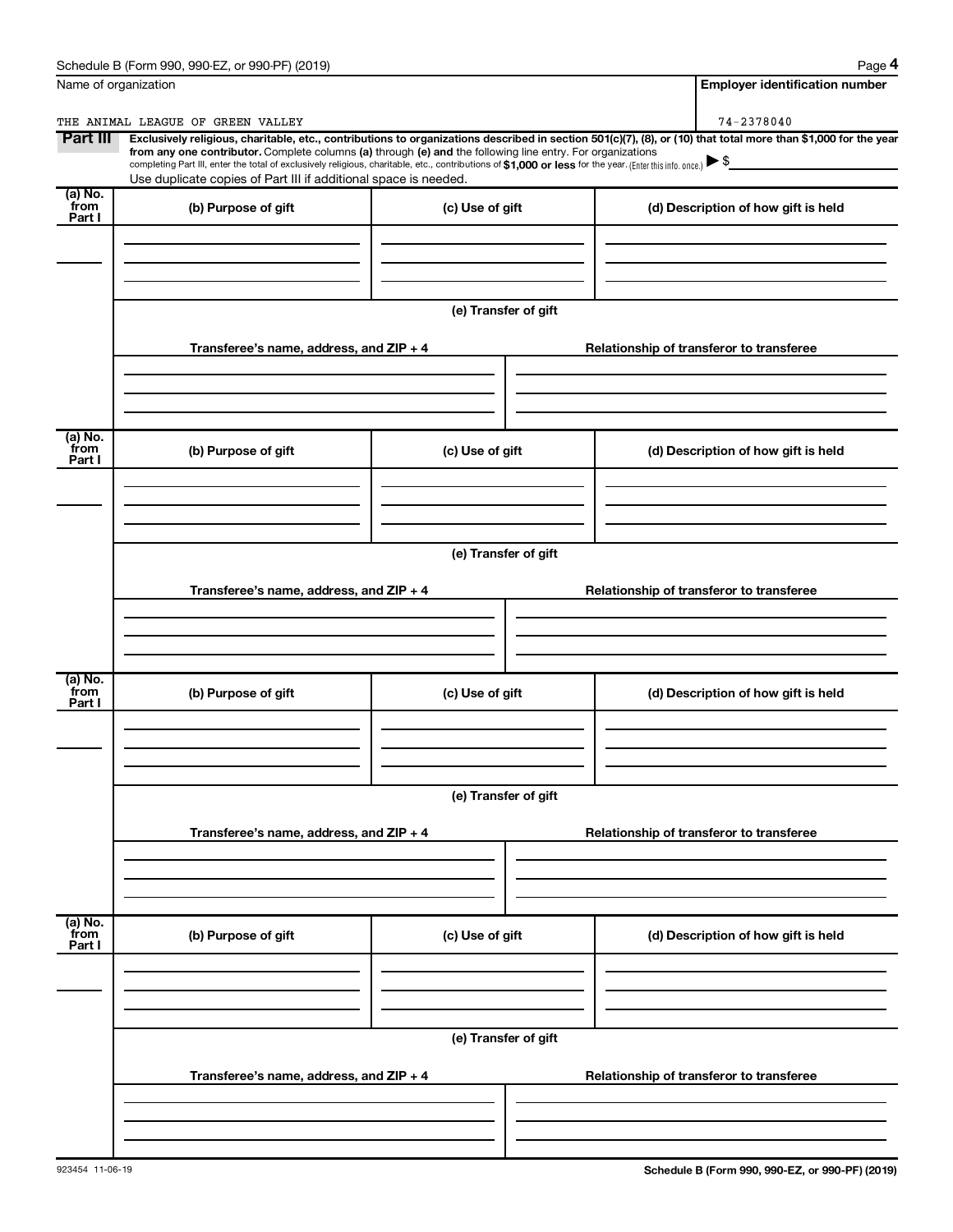| (Form 990) |  |
|------------|--|
|------------|--|

932051 10-02-19

# **SCHEDULE D Supplemental Financial Statements**<br> **Form 990 2019**<br> **Part IV** line 6.7.8.9.10, 11a, 11b, 11d, 11d, 11d, 11d, 11d, 12a, 0r, 12b

**(Form 990) | Complete if the organization answered "Yes" on Form 990, Part IV, line 6, 7, 8, 9, 10, 11a, 11b, 11c, 11d, 11e, 11f, 12a, or 12b.**



Department of the Treasury Internal Revenue Service

**| Attach to Form 990. |Go to www.irs.gov/Form990 for instructions and the latest information.**

|              | Name of the organization<br>THE ANIMAL LEAGUE OF GREEN VALLEY                                                                                  |                         |  | <b>Employer identification number</b><br>74-2378040                                                  |
|--------------|------------------------------------------------------------------------------------------------------------------------------------------------|-------------------------|--|------------------------------------------------------------------------------------------------------|
| Part I       | Organizations Maintaining Donor Advised Funds or Other Similar Funds or Accounts. Complete if the                                              |                         |  |                                                                                                      |
|              |                                                                                                                                                |                         |  |                                                                                                      |
|              | organization answered "Yes" on Form 990, Part IV, line 6.                                                                                      | (a) Donor advised funds |  | (b) Funds and other accounts                                                                         |
|              |                                                                                                                                                |                         |  |                                                                                                      |
| 1            |                                                                                                                                                |                         |  |                                                                                                      |
| 2            | Aggregate value of contributions to (during year)                                                                                              |                         |  |                                                                                                      |
| З            | Aggregate value of grants from (during year)                                                                                                   |                         |  |                                                                                                      |
| 4            |                                                                                                                                                |                         |  |                                                                                                      |
| 5            | Did the organization inform all donors and donor advisors in writing that the assets held in donor advised funds                               |                         |  |                                                                                                      |
|              |                                                                                                                                                |                         |  | Yes<br>No                                                                                            |
| 6            | Did the organization inform all grantees, donors, and donor advisors in writing that grant funds can be used only                              |                         |  |                                                                                                      |
|              | for charitable purposes and not for the benefit of the donor or donor advisor, or for any other purpose conferring                             |                         |  |                                                                                                      |
| Part II      | impermissible private benefit?<br>Conservation Easements. Complete if the organization answered "Yes" on Form 990, Part IV, line 7.            |                         |  | Yes<br>No                                                                                            |
|              |                                                                                                                                                |                         |  |                                                                                                      |
|              | Purpose(s) of conservation easements held by the organization (check all that apply).                                                          |                         |  |                                                                                                      |
|              | Preservation of land for public use (for example, recreation or education)<br>Protection of natural habitat                                    |                         |  | Preservation of a historically important land area<br>Preservation of a certified historic structure |
|              |                                                                                                                                                |                         |  |                                                                                                      |
|              | Preservation of open space                                                                                                                     |                         |  |                                                                                                      |
| 2            | Complete lines 2a through 2d if the organization held a qualified conservation contribution in the form of a conservation easement on the last |                         |  | Held at the End of the Tax Year                                                                      |
|              | day of the tax year.                                                                                                                           |                         |  | 2a                                                                                                   |
| а            |                                                                                                                                                |                         |  | 2 <sub>b</sub>                                                                                       |
| b            |                                                                                                                                                |                         |  | 2c                                                                                                   |
| с<br>d       | Number of conservation easements included in (c) acquired after 7/25/06, and not on a historic structure                                       |                         |  |                                                                                                      |
|              |                                                                                                                                                |                         |  | 2d                                                                                                   |
| З.           | Number of conservation easements modified, transferred, released, extinguished, or terminated by the organization during the tax               |                         |  |                                                                                                      |
|              | year                                                                                                                                           |                         |  |                                                                                                      |
| 4            | Number of states where property subject to conservation easement is located $\blacktriangleright$                                              |                         |  |                                                                                                      |
| 5            | Does the organization have a written policy regarding the periodic monitoring, inspection, handling of                                         |                         |  |                                                                                                      |
|              | violations, and enforcement of the conservation easements it holds?                                                                            |                         |  | Yes<br><b>No</b>                                                                                     |
| 6            | Staff and volunteer hours devoted to monitoring, inspecting, handling of violations, and enforcing conservation easements during the year      |                         |  |                                                                                                      |
|              |                                                                                                                                                |                         |  |                                                                                                      |
| 7            | Amount of expenses incurred in monitoring, inspecting, handling of violations, and enforcing conservation easements during the year            |                         |  |                                                                                                      |
|              | $\blacktriangleright$ \$                                                                                                                       |                         |  |                                                                                                      |
| 8            | Does each conservation easement reported on line 2(d) above satisfy the requirements of section 170(h)(4)(B)(i)                                |                         |  |                                                                                                      |
|              |                                                                                                                                                |                         |  | Yes<br>No                                                                                            |
|              | In Part XIII, describe how the organization reports conservation easements in its revenue and expense statement and                            |                         |  |                                                                                                      |
|              | balance sheet, and include, if applicable, the text of the footnote to the organization's financial statements that describes the              |                         |  |                                                                                                      |
|              | organization's accounting for conservation easements.                                                                                          |                         |  |                                                                                                      |
| Part III     | Organizations Maintaining Collections of Art, Historical Treasures, or Other Similar Assets.                                                   |                         |  |                                                                                                      |
|              | Complete if the organization answered "Yes" on Form 990, Part IV, line 8.                                                                      |                         |  |                                                                                                      |
|              | 1a If the organization elected, as permitted under FASB ASC 958, not to report in its revenue statement and balance sheet works                |                         |  |                                                                                                      |
|              | of art, historical treasures, or other similar assets held for public exhibition, education, or research in furtherance of public              |                         |  |                                                                                                      |
|              | service, provide in Part XIII the text of the footnote to its financial statements that describes these items.                                 |                         |  |                                                                                                      |
| b            | If the organization elected, as permitted under FASB ASC 958, to report in its revenue statement and balance sheet works of                    |                         |  |                                                                                                      |
|              | art, historical treasures, or other similar assets held for public exhibition, education, or research in furtherance of public service,        |                         |  |                                                                                                      |
|              | provide the following amounts relating to these items:                                                                                         |                         |  |                                                                                                      |
|              |                                                                                                                                                |                         |  | \$                                                                                                   |
|              | (ii) Assets included in Form 990, Part X                                                                                                       |                         |  | -\$                                                                                                  |
| $\mathbf{2}$ | If the organization received or held works of art, historical treasures, or other similar assets for financial gain, provide                   |                         |  |                                                                                                      |
|              | the following amounts required to be reported under FASB ASC 958 relating to these items:                                                      |                         |  |                                                                                                      |
|              |                                                                                                                                                |                         |  | \$                                                                                                   |
|              |                                                                                                                                                |                         |  | $\blacktriangleright$ s                                                                              |
|              | LHA For Paperwork Reduction Act Notice, see the Instructions for Form 990.                                                                     |                         |  | Schedule D (Form 990) 2019                                                                           |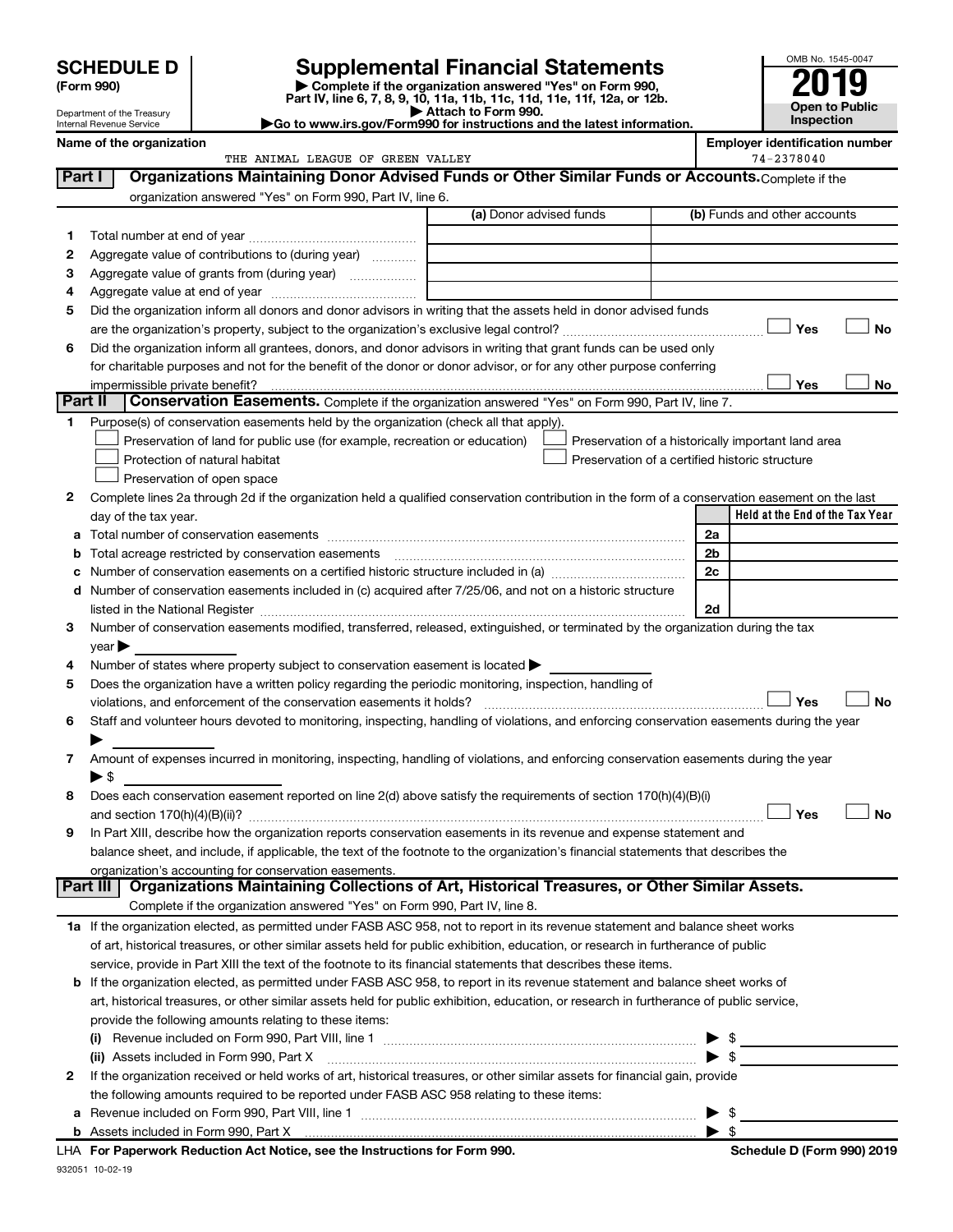|    | Schedule D (Form 990) 2019                                                                                                                                                                                                     | THE ANIMAL LEAGUE OF GREEN VALLEY |                |                                                                                                                                                                                                                               |  |                 | $74 - 2378040$ |                |     | Page 2       |  |
|----|--------------------------------------------------------------------------------------------------------------------------------------------------------------------------------------------------------------------------------|-----------------------------------|----------------|-------------------------------------------------------------------------------------------------------------------------------------------------------------------------------------------------------------------------------|--|-----------------|----------------|----------------|-----|--------------|--|
|    | Part III<br>Organizations Maintaining Collections of Art, Historical Treasures, or Other Similar Assets (continued)                                                                                                            |                                   |                |                                                                                                                                                                                                                               |  |                 |                |                |     |              |  |
| З  | Using the organization's acquisition, accession, and other records, check any of the following that make significant use of its                                                                                                |                                   |                |                                                                                                                                                                                                                               |  |                 |                |                |     |              |  |
|    | collection items (check all that apply):                                                                                                                                                                                       |                                   |                |                                                                                                                                                                                                                               |  |                 |                |                |     |              |  |
| a  | Public exhibition                                                                                                                                                                                                              | d                                 |                | Loan or exchange program                                                                                                                                                                                                      |  |                 |                |                |     |              |  |
| b  | Scholarly research                                                                                                                                                                                                             | e                                 |                | Other and the contract of the contract of the contract of the contract of the contract of the contract of the contract of the contract of the contract of the contract of the contract of the contract of the contract of the |  |                 |                |                |     |              |  |
| c  | Preservation for future generations                                                                                                                                                                                            |                                   |                |                                                                                                                                                                                                                               |  |                 |                |                |     |              |  |
| 4  | Provide a description of the organization's collections and explain how they further the organization's exempt purpose in Part XIII.                                                                                           |                                   |                |                                                                                                                                                                                                                               |  |                 |                |                |     |              |  |
| 5  | During the year, did the organization solicit or receive donations of art, historical treasures, or other similar assets                                                                                                       |                                   |                |                                                                                                                                                                                                                               |  |                 |                |                |     |              |  |
|    |                                                                                                                                                                                                                                |                                   |                |                                                                                                                                                                                                                               |  |                 |                | Yes            |     | No           |  |
|    | Part IV<br>Escrow and Custodial Arrangements. Complete if the organization answered "Yes" on Form 990, Part IV, line 9, or                                                                                                     |                                   |                |                                                                                                                                                                                                                               |  |                 |                |                |     |              |  |
|    | reported an amount on Form 990, Part X, line 21.                                                                                                                                                                               |                                   |                |                                                                                                                                                                                                                               |  |                 |                |                |     |              |  |
|    | 1a Is the organization an agent, trustee, custodian or other intermediary for contributions or other assets not included                                                                                                       |                                   |                |                                                                                                                                                                                                                               |  |                 |                |                |     |              |  |
|    |                                                                                                                                                                                                                                |                                   |                |                                                                                                                                                                                                                               |  |                 |                | Yes            |     | No           |  |
|    | b If "Yes," explain the arrangement in Part XIII and complete the following table:                                                                                                                                             |                                   |                |                                                                                                                                                                                                                               |  |                 |                |                |     |              |  |
|    |                                                                                                                                                                                                                                |                                   |                |                                                                                                                                                                                                                               |  |                 |                | Amount         |     |              |  |
|    | c Beginning balance measurements and the contract of the contract of the contract of the contract of the contract of the contract of the contract of the contract of the contract of the contract of the contract of the contr |                                   |                |                                                                                                                                                                                                                               |  | 1c              |                |                |     |              |  |
|    |                                                                                                                                                                                                                                |                                   |                |                                                                                                                                                                                                                               |  | 1d              |                |                |     |              |  |
|    | Distributions during the year manufactured and continuum control of the year manufactured and the year manufactured and the year manufactured and the year manufactured and the year manufactured and the year manufactured an |                                   |                |                                                                                                                                                                                                                               |  | 1e              |                |                |     |              |  |
|    |                                                                                                                                                                                                                                |                                   |                |                                                                                                                                                                                                                               |  | 1f              |                |                |     |              |  |
|    | 2a Did the organization include an amount on Form 990, Part X, line 21, for escrow or custodial account liability?                                                                                                             |                                   |                |                                                                                                                                                                                                                               |  |                 |                | Yes            |     | No           |  |
|    | <b>b</b> If "Yes," explain the arrangement in Part XIII. Check here if the explanation has been provided on Part XIII                                                                                                          |                                   |                |                                                                                                                                                                                                                               |  |                 |                |                |     |              |  |
|    | <b>Part V</b><br>Endowment Funds. Complete if the organization answered "Yes" on Form 990, Part IV, line 10.                                                                                                                   |                                   |                |                                                                                                                                                                                                                               |  |                 |                |                |     |              |  |
|    |                                                                                                                                                                                                                                | (a) Current year                  | (b) Prior year | (c) Two years back $\vert$ (d) Three years back $\vert$ (e) Four years back                                                                                                                                                   |  |                 |                |                |     |              |  |
|    | 1a Beginning of year balance                                                                                                                                                                                                   |                                   |                |                                                                                                                                                                                                                               |  |                 |                |                |     |              |  |
|    |                                                                                                                                                                                                                                |                                   |                |                                                                                                                                                                                                                               |  |                 |                |                |     |              |  |
|    | Net investment earnings, gains, and losses                                                                                                                                                                                     |                                   |                |                                                                                                                                                                                                                               |  |                 |                |                |     |              |  |
|    |                                                                                                                                                                                                                                |                                   |                |                                                                                                                                                                                                                               |  |                 |                |                |     |              |  |
|    | e Other expenditures for facilities                                                                                                                                                                                            |                                   |                |                                                                                                                                                                                                                               |  |                 |                |                |     |              |  |
|    | and programs                                                                                                                                                                                                                   |                                   |                |                                                                                                                                                                                                                               |  |                 |                |                |     |              |  |
| Ť. |                                                                                                                                                                                                                                |                                   |                |                                                                                                                                                                                                                               |  |                 |                |                |     |              |  |
| g  | End of year balance                                                                                                                                                                                                            |                                   |                |                                                                                                                                                                                                                               |  |                 |                |                |     |              |  |
| 2  | Provide the estimated percentage of the current year end balance (line 1g, column (a)) held as:                                                                                                                                |                                   |                |                                                                                                                                                                                                                               |  |                 |                |                |     |              |  |
| а  | Board designated or quasi-endowment                                                                                                                                                                                            |                                   | ℅              |                                                                                                                                                                                                                               |  |                 |                |                |     |              |  |
| b  | Permanent endowment                                                                                                                                                                                                            | %                                 |                |                                                                                                                                                                                                                               |  |                 |                |                |     |              |  |
|    | Term endowment $\blacktriangleright$                                                                                                                                                                                           | %                                 |                |                                                                                                                                                                                                                               |  |                 |                |                |     |              |  |
|    | The percentages on lines 2a, 2b, and 2c should equal 100%.                                                                                                                                                                     |                                   |                |                                                                                                                                                                                                                               |  |                 |                |                |     |              |  |
|    | 3a Are there endowment funds not in the possession of the organization that are held and administered for the organization                                                                                                     |                                   |                |                                                                                                                                                                                                                               |  |                 |                |                |     |              |  |
|    | by:                                                                                                                                                                                                                            |                                   |                |                                                                                                                                                                                                                               |  |                 |                |                | Yes | No           |  |
|    | (i)                                                                                                                                                                                                                            |                                   |                |                                                                                                                                                                                                                               |  |                 |                | 3a(i)          |     |              |  |
|    |                                                                                                                                                                                                                                |                                   |                |                                                                                                                                                                                                                               |  |                 |                | 3a(ii)         |     |              |  |
|    |                                                                                                                                                                                                                                |                                   |                |                                                                                                                                                                                                                               |  |                 |                | 3b             |     |              |  |
| 4  | Describe in Part XIII the intended uses of the organization's endowment funds.                                                                                                                                                 |                                   |                |                                                                                                                                                                                                                               |  |                 |                |                |     |              |  |
|    | <b>Part VI</b><br>Land, Buildings, and Equipment.                                                                                                                                                                              |                                   |                |                                                                                                                                                                                                                               |  |                 |                |                |     |              |  |
|    | Complete if the organization answered "Yes" on Form 990, Part IV, line 11a. See Form 990, Part X, line 10.                                                                                                                     |                                   |                |                                                                                                                                                                                                                               |  |                 |                |                |     |              |  |
|    | Description of property                                                                                                                                                                                                        | (a) Cost or other                 |                | (b) Cost or other                                                                                                                                                                                                             |  | (c) Accumulated |                | (d) Book value |     |              |  |
|    |                                                                                                                                                                                                                                | basis (investment)                |                | basis (other)                                                                                                                                                                                                                 |  | depreciation    |                |                |     |              |  |
|    |                                                                                                                                                                                                                                |                                   |                | 111,692.                                                                                                                                                                                                                      |  |                 |                |                |     | 111,692.     |  |
|    |                                                                                                                                                                                                                                |                                   |                | 3, 349, 102.                                                                                                                                                                                                                  |  | 1,007,870       |                |                |     | 2, 341, 232. |  |
|    |                                                                                                                                                                                                                                |                                   |                |                                                                                                                                                                                                                               |  |                 |                |                |     |              |  |
|    |                                                                                                                                                                                                                                |                                   |                | 102,532.                                                                                                                                                                                                                      |  | 47,444          |                |                |     | 55,088.      |  |
|    |                                                                                                                                                                                                                                |                                   |                | 78,041.                                                                                                                                                                                                                       |  | 5,160           |                |                |     | 72,881.      |  |
|    | Total. Add lines 1a through 1e. (Column (d) must equal Form 990, Part X, column (B), line 10c.)                                                                                                                                |                                   |                |                                                                                                                                                                                                                               |  |                 |                |                |     | 2,580,893.   |  |

**Schedule D (Form 990) 2019**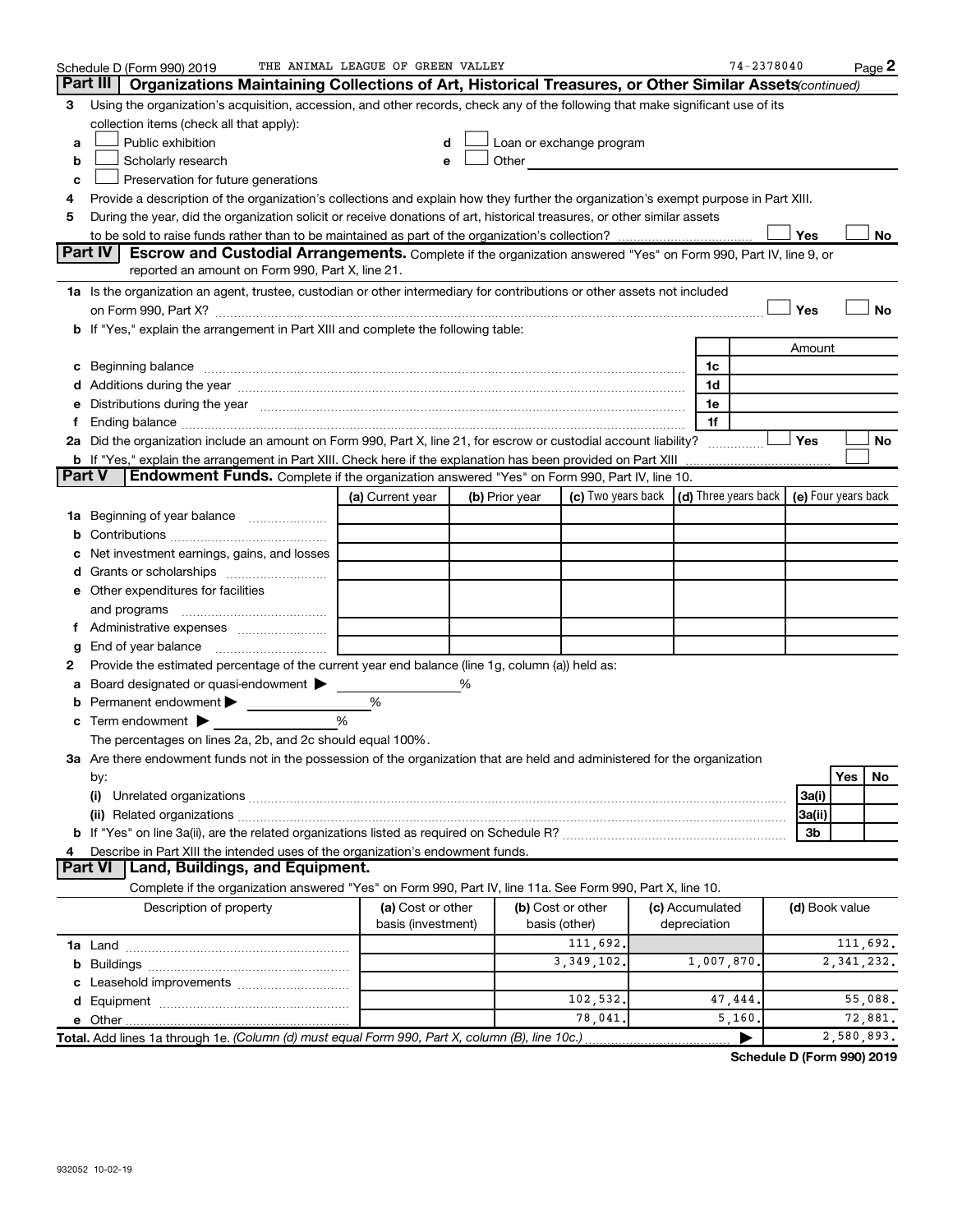| (a) Description of security or category (including name of security)                                              | (b) Book value  | (c) Method of valuation: Cost or end-of-year market value |                |
|-------------------------------------------------------------------------------------------------------------------|-----------------|-----------------------------------------------------------|----------------|
| (1) Financial derivatives                                                                                         |                 |                                                           |                |
|                                                                                                                   |                 |                                                           |                |
| $(3)$ Other                                                                                                       |                 |                                                           |                |
| (A)                                                                                                               |                 |                                                           |                |
| (B)                                                                                                               |                 |                                                           |                |
| (C)                                                                                                               |                 |                                                           |                |
| (D)                                                                                                               |                 |                                                           |                |
| (E)                                                                                                               |                 |                                                           |                |
| (F)                                                                                                               |                 |                                                           |                |
| (G)                                                                                                               |                 |                                                           |                |
| (H)                                                                                                               |                 |                                                           |                |
| <b>Total.</b> (Col. (b) must equal Form 990, Part X, col. (B) line 12.)                                           |                 |                                                           |                |
| Part VIII Investments - Program Related.                                                                          |                 |                                                           |                |
| Complete if the organization answered "Yes" on Form 990, Part IV, line 11c. See Form 990, Part X, line 13.        |                 |                                                           |                |
| (a) Description of investment                                                                                     | (b) Book value  | (c) Method of valuation: Cost or end-of-year market value |                |
| (1)                                                                                                               |                 |                                                           |                |
| (2)                                                                                                               |                 |                                                           |                |
| (3)                                                                                                               |                 |                                                           |                |
| (4)                                                                                                               |                 |                                                           |                |
|                                                                                                                   |                 |                                                           |                |
| (5)<br>(6)                                                                                                        |                 |                                                           |                |
|                                                                                                                   |                 |                                                           |                |
| (7)                                                                                                               |                 |                                                           |                |
| (8)                                                                                                               |                 |                                                           |                |
| (9)                                                                                                               |                 |                                                           |                |
| <b>Total.</b> (Col. (b) must equal Form 990, Part X, col. (B) line 13.)<br>Part IX<br><b>Other Assets.</b>        |                 |                                                           |                |
|                                                                                                                   |                 |                                                           |                |
| Complete if the organization answered "Yes" on Form 990, Part IV, line 11d. See Form 990, Part X, line 15.        | (a) Description |                                                           | (b) Book value |
|                                                                                                                   |                 |                                                           |                |
| (1)                                                                                                               |                 |                                                           |                |
| (2)                                                                                                               |                 |                                                           |                |
| (3)                                                                                                               |                 |                                                           |                |
| (4)                                                                                                               |                 |                                                           |                |
| (5)                                                                                                               |                 |                                                           |                |
| (6)                                                                                                               |                 |                                                           |                |
| (7)                                                                                                               |                 |                                                           |                |
| (8)                                                                                                               |                 |                                                           |                |
| (9)                                                                                                               |                 |                                                           |                |
|                                                                                                                   |                 |                                                           |                |
| <b>Other Liabilities.</b><br>Part X                                                                               |                 |                                                           |                |
| Complete if the organization answered "Yes" on Form 990, Part IV, line 11e or 11f. See Form 990, Part X, line 25. |                 |                                                           |                |
| (a) Description of liability<br>1.                                                                                |                 |                                                           | (b) Book value |

| Federal income taxes<br>(1) |  |
|-----------------------------|--|
| (2)                         |  |
| (3)                         |  |
| (4)                         |  |
| (5)                         |  |
| (6)                         |  |
|                             |  |
| (8)                         |  |
| (9)                         |  |
|                             |  |

**Total.**  *(Column (b) must equal Form 990, Part X, col. (B) line 25.)*

**2.** Liability for uncertain tax positions. In Part XIII, provide the text of the footnote to the organization's financial statements that reports the organization's liability for uncertain tax positions under FASB ASC 740. Check here if the text of the footnote has been provided in Part XIII ...  $\boxed{\texttt{X}}$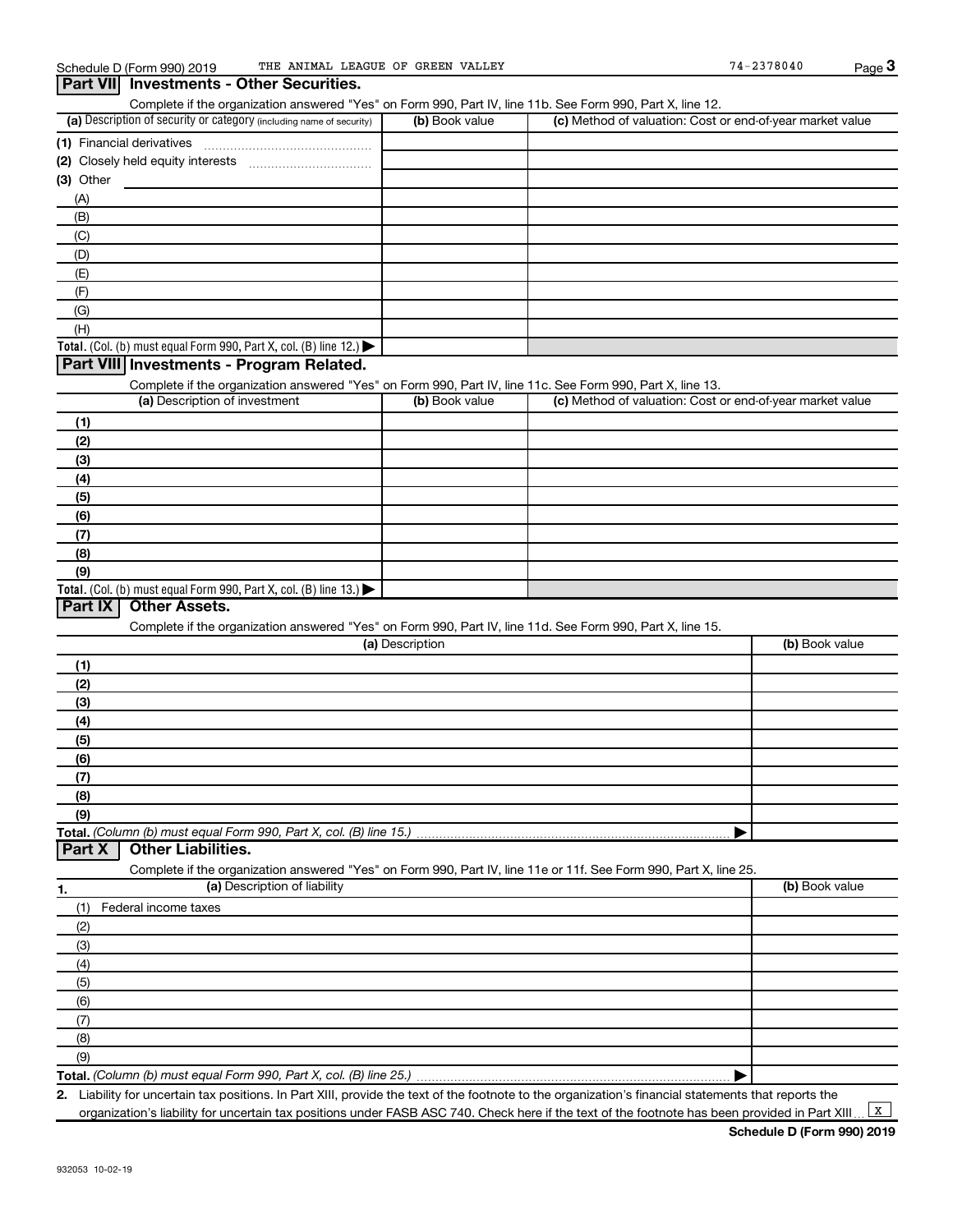|   | THE ANIMAL LEAGUE OF GREEN VALLEY<br>Schedule D (Form 990) 2019                                                                                                |                | $74 - 2378040$ | Page 4 |
|---|----------------------------------------------------------------------------------------------------------------------------------------------------------------|----------------|----------------|--------|
|   | Reconciliation of Revenue per Audited Financial Statements With Revenue per Return.<br>Part XI                                                                 |                |                |        |
|   | Complete if the organization answered "Yes" on Form 990, Part IV, line 12a.                                                                                    |                |                |        |
| 1 | Total revenue, gains, and other support per audited financial statements [[[[[[[[[[[[[[[[[[[[[[[]]]]]]]]]]]]]                                                  |                | $\mathbf{1}$   |        |
| 2 | Amounts included on line 1 but not on Form 990, Part VIII, line 12:                                                                                            |                |                |        |
| a |                                                                                                                                                                | 2a             |                |        |
| b |                                                                                                                                                                | 2b             |                |        |
| с |                                                                                                                                                                | 2c             |                |        |
| d |                                                                                                                                                                | 2d             |                |        |
| е | Add lines 2a through 2d                                                                                                                                        |                | <b>2e</b>      |        |
| 3 |                                                                                                                                                                |                | 3              |        |
| 4 | Amounts included on Form 990, Part VIII, line 12, but not on line 1:                                                                                           |                |                |        |
| a |                                                                                                                                                                | 4a             |                |        |
| b |                                                                                                                                                                | 4h             |                |        |
|   | c Add lines 4a and 4b                                                                                                                                          |                | 4c             |        |
| 5 |                                                                                                                                                                |                | 5              |        |
|   | Part XII Reconciliation of Expenses per Audited Financial Statements With Expenses per Return.                                                                 |                |                |        |
|   | Complete if the organization answered "Yes" on Form 990, Part IV, line 12a.                                                                                    |                |                |        |
| 1 |                                                                                                                                                                |                | $\mathbf{1}$   |        |
| 2 | Amounts included on line 1 but not on Form 990, Part IX, line 25:                                                                                              |                |                |        |
| a |                                                                                                                                                                | 2a             |                |        |
| b |                                                                                                                                                                | 2 <sub>b</sub> |                |        |
| c |                                                                                                                                                                | 2c             |                |        |
| d |                                                                                                                                                                | 2d             |                |        |
| е | Add lines 2a through 2d                                                                                                                                        |                | <b>2e</b>      |        |
| З |                                                                                                                                                                |                | 3              |        |
| 4 | Amounts included on Form 990, Part IX, line 25, but not on line 1:                                                                                             |                |                |        |
| a |                                                                                                                                                                | 4a             |                |        |
| b |                                                                                                                                                                | 4h             |                |        |
|   | c Add lines 4a and 4b                                                                                                                                          |                | 4c             |        |
| 5 |                                                                                                                                                                |                | 5              |        |
|   | Part XIII Supplemental Information.                                                                                                                            |                |                |        |
|   | Provide the descriptions required for Part II, lines 3, 5, and 9; Part III, lines 1a and 4; Part IV, lines 1b and 2b; Part V, line 4; Part X, line 2; Part XI, |                |                |        |
|   | lines 2d and 4b; and Part XII, lines 2d and 4b. Also complete this part to provide any additional information.                                                 |                |                |        |
|   |                                                                                                                                                                |                |                |        |

PART X, LINE 2:

THE LEAGUE IS ORGANIZED AS AN ARIZONA NONPROFIT CORPORATION AND HAS BEEN

RECOGNIZED BY THE INTERNAL REVENUE SERVICE ("IRS"), AS EXEMPT FROM FEDERAL

INCOME TAXES UNDER SECTION 501(A) OF THE INTERNAL REVENUE CODE, AS AN

ORGANIZATION DESCRIBED IN SECTION 501(C)(3), WHICH QUALIFIES FOR THE

CHARITABLE CONTRIBUTION DEDUCTION UNDER SECTION 170(B)(1)(A)(VI) AND

(VIII), AND HAS BEEN DETERMINED NOT TO BE A PRIVATE FOUNDATION UNDER

SECTIONS 509(A)(1) AND (3), RESPECTIVELY. THE LEAGUE IS ANNUALLY REQUIRED

TO FILE A RETURN OF ORGANIZATION EXEMPT FROM INCOME TAX (FORM 990) WITH

THE IRS. IN ADDITION, THE LEAGUE IS SUBJECT TO INCOME TAX ON NET INCOME

THAT IS DERIVED FROM BUSINESS ACTIVITIES THAT ARE UNRELATED TO THEIR

EXEMPT PURPOSES. THE LEAGUE HAS DETERMINED IT IS NOT SUBJECT TO UNRELATED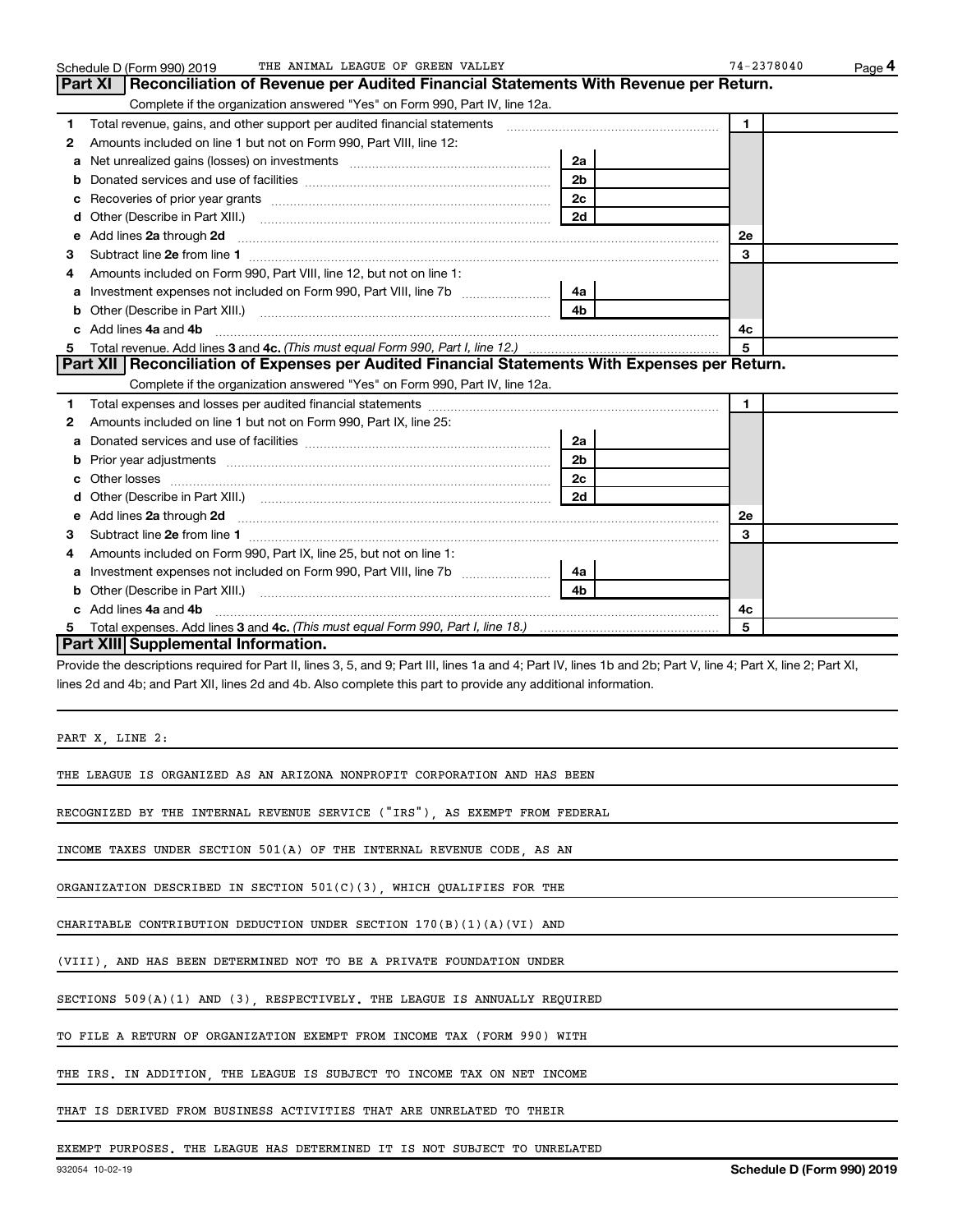*(continued)* **Part XIII Supplemental Information** 

BUSINESS INCOME TAX AND HAS NOT FILED AN EXEMPT ORGANIZATION BUSINESS

INCOME TAX RETURN (FORM 990-T) WITH THE IRS.

THE LEAGUE BELIEVES THAT IT HAS APPROPRIATE SUPPORT FOR ANY TAX POSITIONS

TAKEN AFFECTING ITS ANNUAL FILING REQUIREMENTS AND, AS SUCH, DOES NOT HAVE

ANY UNCERTAIN TAX POSITIONS THAT ARE MATERIAL TO THE FINANCIAL STATEMENTS.

THE LEAGUE WOULD RECOGNIZE FUTURE ACCRUED INTEREST AND PENALTIES RELATED

TO UNRECOGNIZED TAX BENEFITS AND LIABILITIES IN INCOME TAX EXPENSE IF SUCH

INTEREST AND PENALTIES ARE INCURRED.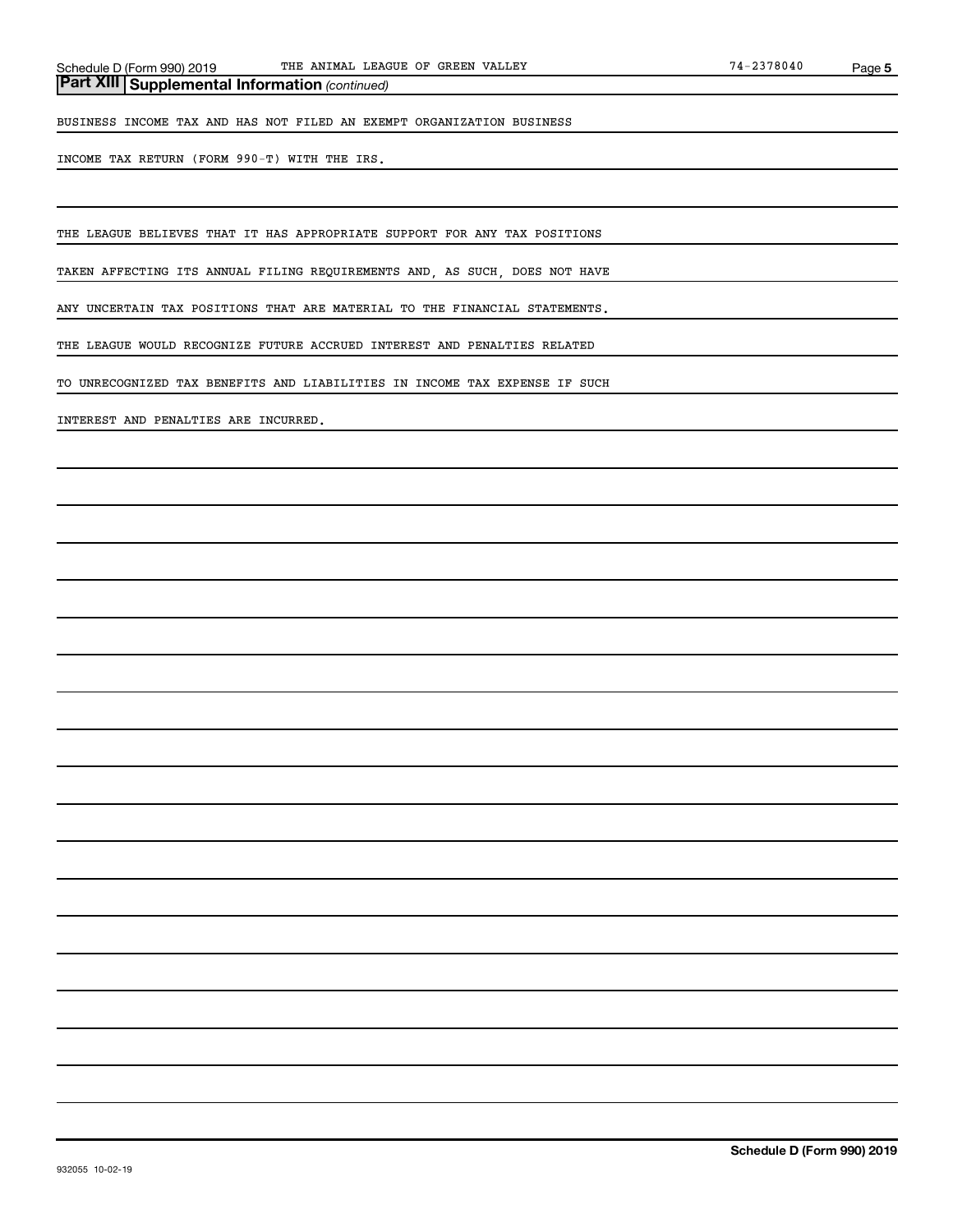| <b>SCHEDULE G</b>                                 |                                                                                                    | <b>Supplemental Information Regarding Fundraising or Gaming Activities</b>                                                                                          |               |                                |                                       |  |                                   | OMB No. 1545-0047                     |
|---------------------------------------------------|----------------------------------------------------------------------------------------------------|---------------------------------------------------------------------------------------------------------------------------------------------------------------------|---------------|--------------------------------|---------------------------------------|--|-----------------------------------|---------------------------------------|
| (Form 990 or 990-EZ)                              |                                                                                                    | Complete if the organization answered "Yes" on Form 990, Part IV, line 17, 18, or 19, or if the<br>organization entered more than \$15,000 on Form 990-EZ, line 6a. |               |                                |                                       |  |                                   | 019                                   |
| Department of the Treasury                        |                                                                                                    | Attach to Form 990 or Form 990-EZ.                                                                                                                                  |               |                                |                                       |  |                                   | <b>Open to Public</b><br>Inspection   |
| Internal Revenue Service                          | Go to www.irs.gov/Form990 for instructions and the latest information.<br>Name of the organization |                                                                                                                                                                     |               |                                |                                       |  |                                   |                                       |
|                                                   |                                                                                                    | THE ANIMAL LEAGUE OF GREEN VALLEY                                                                                                                                   |               |                                |                                       |  | 74-2378040                        | <b>Employer identification number</b> |
| Part I                                            |                                                                                                    | Fundraising Activities. Complete if the organization answered "Yes" on Form 990, Part IV, line 17. Form 990-EZ filers are not                                       |               |                                |                                       |  |                                   |                                       |
|                                                   | required to complete this part.                                                                    |                                                                                                                                                                     |               |                                |                                       |  |                                   |                                       |
| Mail solicitations<br>a                           |                                                                                                    | 1 Indicate whether the organization raised funds through any of the following activities. Check all that apply.<br>е                                                |               |                                | Solicitation of non-government grants |  |                                   |                                       |
| b                                                 | Internet and email solicitations                                                                   | f                                                                                                                                                                   |               |                                | Solicitation of government grants     |  |                                   |                                       |
| Phone solicitations<br>c                          |                                                                                                    | Special fundraising events<br>g                                                                                                                                     |               |                                |                                       |  |                                   |                                       |
| In-person solicitations<br>d                      |                                                                                                    | 2 a Did the organization have a written or oral agreement with any individual (including officers, directors, trustees, or                                          |               |                                |                                       |  |                                   |                                       |
|                                                   |                                                                                                    | key employees listed in Form 990, Part VII) or entity in connection with professional fundraising services?                                                         |               |                                |                                       |  | Yes                               | <b>No</b>                             |
|                                                   |                                                                                                    | <b>b</b> If "Yes," list the 10 highest paid individuals or entities (fundraisers) pursuant to agreements under which the fundraiser is to be                        |               |                                |                                       |  |                                   |                                       |
| compensated at least \$5,000 by the organization. |                                                                                                    |                                                                                                                                                                     |               |                                |                                       |  |                                   |                                       |
| (i) Name and address of individual                |                                                                                                    |                                                                                                                                                                     |               | (iii) Did<br>fundraiser        | (iv) Gross receipts                   |  | (v) Amount paid                   | (vi) Amount paid                      |
| or entity (fundraiser)                            |                                                                                                    | (ii) Activity                                                                                                                                                       | or control of | have custody<br>contributions? | from activity                         |  | to (or retained by)<br>fundraiser | to (or retained by)<br>organization   |
|                                                   |                                                                                                    |                                                                                                                                                                     | Yes           | No                             |                                       |  | listed in col. (i)                |                                       |
|                                                   |                                                                                                    |                                                                                                                                                                     |               |                                |                                       |  |                                   |                                       |
|                                                   |                                                                                                    |                                                                                                                                                                     |               |                                |                                       |  |                                   |                                       |
|                                                   |                                                                                                    |                                                                                                                                                                     |               |                                |                                       |  |                                   |                                       |
|                                                   |                                                                                                    |                                                                                                                                                                     |               |                                |                                       |  |                                   |                                       |
|                                                   |                                                                                                    |                                                                                                                                                                     |               |                                |                                       |  |                                   |                                       |
|                                                   |                                                                                                    |                                                                                                                                                                     |               |                                |                                       |  |                                   |                                       |
|                                                   |                                                                                                    |                                                                                                                                                                     |               |                                |                                       |  |                                   |                                       |
|                                                   |                                                                                                    |                                                                                                                                                                     |               |                                |                                       |  |                                   |                                       |
|                                                   |                                                                                                    |                                                                                                                                                                     |               |                                |                                       |  |                                   |                                       |
|                                                   |                                                                                                    |                                                                                                                                                                     |               |                                |                                       |  |                                   |                                       |
|                                                   |                                                                                                    |                                                                                                                                                                     |               |                                |                                       |  |                                   |                                       |
|                                                   |                                                                                                    |                                                                                                                                                                     |               |                                |                                       |  |                                   |                                       |
|                                                   |                                                                                                    |                                                                                                                                                                     |               |                                |                                       |  |                                   |                                       |
|                                                   |                                                                                                    |                                                                                                                                                                     |               |                                |                                       |  |                                   |                                       |
|                                                   |                                                                                                    |                                                                                                                                                                     |               |                                |                                       |  |                                   |                                       |
|                                                   |                                                                                                    |                                                                                                                                                                     |               |                                |                                       |  |                                   |                                       |
| Total                                             |                                                                                                    | 3 List all states in which the organization is registered or licensed to solicit contributions or has been notified it is exempt from registration                  |               |                                |                                       |  |                                   |                                       |
| or licensing.                                     |                                                                                                    |                                                                                                                                                                     |               |                                |                                       |  |                                   |                                       |
|                                                   |                                                                                                    |                                                                                                                                                                     |               |                                |                                       |  |                                   |                                       |
|                                                   |                                                                                                    |                                                                                                                                                                     |               |                                |                                       |  |                                   |                                       |
|                                                   |                                                                                                    |                                                                                                                                                                     |               |                                |                                       |  |                                   |                                       |

**For Paperwork Reduction Act Notice, see the Instructions for Form 990 or 990-EZ. Schedule G (Form 990 or 990-EZ) 2019** LHA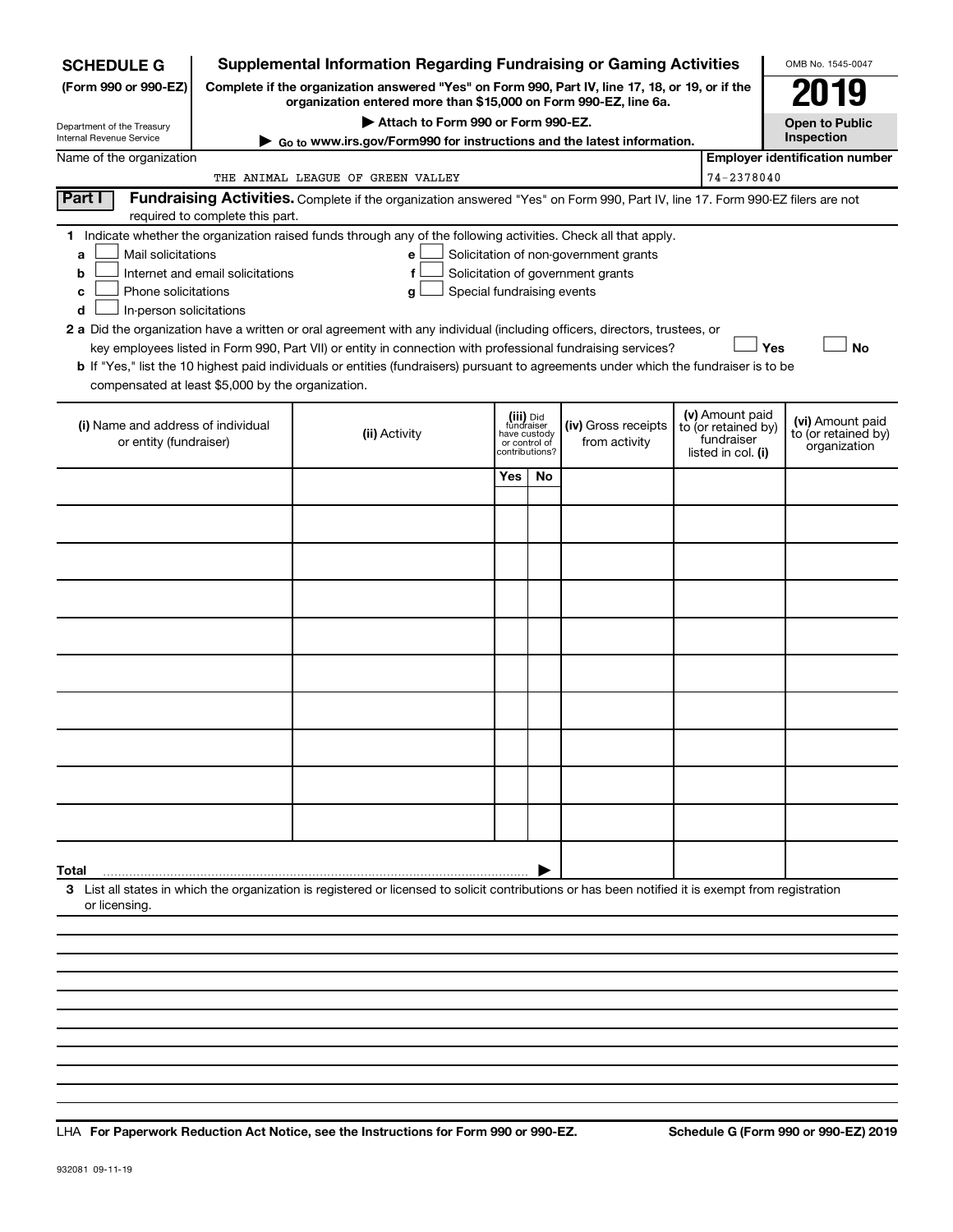| Schedule G (Form 990 or 990-EZ) 2019 THE ANIMAL LEAGUE OF GREEN VALLEY |  |  |  | 74-2378040 | Page |
|------------------------------------------------------------------------|--|--|--|------------|------|
|------------------------------------------------------------------------|--|--|--|------------|------|

**2**

Complete if the organization answered "Yes" on Form 990, Part IV, line 18, or reported more than \$15,000 of fundraising event contributions and gross income on Form 990-EZ, lines 1 and 6b. List events with gross receipts greater than \$5,000. **Part II Fundraising Events.**

|                        |              | or fundraising event contributions and gross income on Form 990-EZ, lines T and 6D. List events with gross receipts greater than \$5,000.                                                                                                                    |                        |                         |                  |                            |
|------------------------|--------------|--------------------------------------------------------------------------------------------------------------------------------------------------------------------------------------------------------------------------------------------------------------|------------------------|-------------------------|------------------|----------------------------|
|                        |              |                                                                                                                                                                                                                                                              | (a) Event $#1$         | $(b)$ Event #2          | (c) Other events | (d) Total events           |
|                        |              |                                                                                                                                                                                                                                                              | <b>GOLF TOURNAMENT</b> | CASINO NIGHT            | $\mathbf{1}$     | (add col. (a) through      |
|                        |              |                                                                                                                                                                                                                                                              | (event type)           | (event type)            | (total number)   | col. (c)                   |
| Revenue                |              |                                                                                                                                                                                                                                                              |                        |                         |                  |                            |
|                        | 1.           |                                                                                                                                                                                                                                                              | 14,728.                | 21, 123.                | 44,637.          | 80,488.                    |
|                        |              |                                                                                                                                                                                                                                                              |                        |                         |                  |                            |
|                        | 2            |                                                                                                                                                                                                                                                              |                        |                         |                  |                            |
|                        |              |                                                                                                                                                                                                                                                              |                        |                         |                  |                            |
|                        | 3            | Gross income (line 1 minus line 2)                                                                                                                                                                                                                           | 14,728.                | 21, 123.                | 44,637.          | 80,488.                    |
|                        |              |                                                                                                                                                                                                                                                              |                        |                         |                  |                            |
|                        |              |                                                                                                                                                                                                                                                              |                        |                         |                  |                            |
|                        | 5            |                                                                                                                                                                                                                                                              |                        |                         |                  |                            |
|                        |              |                                                                                                                                                                                                                                                              |                        |                         |                  |                            |
| Direct Expenses        | 6            |                                                                                                                                                                                                                                                              |                        |                         |                  |                            |
|                        |              |                                                                                                                                                                                                                                                              |                        |                         |                  |                            |
|                        | $\mathbf{7}$ |                                                                                                                                                                                                                                                              |                        |                         |                  |                            |
|                        |              |                                                                                                                                                                                                                                                              |                        |                         |                  |                            |
|                        | ຮ            |                                                                                                                                                                                                                                                              |                        |                         |                  |                            |
|                        | 9            |                                                                                                                                                                                                                                                              | 6,176.                 | 8,726.                  | 6,336.           | 21,238.                    |
|                        |              |                                                                                                                                                                                                                                                              |                        |                         | ▶                | 21,238.                    |
|                        |              | 11 Net income summary. Subtract line 10 from line 3, column (d)                                                                                                                                                                                              |                        |                         |                  | 59,250.                    |
| Part III               |              | Gaming. Complete if the organization answered "Yes" on Form 990, Part IV, line 19, or reported more than<br>\$15,000 on Form 990-EZ, line 6a.                                                                                                                |                        |                         |                  |                            |
|                        |              |                                                                                                                                                                                                                                                              |                        | (b) Pull tabs/instant   |                  | (d) Total gaming (add      |
| Revenue                |              |                                                                                                                                                                                                                                                              | (a) Bingo              | bingo/progressive bingo | (c) Other gaming | col. (a) through col. (c)) |
|                        |              |                                                                                                                                                                                                                                                              |                        |                         |                  |                            |
|                        | 1            |                                                                                                                                                                                                                                                              |                        |                         |                  |                            |
|                        |              |                                                                                                                                                                                                                                                              |                        |                         |                  |                            |
|                        | 2            |                                                                                                                                                                                                                                                              |                        |                         |                  |                            |
|                        |              |                                                                                                                                                                                                                                                              |                        |                         |                  |                            |
|                        | 3            |                                                                                                                                                                                                                                                              |                        |                         |                  |                            |
| <b>Direct Expenses</b> |              |                                                                                                                                                                                                                                                              |                        |                         |                  |                            |
|                        | 4            |                                                                                                                                                                                                                                                              |                        |                         |                  |                            |
|                        |              |                                                                                                                                                                                                                                                              |                        |                         |                  |                            |
|                        | 5            |                                                                                                                                                                                                                                                              | <b>Yes</b><br>%        | Yes<br>%                | Yes<br>%         |                            |
|                        |              | 6 Volunteer labor                                                                                                                                                                                                                                            | No                     | No                      | No               |                            |
|                        |              |                                                                                                                                                                                                                                                              |                        |                         |                  |                            |
|                        | 7            | Direct expense summary. Add lines 2 through 5 in column (d)                                                                                                                                                                                                  |                        |                         |                  |                            |
|                        |              |                                                                                                                                                                                                                                                              |                        |                         |                  |                            |
|                        | 8            |                                                                                                                                                                                                                                                              |                        |                         |                  |                            |
|                        |              |                                                                                                                                                                                                                                                              |                        |                         |                  |                            |
| 9                      |              | Enter the state(s) in which the organization conducts gaming activities:                                                                                                                                                                                     |                        |                         |                  |                            |
|                        |              |                                                                                                                                                                                                                                                              |                        |                         |                  | Yes<br>No                  |
|                        |              | <b>b</b> If "No," explain:                                                                                                                                                                                                                                   |                        |                         |                  |                            |
|                        |              |                                                                                                                                                                                                                                                              |                        |                         |                  |                            |
|                        |              |                                                                                                                                                                                                                                                              |                        |                         |                  |                            |
|                        |              |                                                                                                                                                                                                                                                              |                        |                         |                  | Yes<br>No                  |
|                        |              | <b>b</b> If "Yes," explain:<br>the control of the control of the control of the control of the control of the control of the control of the control of the control of the control of the control of the control of the control of the control of the control |                        |                         |                  |                            |
|                        |              |                                                                                                                                                                                                                                                              |                        |                         |                  |                            |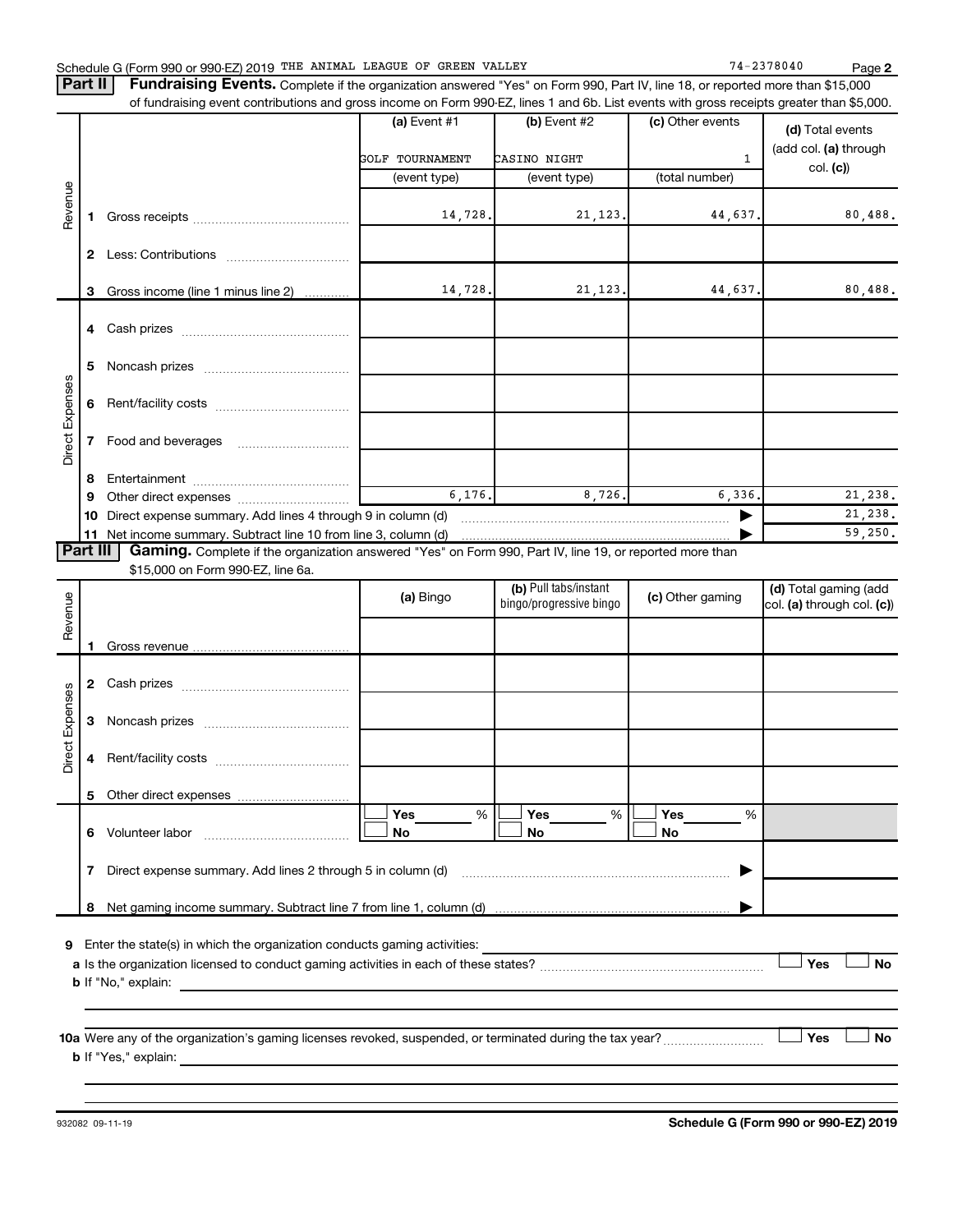|    | Schedule G (Form 990 or 990-EZ) 2019 THE ANIMAL LEAGUE OF GREEN VALLEY                                                                                                                                                                                             | $74 - 2378040$  | Page 3               |
|----|--------------------------------------------------------------------------------------------------------------------------------------------------------------------------------------------------------------------------------------------------------------------|-----------------|----------------------|
|    |                                                                                                                                                                                                                                                                    | Yes             | No                   |
|    | 12 Is the organization a grantor, beneficiary or trustee of a trust, or a member of a partnership or other entity formed                                                                                                                                           |                 |                      |
|    |                                                                                                                                                                                                                                                                    | Yes             | No                   |
|    | 13 Indicate the percentage of gaming activity conducted in:                                                                                                                                                                                                        |                 |                      |
|    |                                                                                                                                                                                                                                                                    | 13а             | %                    |
|    |                                                                                                                                                                                                                                                                    | 13 <sub>b</sub> | %                    |
|    | <b>b</b> An outside facility <b>contract and the contract of the contract of the contract of the contract of the contract of the contract of the contract of the contract of the contract of the contract of the contract of the cont</b>                          |                 |                      |
|    | 14 Enter the name and address of the person who prepares the organization's gaming/special events books and records:                                                                                                                                               |                 |                      |
|    | Name $\blacktriangleright$<br><u>and the contract of the contract of the contract of the contract of the contract of the contract of the contract of</u>                                                                                                           |                 |                      |
|    |                                                                                                                                                                                                                                                                    |                 |                      |
|    | 15a Does the organization have a contract with a third party from whom the organization receives gaming revenue?                                                                                                                                                   | Yes             | <b>No</b>            |
|    |                                                                                                                                                                                                                                                                    |                 |                      |
|    | of gaming revenue retained by the third party $\triangleright$ \$                                                                                                                                                                                                  |                 |                      |
|    | c If "Yes," enter name and address of the third party:                                                                                                                                                                                                             |                 |                      |
|    |                                                                                                                                                                                                                                                                    |                 |                      |
|    | Name $\blacktriangleright$<br><u>and the state of the state of the state of the state of the state of the state of the state of the state of the state of the state of the state of the state of the state of the state of the state of the state of the state</u> |                 |                      |
|    | Address ><br><u>and the contract of the contract of the contract of the contract of the contract of the contract of the contract of</u>                                                                                                                            |                 |                      |
| 16 | Gaming manager information:                                                                                                                                                                                                                                        |                 |                      |
|    | <u> 1989 - Johann Barbara, martin da basar a shekara 1989 - An tsaran a shekara 1989 - An tsara 1989 - An tsara</u><br>Name $\blacktriangleright$                                                                                                                  |                 |                      |
|    | Gaming manager compensation > \$                                                                                                                                                                                                                                   |                 |                      |
|    |                                                                                                                                                                                                                                                                    |                 |                      |
|    | Description of services provided <b>by the contract of the contract of the contract of services</b> provided <b>by the contract of the contract of the contract of the contract of the contract of the contract of the contract of th</b>                          |                 |                      |
|    |                                                                                                                                                                                                                                                                    |                 |                      |
|    |                                                                                                                                                                                                                                                                    |                 |                      |
|    |                                                                                                                                                                                                                                                                    |                 |                      |
|    | Director/officer<br>Employee<br>Independent contractor                                                                                                                                                                                                             |                 |                      |
|    |                                                                                                                                                                                                                                                                    |                 |                      |
|    | <b>17</b> Mandatory distributions:                                                                                                                                                                                                                                 |                 |                      |
|    | a Is the organization required under state law to make charitable distributions from the gaming proceeds to                                                                                                                                                        |                 | $\Box$ Yes $\Box$ No |
|    | retain the state gaming license?                                                                                                                                                                                                                                   |                 |                      |
|    | <b>b</b> Enter the amount of distributions required under state law to be distributed to other exempt organizations or spent in the                                                                                                                                |                 |                      |
|    | organization's own exempt activities during the tax year $\triangleright$ \$<br><b>Part IV</b>                                                                                                                                                                     |                 |                      |
|    | Supplemental Information. Provide the explanations required by Part I, line 2b, columns (iii) and (v); and Part III, lines 9, 9b, 10b,<br>15b, 15c, 16, and 17b, as applicable. Also provide any additional information. See instructions.                         |                 |                      |
|    |                                                                                                                                                                                                                                                                    |                 |                      |
|    |                                                                                                                                                                                                                                                                    |                 |                      |
|    |                                                                                                                                                                                                                                                                    |                 |                      |
|    |                                                                                                                                                                                                                                                                    |                 |                      |
|    |                                                                                                                                                                                                                                                                    |                 |                      |
|    |                                                                                                                                                                                                                                                                    |                 |                      |
|    |                                                                                                                                                                                                                                                                    |                 |                      |
|    |                                                                                                                                                                                                                                                                    |                 |                      |
|    |                                                                                                                                                                                                                                                                    |                 |                      |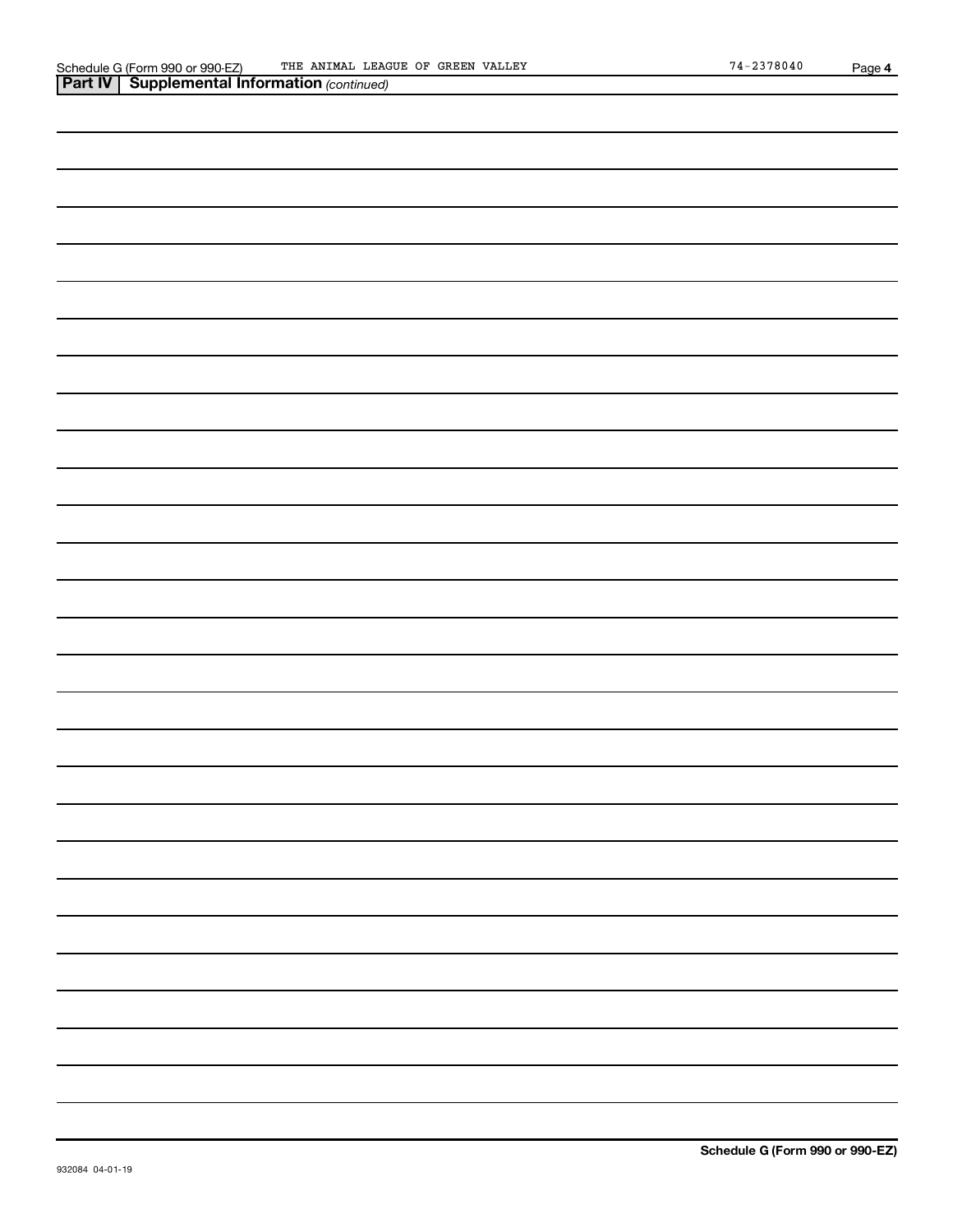# **SCHEDULE M (Form 990)**

# **Noncash Contributions**

OMB No. 1545-0047

**Employer identification number**

Department of the Treasury Internal Revenue Service

◆ Complete if the organizations answered "Yes" on Form 990, Part IV, lines 29 or 30.<br>▶ Complete if the organizations answered "Yes" on Form 990, Part IV, lines 29 or 30. **Attach to Form 990.**  $\blacktriangleright$ 

 **Go to www.irs.gov/Form990 for instructions and the latest information.** J

**Open to Public Inspection**

|  | Name of the organization |
|--|--------------------------|
|--|--------------------------|

THE ANIMAL LEAGUE OF GREEN VALLEY **74-2378040** 

| Part I   | <b>Types of Property</b>                                                                                                       |                               |                                      |                                                                                                      |            |                                                              |     |     |    |
|----------|--------------------------------------------------------------------------------------------------------------------------------|-------------------------------|--------------------------------------|------------------------------------------------------------------------------------------------------|------------|--------------------------------------------------------------|-----|-----|----|
|          |                                                                                                                                | (a)<br>Check if<br>applicable | (b)<br>Number of<br>contributions or | (c)<br>Noncash contribution<br>amounts reported on<br>items contributed Form 990, Part VIII, line 1g |            | (d)<br>Method of determining<br>noncash contribution amounts |     |     |    |
| 1        |                                                                                                                                |                               |                                      |                                                                                                      |            |                                                              |     |     |    |
| 2        |                                                                                                                                |                               |                                      |                                                                                                      |            |                                                              |     |     |    |
| З        | Art - Fractional interests                                                                                                     |                               |                                      |                                                                                                      |            |                                                              |     |     |    |
| 4        | Books and publications                                                                                                         |                               |                                      |                                                                                                      |            |                                                              |     |     |    |
| 5        | Clothing and household goods                                                                                                   | X                             |                                      |                                                                                                      |            | 417,869. RESALE VALUE                                        |     |     |    |
| 6        |                                                                                                                                |                               |                                      |                                                                                                      |            |                                                              |     |     |    |
| 7        |                                                                                                                                |                               |                                      |                                                                                                      |            |                                                              |     |     |    |
| 8        |                                                                                                                                |                               |                                      |                                                                                                      |            |                                                              |     |     |    |
| 9        | Securities - Publicly traded                                                                                                   | $\mathbf{x}$                  | $1\overline{1}$                      |                                                                                                      | 14,078.FMV |                                                              |     |     |    |
| 10       | Securities - Closely held stock                                                                                                |                               |                                      |                                                                                                      |            |                                                              |     |     |    |
| 11       | Securities - Partnership, LLC, or                                                                                              |                               |                                      |                                                                                                      |            |                                                              |     |     |    |
|          | trust interests                                                                                                                |                               |                                      |                                                                                                      |            |                                                              |     |     |    |
| 12       |                                                                                                                                |                               |                                      |                                                                                                      |            |                                                              |     |     |    |
| 13       | Qualified conservation contribution -                                                                                          |                               |                                      |                                                                                                      |            |                                                              |     |     |    |
|          |                                                                                                                                |                               |                                      |                                                                                                      |            |                                                              |     |     |    |
| 14       | Qualified conservation contribution - Other                                                                                    |                               |                                      |                                                                                                      |            |                                                              |     |     |    |
| 15       | Real estate - Residential                                                                                                      |                               |                                      |                                                                                                      |            |                                                              |     |     |    |
| 16       | Real estate - Commercial                                                                                                       |                               |                                      |                                                                                                      |            |                                                              |     |     |    |
| 17       |                                                                                                                                |                               |                                      |                                                                                                      |            |                                                              |     |     |    |
| 18       |                                                                                                                                |                               |                                      |                                                                                                      |            |                                                              |     |     |    |
| 19       |                                                                                                                                |                               |                                      |                                                                                                      |            |                                                              |     |     |    |
| 20       | Drugs and medical supplies                                                                                                     |                               |                                      |                                                                                                      |            |                                                              |     |     |    |
| 21       |                                                                                                                                |                               |                                      |                                                                                                      |            |                                                              |     |     |    |
| 22       |                                                                                                                                |                               |                                      |                                                                                                      |            |                                                              |     |     |    |
| 23       |                                                                                                                                |                               |                                      |                                                                                                      |            |                                                              |     |     |    |
| 24       |                                                                                                                                |                               |                                      |                                                                                                      |            |                                                              |     |     |    |
|          | Other $\blacktriangleright$                                                                                                    |                               |                                      |                                                                                                      |            |                                                              |     |     |    |
| 25<br>26 |                                                                                                                                |                               |                                      |                                                                                                      |            |                                                              |     |     |    |
| 27       | Other $\blacktriangleright$                                                                                                    |                               |                                      |                                                                                                      |            |                                                              |     |     |    |
| 28       | Other $\blacktriangleright$<br>Other $\blacktriangleright$                                                                     |                               |                                      |                                                                                                      |            |                                                              |     |     |    |
| 29       | Number of Forms 8283 received by the organization during the tax year for contributions                                        |                               |                                      |                                                                                                      |            |                                                              |     |     |    |
|          | for which the organization completed Form 8283, Part IV, Donee Acknowledgement                                                 |                               |                                      |                                                                                                      | 29         |                                                              |     |     |    |
|          |                                                                                                                                |                               |                                      |                                                                                                      |            |                                                              |     | Yes | No |
|          | 30a During the year, did the organization receive by contribution any property reported in Part I, lines 1 through 28, that it |                               |                                      |                                                                                                      |            |                                                              |     |     |    |
|          | must hold for at least three years from the date of the initial contribution, and which isn't required to be used for          |                               |                                      |                                                                                                      |            |                                                              |     |     |    |
|          |                                                                                                                                |                               |                                      |                                                                                                      |            |                                                              | 30a |     | х  |
|          | <b>b</b> If "Yes," describe the arrangement in Part II.                                                                        |                               |                                      |                                                                                                      |            |                                                              |     |     |    |
|          |                                                                                                                                |                               |                                      |                                                                                                      |            |                                                              |     |     | х  |
| 31       | Does the organization have a gift acceptance policy that requires the review of any nonstandard contributions?                 |                               |                                      |                                                                                                      |            |                                                              | 31  |     |    |
|          | 32a Does the organization hire or use third parties or related organizations to solicit, process, or sell noncash              |                               |                                      |                                                                                                      |            |                                                              |     |     | х  |
|          | contributions?                                                                                                                 |                               |                                      |                                                                                                      |            |                                                              | 32a |     |    |
|          | b If "Yes," describe in Part II.                                                                                               |                               |                                      |                                                                                                      |            |                                                              |     |     |    |
| 33       | If the organization didn't report an amount in column (c) for a type of property for which column (a) is checked,              |                               |                                      |                                                                                                      |            |                                                              |     |     |    |
|          | describe in Part II.<br>For Paperwork Reduction Act Notice, see the Instructions for Form 990.                                 |                               |                                      |                                                                                                      |            | Schedule M (Form 990) 2019                                   |     |     |    |
| LHA      |                                                                                                                                |                               |                                      |                                                                                                      |            |                                                              |     |     |    |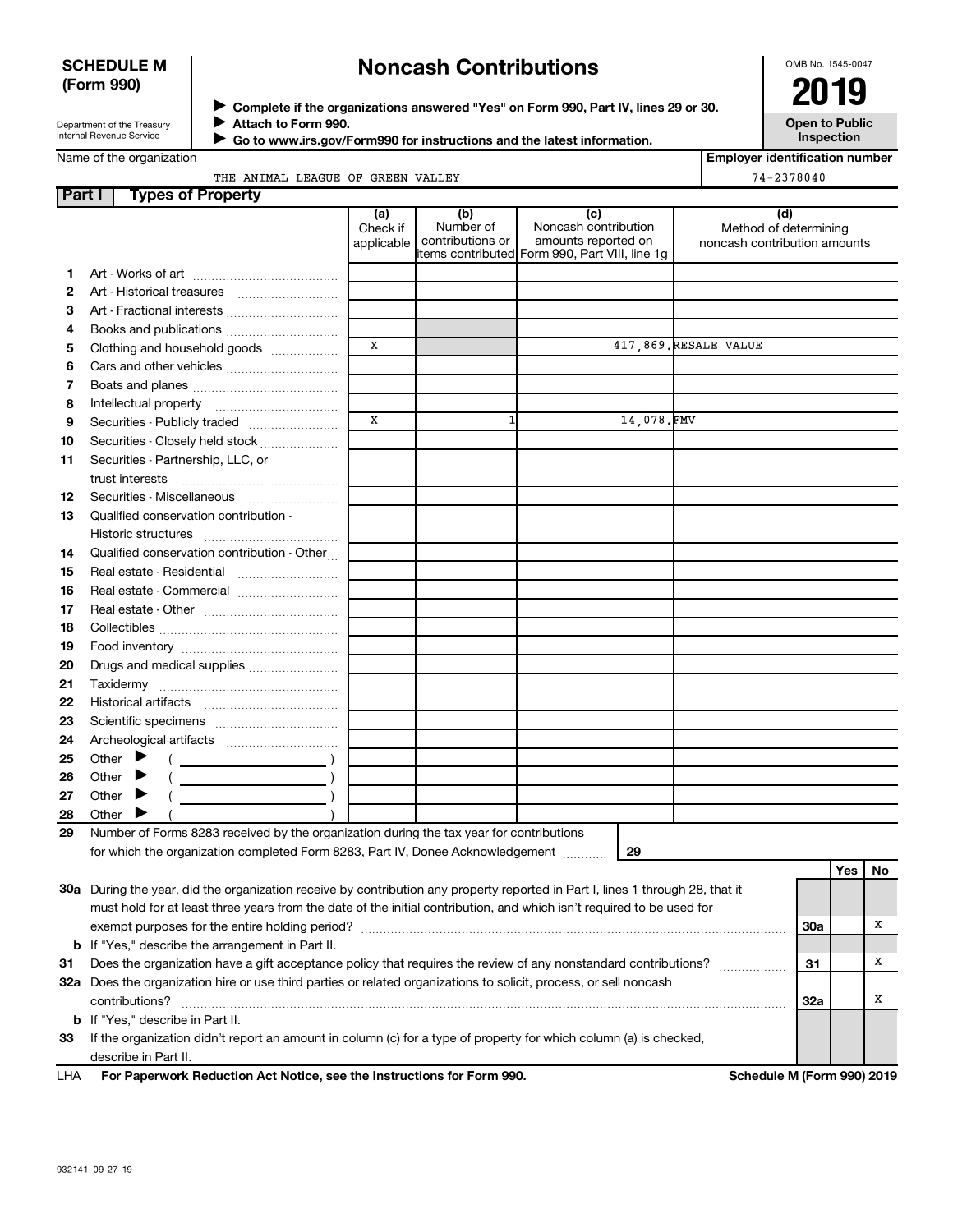Provide the information required by Part I, lines 30b, 32b, and 33, and whether the organization is reporting in Part I, column (b), the number of contributions, the number of items received, or a combination of both. Also complete this part for any additional information. **Part II Supplemental Information.**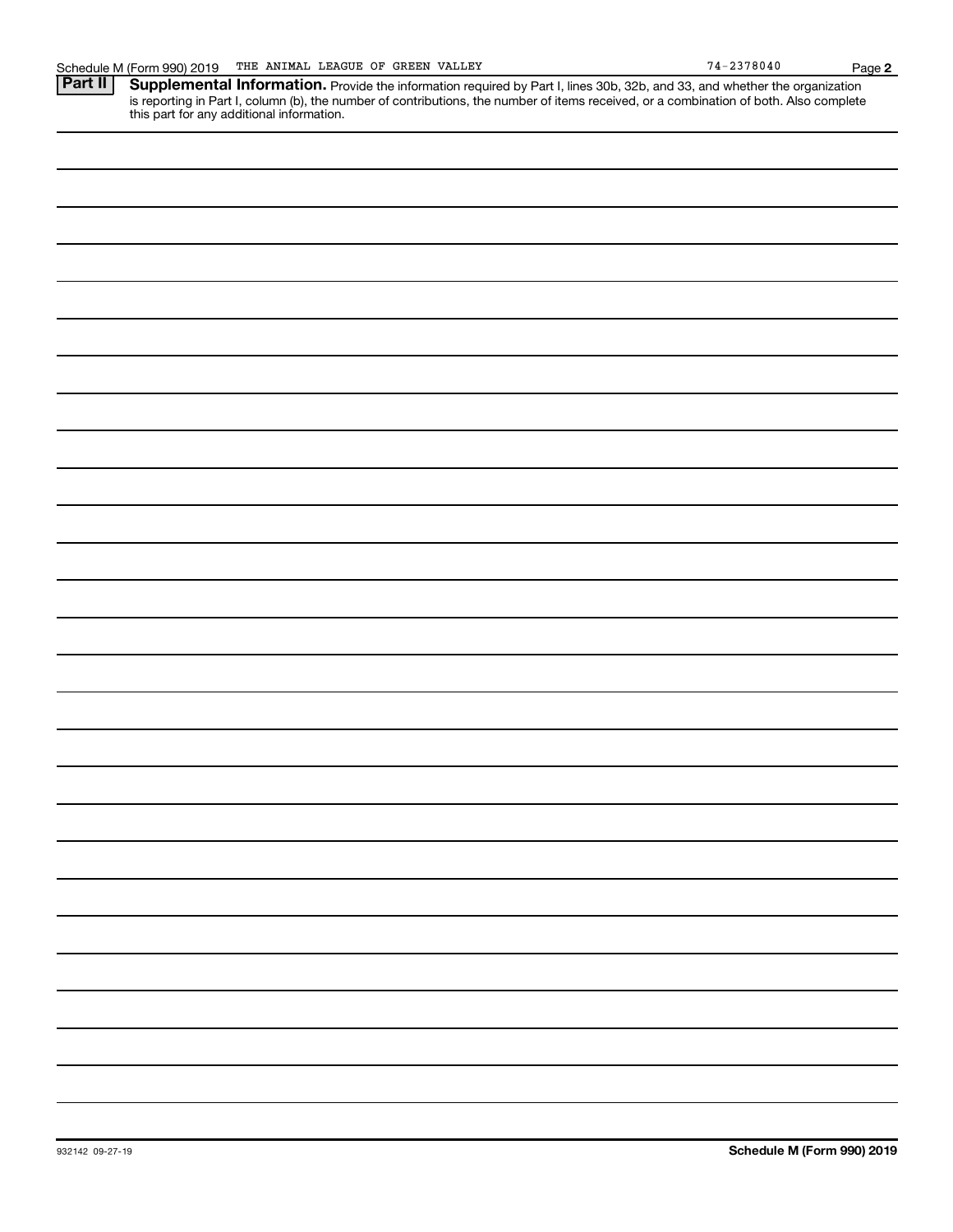**(Form 990 or 990-EZ)**

Department of the Treasury Internal Revenue Service Name of the organization

# **SCHEDULE O Supplemental Information to Form 990 or 990-EZ 2019**

**Complete to provide information for responses to specific questions on Form 990 or 990-EZ or to provide any additional information. | Attach to Form 990 or 990-EZ. | Go to www.irs.gov/Form990 for the latest information.**



**Employer identification number** THE ANIMAL LEAGUE OF GREEN VALLEY 74-2378040

FORM 990, PART I, LINE 1, DESCRIPTION OF ORGANIZATION MISSION:

VALLEY/SAHUARITA AREA. THE ANIMAL LEAGUE OF GREEN VALLEY GIVES

PRIORITY TO ANIMALS OF OWNERS WHO ARE UNABLE TO CARE FOR THEM FOR

REASONS OF HEALTH OR CHANGE IN LIFE SITUATIONS. THE LEAGUE ALSO

ACCPETS AS MANY UNWANTED OR ABANDONED ANIMALS AS ITS SPACE PERMITS.

FORM 990, PART VI, SECTION A, LINE 6:

THE ORGANIZATION HAS AROUND 950 OUTSIDE MEMBERS WHO PAY DUES EACH YEAR AND

WHO HAVE THE RIGHTS TO ELECT THE BOARD OF DIRECTORS AT THE ANNUAL MEETING.

THE ORGANIZATION CONSIDERS ANYONE WHO DONATES \$20 OR MORE ANNUALLY TO BE A

MEMBER.

FORM 990, PART VI, SECTION A, LINE 7A:

THE ORGANIZATION HAS MEMBERS WHO ELECT BOARD OF DIRECTORS AT THE ANNUAL

MEETING ACCORDING TO THE ORGANIZATION'S BY-LAWS.

FORM 990, PART VI, SECTION B, LINE 11B:

THE 990 DRAFT WILL BE SENT TO EACH MEMBER OF THE BOARD OF DIRECTORS BEFORE

FILING. ANY COMMENTS AND CHANGES FROM BOARD OF DIRECTORS WILL BE DISCUSSED

WITH TAX PREPARER AND ADDRESSED ACCORDINGLY.

FORM 990, PART VI, SECTION C, LINE 19:

THE ORGANIZATION MAKES ITS GOVERNING DOCUMENTS AND FINANCIAL STATEMENTS

AVAILABLE TO THE PUBLIC UPON REQUEST. THE FINANCIAL STATEMENTS ARE ARE ALSO

AVAILABLE ON THE ORGANIZATION'S WEBSITE.